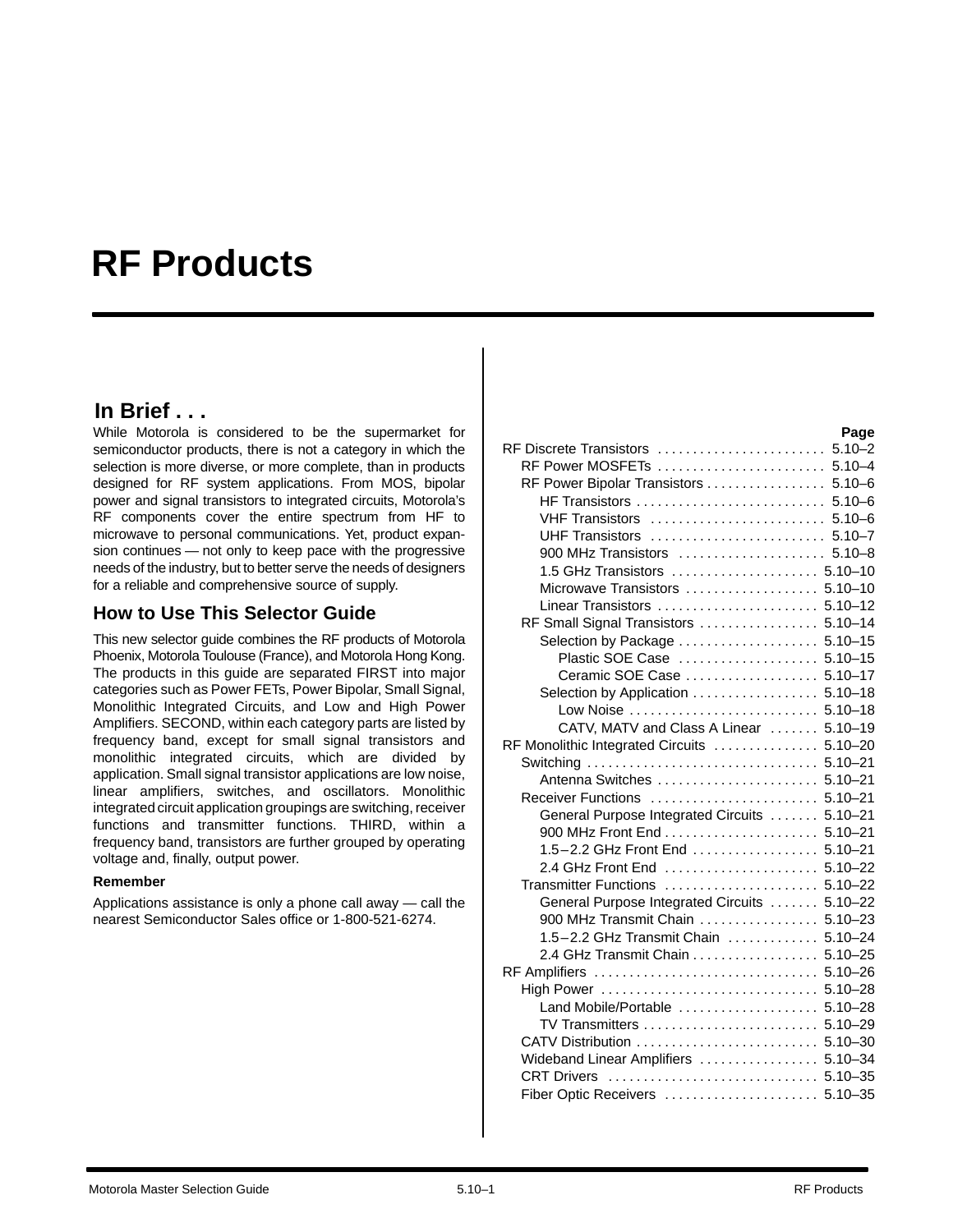# **RF Discrete Transistors**

In the following pages, the reader will find the most extensive group of RF Discrete Transistors offered by any semiconductor manufacturer anywhere in the world today.

From Bipolar to FET, from Low Power to High Power, the user can choose from a variety of packages. They include plastic, metal can and ceramic that are microstrip circuit compatible or surface mountable. Many are designed for automated assembly equipment.

Major sub–headings are MOSFETs, Power Bipolar and Small Signal.

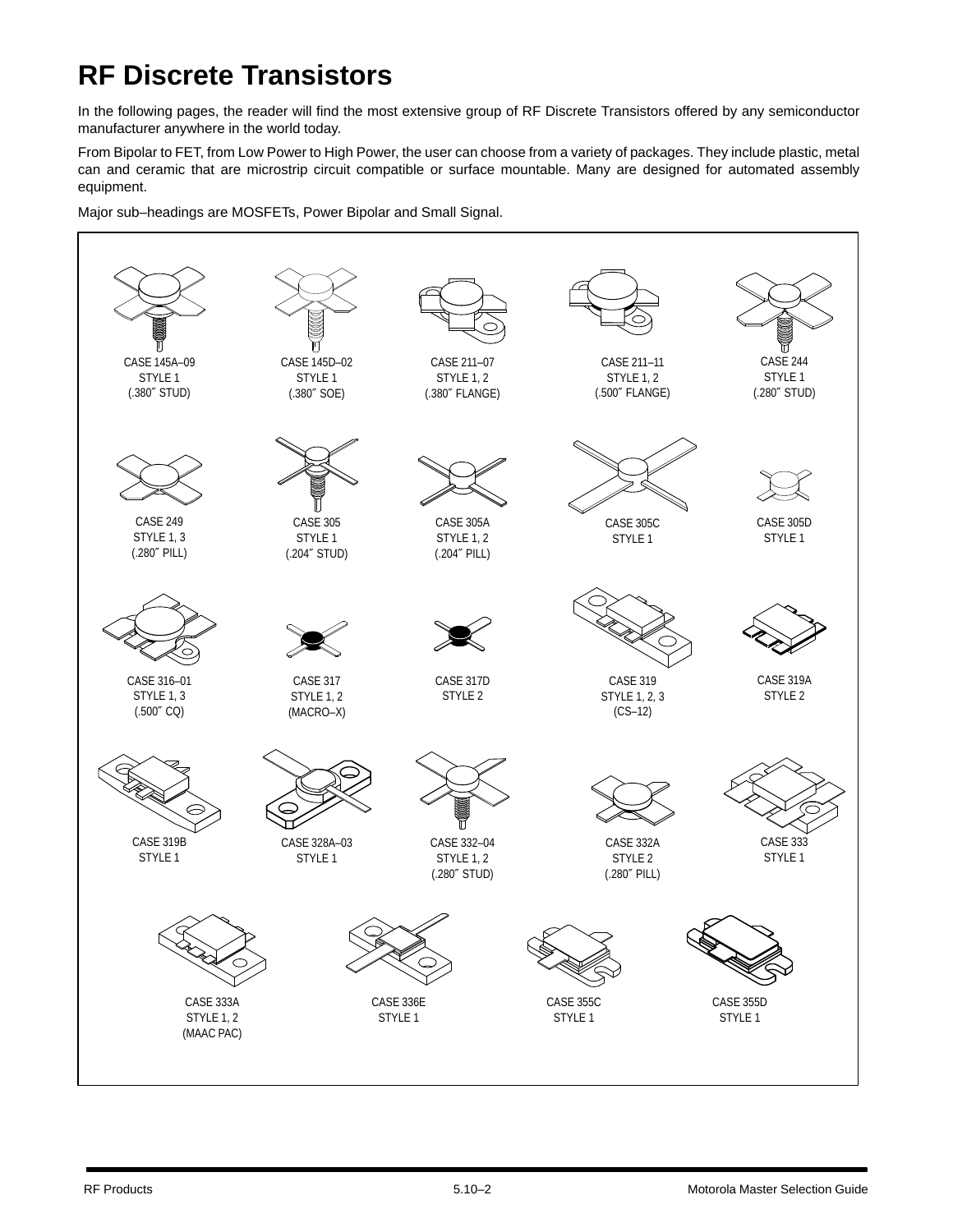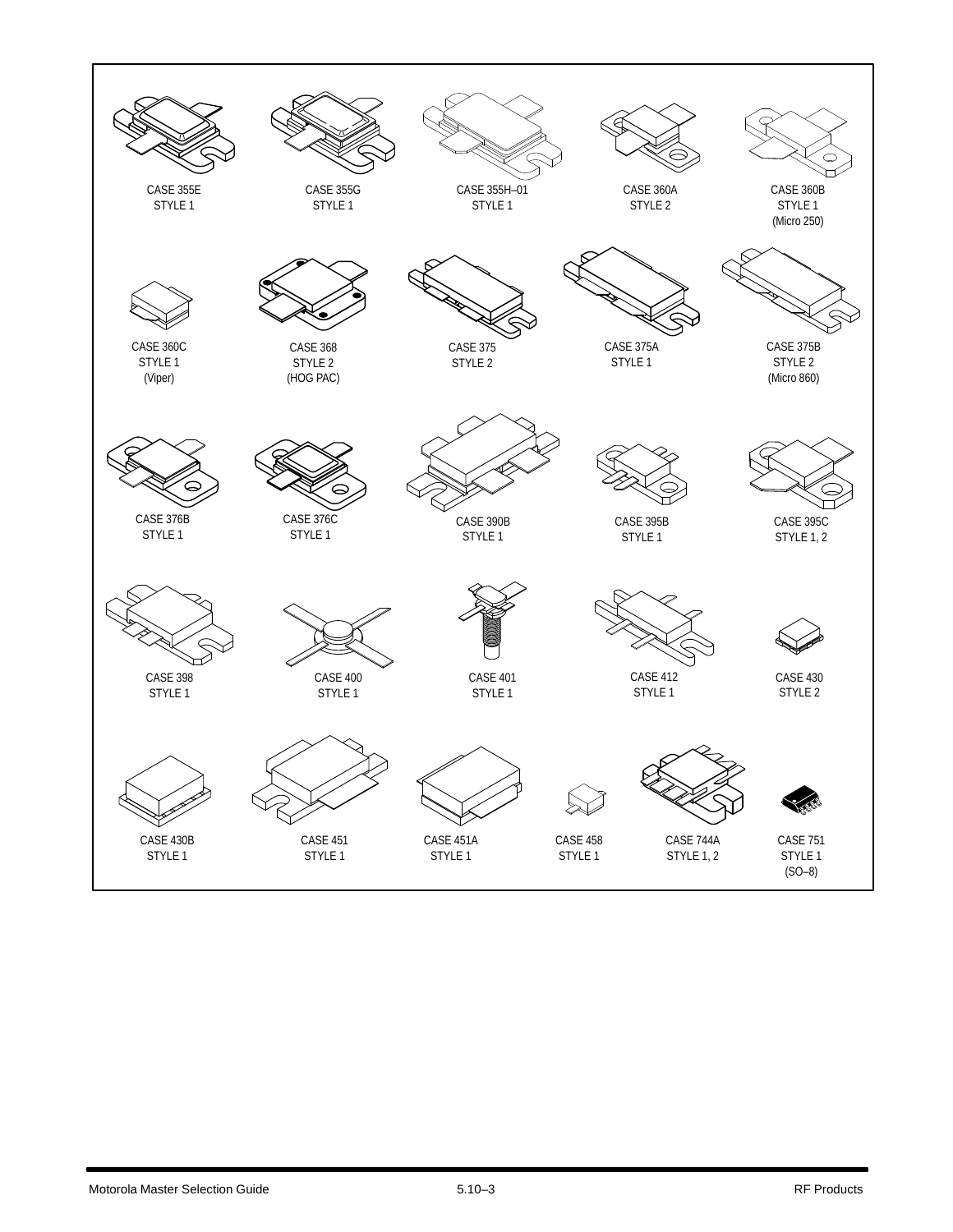# **RF Power MOSFETs**

Motorola RF Power MOSFETs are constructed using a planar process to enhance manufacturing repeatability. They are N-channel field effect transistors with an oxide insulated gate which controls vertical current flow.

Compared with bipolar transistors, RF Power FETs exhibit higher gain, higher input impedance, enhanced thermal stability and lower noise. The FETs listed in this section are specified for operation in RF Power Amplifiers and are grouped by frequency range of operation and type of application. Arrangement within each group is first by order of voltage then by increasing output power.

### **Table 1. To 54 MHz**

Designed for broadband HF & VHF commercial and industrial applications. The high gain and broadband performance of this device makes it ideal for large–signal, common–source amplifier applications in 12.5 volt mobile and base station operation.

| <b>Device</b>                          | $P_{\text{out}}$<br><b>Output Power</b><br><b>Watts</b> | $P_{in}$<br><b>Input Power</b><br><b>Typical</b><br><b>Watts</b> | G <sub>ps</sub> (Typ)/Freq.<br>dB/MHz | Eff., Typ<br>% | $\theta$ JC<br>$\mathcal{C}$ /W | Package/Style |
|----------------------------------------|---------------------------------------------------------|------------------------------------------------------------------|---------------------------------------|----------------|---------------------------------|---------------|
| $V_{\text{CC}}$ = 12.5 Volts, Class AB |                                                         |                                                                  |                                       |                |                                 |               |
| $MRF255+$                              | 55                                                      | 0.8                                                              | 16/54                                 | 45             | 1.0                             | $211 - 11/2$  |

### **Table 2. To 150 MHz HF/SSB**

For military and commercial HF/SSB fixed, mobile and marine transmitters.

|                                                                  | Pout                                | $P_{in}$<br><b>Input Power</b> | $G_{DS}$<br><b>Typical</b> | <b>Typical IMD</b>               |                |                              |                                                |
|------------------------------------------------------------------|-------------------------------------|--------------------------------|----------------------------|----------------------------------|----------------|------------------------------|------------------------------------------------|
| <b>Device</b>                                                    | <b>Output Power</b><br><b>Watts</b> | <b>Typical</b><br><b>Watts</b> | Gain dB @<br><b>30 MHz</b> | $d_3$<br>dB                      | $d_{11}$<br>dB | $\theta$ JC<br>$\degree$ C/W | Package/Style                                  |
| $VDD = 28$ Volts, Class AB                                       |                                     |                                |                            |                                  |                |                              |                                                |
| <b>MRF138</b><br><b>MRF140</b>                                   | 30<br>150                           | 0.6<br>4.7                     | 17<br>15                   | $-30$<br>$-30$                   | $-60$<br>$-60$ | 1.5<br>0.6                   | $211 - 07/2$<br>$211 - 11/2$                   |
| $VDD = 50$ Volts, Class AB                                       |                                     |                                |                            |                                  |                |                              |                                                |
| <b>MRF148</b><br><b>MRF150</b><br><b>MRF154</b><br><b>MRF157</b> | 30<br>150<br>600<br>600             | 0.5<br>3<br>12<br>6            | 18<br>17<br>17<br>20       | $-35$<br>$-32$<br>$-25$<br>$-25$ | $-60$<br>$-60$ | 1.5<br>0.6<br>0.13<br>0.13   | $211 - 07/2$<br>$211 - 11/2$<br>368/2<br>368/2 |

### **Table 3. To 225 MHz VHF AM/FM**

For VHF military and commercial aircraft radio transmitters.

| <b>Device</b>              | $P_{\text{out}}$<br><b>Output Power</b><br><b>Watts</b> | $P_{in}$<br><b>Input Power</b><br><b>Typical</b><br><b>Watts</b> | G <sub>ps</sub> (Typ)/Freq.<br>dB/MHz | η<br><b>Efficiency</b><br><b>Typical</b><br>% | $\theta$ JC<br>$\degree$ C/W | Package/Style |  |
|----------------------------|---------------------------------------------------------|------------------------------------------------------------------|---------------------------------------|-----------------------------------------------|------------------------------|---------------|--|
| $VDD = 28$ Volts, Class AB |                                                         |                                                                  |                                       |                                               |                              |               |  |
|                            |                                                         |                                                                  |                                       |                                               |                              |               |  |
| MRF134                     | 5                                                       | 0.2                                                              | 14/150                                | 55                                            | 10                           | $211 - 07/2$  |  |
| <b>MRF136</b>              | 15                                                      | 0.38                                                             | 16/150                                | 60                                            | 3.2                          | $211 - 07/2$  |  |
| MRF136Y                    | 30                                                      | 1.2                                                              | 14/150                                | 54                                            | 1.8                          | 319B/1        |  |
| MRF <sub>137</sub>         | 30                                                      | 0.75                                                             | 16/150                                | 60                                            | 1.8                          | $211 - 07/2$  |  |
| <b>MRF173</b>              | 80                                                      | 4                                                                | 13/150                                | 65                                            | 0.8                          | $211 - 11/2$  |  |
| MRF175LV                   | 100                                                     | 4                                                                | 14/225                                | 65                                            | 0.65                         | 333/1         |  |
| <b>MRF174</b>              | 125                                                     | 8.3                                                              | 11.8/150                              | 60                                            | 0.65                         | $211 - 11/2$  |  |
| <b>MRF141</b>              | 150                                                     | 15                                                               | 10/175                                | 55                                            | 0.6                          | $211 - 11/2$  |  |
| MRF175GV                   | 200                                                     | 8                                                                | 14/225                                | 65                                            | 0.44                         | 375/2         |  |
| MRF141G                    | 300                                                     | 30                                                               | 10/175                                | 55                                            | 0.35                         | 375/2         |  |
| $VDD = 50$ Volts, Class AB |                                                         |                                                                  |                                       |                                               |                              |               |  |
| MRF <sub>151</sub>         | 150                                                     | 7.5                                                              | 13/175                                | 45                                            | 0.6                          | $211 - 11/2$  |  |
| MRF176GV                   | 200                                                     | 4                                                                | 17/225                                | 55                                            | 0.44                         | 375/2         |  |
| <b>MRF151G</b>             | 300                                                     | 7.5                                                              | 16/175                                | 55                                            | 0.35                         | 375/2         |  |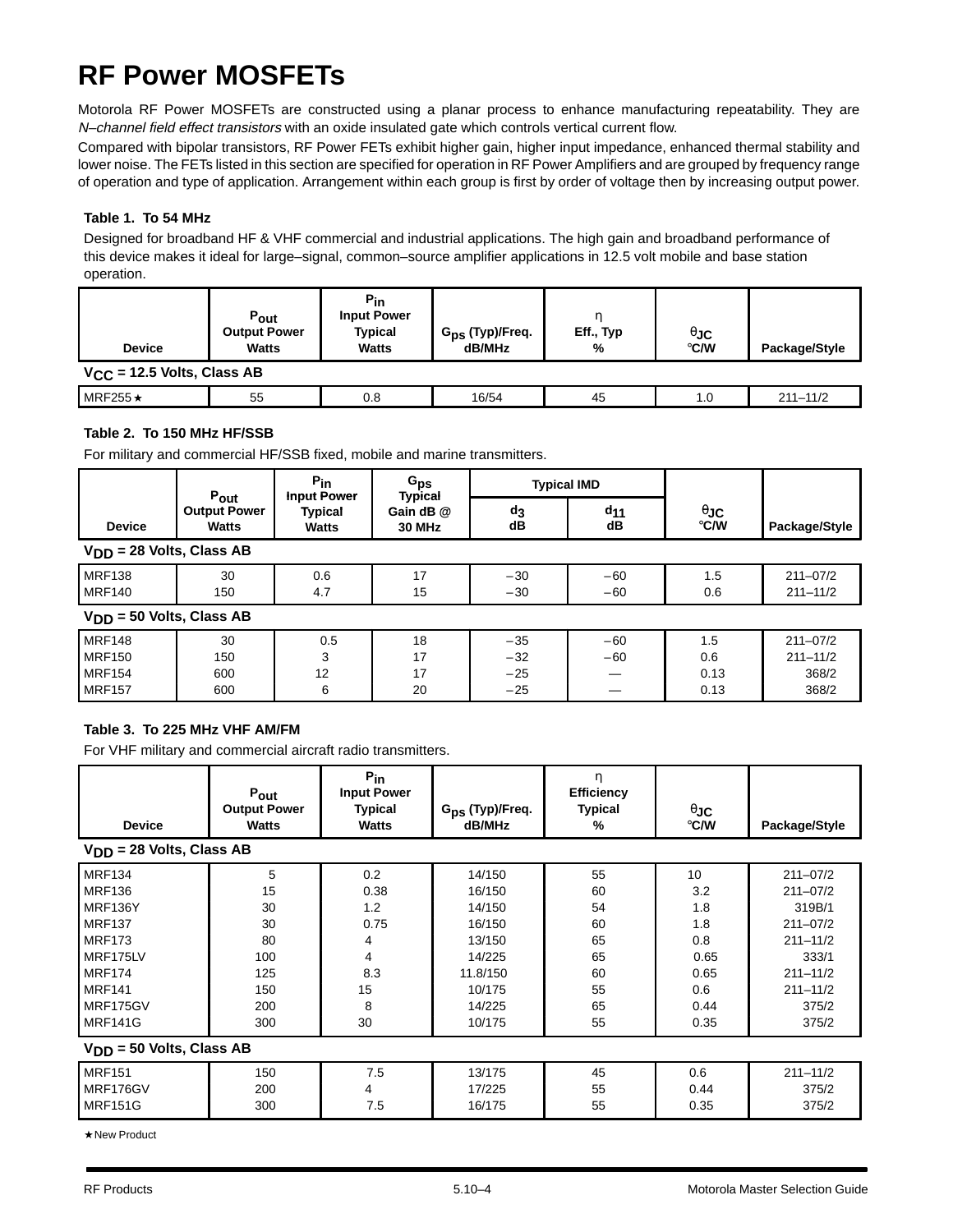### **Table 4. To 500 MHz VHF/UHF AM/FM**

For VHF/UHF military and commercial aircraft radio transmitters.

| <b>Device</b>                                                                                                       | Pout<br><b>Output Power</b><br><b>Watts</b>          | $P_{in}$<br><b>Input Power</b><br><b>Typical</b><br><b>Watts</b> | G <sub>ps</sub> (Typ)/Freq.<br>dB/MHz                                                    | η<br>Eff., Typ<br>%                                | $\theta$ JC<br>$\degree$ C/W                                     | Package/Style                                                                    |
|---------------------------------------------------------------------------------------------------------------------|------------------------------------------------------|------------------------------------------------------------------|------------------------------------------------------------------------------------------|----------------------------------------------------|------------------------------------------------------------------|----------------------------------------------------------------------------------|
| $VDD = 28$ Volts, Class AB                                                                                          |                                                      |                                                                  |                                                                                          |                                                    |                                                                  |                                                                                  |
| <b>MRF158</b><br><b>MRF160</b><br>MRF166C<br>MRF164W<br>MRF166W<br>MRF175LU<br><b>MRF177</b><br>MRF177M<br>MRF175GU | 2<br>4<br>20<br>20<br>40<br>100<br>100<br>100<br>150 | 0.02<br>0.08<br>0.4<br>0.4<br>2<br>10<br>6.4<br>6.4<br>9.5       | 20/400<br>17/400<br>17/400<br>16.5/400<br>13/400<br>10/400<br>12/400<br>12/400<br>12/400 | 55<br>50<br>55<br>50<br>50<br>55<br>60<br>60<br>55 | 13.2<br>7.2<br>2.5<br>1.5<br>1.0<br>0.65<br>0.65<br>0.65<br>0.44 | 305A/2<br>249/3<br>319/3<br>412/1<br>412/1<br>333/1<br>744A/2<br>390B/1<br>375/2 |
| $VDD = 50$ Volts, Class AB                                                                                          |                                                      |                                                                  |                                                                                          |                                                    |                                                                  |                                                                                  |
| MRF176GU                                                                                                            | 150                                                  | 6                                                                | 14/400                                                                                   | 50                                                 | 0.44                                                             | 375/2                                                                            |

### **Table 5. To 520 MHz**

Designed for broadband VHF & UHF commercial and industrial applications. The high gain and broadband performance of these devices make them ideal for large–signal, common–source amplifier applications in 12.5 volt mobile and base station operation.

| <b>Device</b>                          | Pout<br><b>Output Power</b><br><b>Watts</b> | $P_{in}$<br><b>Input Power</b><br><b>Typical</b><br><b>Watts</b> | G <sub>ps</sub> (Typ)/Freq.<br>dB/MHz | n<br>Eff., Typ<br>% | $\theta$ JC<br>$\degree$ C/W | Package/Style         |
|----------------------------------------|---------------------------------------------|------------------------------------------------------------------|---------------------------------------|---------------------|------------------------------|-----------------------|
| $V_{CC}$ = 7.5 Volts, Class AB         |                                             |                                                                  |                                       |                     |                              |                       |
| MRF5003(18a)<br>$MRF5007(18a)$ $\star$ |                                             | 0.27<br>0.5                                                      | 10.5/512<br>11.5/512                  | 50<br>55            | 14<br>5                      | 430/2<br>430B/1       |
| $V_{CC}$ = 12.5 Volts, Class AB        |                                             |                                                                  |                                       |                     |                              |                       |
| <b>MRF5015</b><br>MRF5035              | 15<br>35                                    | 1.1<br>6.3                                                       | 11.5/512<br>7.5/512                   | 55<br>55            | 3.5<br>1.8                   | 319/3<br>$316 - 01/3$ |

#### **Table 6. To 1.0 GHz**

For HF/VHF/UHF military and commercial radio transmitters.

| <b>Device</b>              | Pout<br><b>Output Power</b><br><b>Watts</b> | $P_{in}$<br><b>Input Power</b><br><b>Typical</b><br><b>Watts</b> | G <sub>ps</sub> (Typ)/Freq.<br>dB/MHz | η<br>Eff., Typ<br>℅ | $\theta$ JC<br>$\degree$ C/W | Package/Style |
|----------------------------|---------------------------------------------|------------------------------------------------------------------|---------------------------------------|---------------------|------------------------------|---------------|
| $VDD = 28$ Volts, Class AB |                                             |                                                                  |                                       |                     |                              |               |
| MRF181(46)                 | 4                                           | 0.15                                                             | 14/1000                               | 55                  | 4.7                          | 458/1         |
| <b>MRF182</b>              | 30                                          | 1.2                                                              | 14/1000                               | 55                  | 1.5                          | 360B/1        |
| MRF182S $\star$            | 30                                          | 1.2                                                              | 14/1000                               | 55                  | 1.5                          | 360C/1        |
| <b>MRF183</b>              | 45                                          | 1.8                                                              | 14/1000                               | 55                  | 1.25                         | 360B/1        |
| MRF183S $\star$            | 45                                          | 1.8                                                              | 14/1000                               | 55                  | 1.25                         | 360C/1        |
| MRF184 <sup>(46)</sup>     | 60                                          | 1.9                                                              | 15/1000                               | 55                  | 1.1                          | 360B/1        |
| MRF185(3,46b)              | 85                                          | 3.4                                                              | 14/1000                               | 55                  | 0.7                          | 375B/2        |

(3)Internal Impedance Matched Push-Pull Transistors

(18)Tape and Reel Packaging Available by adding suffix: a)  $R1 = 500$  units; b)  $R2 = 2,500$  units; c) T1 = 3,000 units; d) T3 = 10,000 units; e)  $R2 = 1,500$  units.

(46)To be introduced 2nd half of 1996.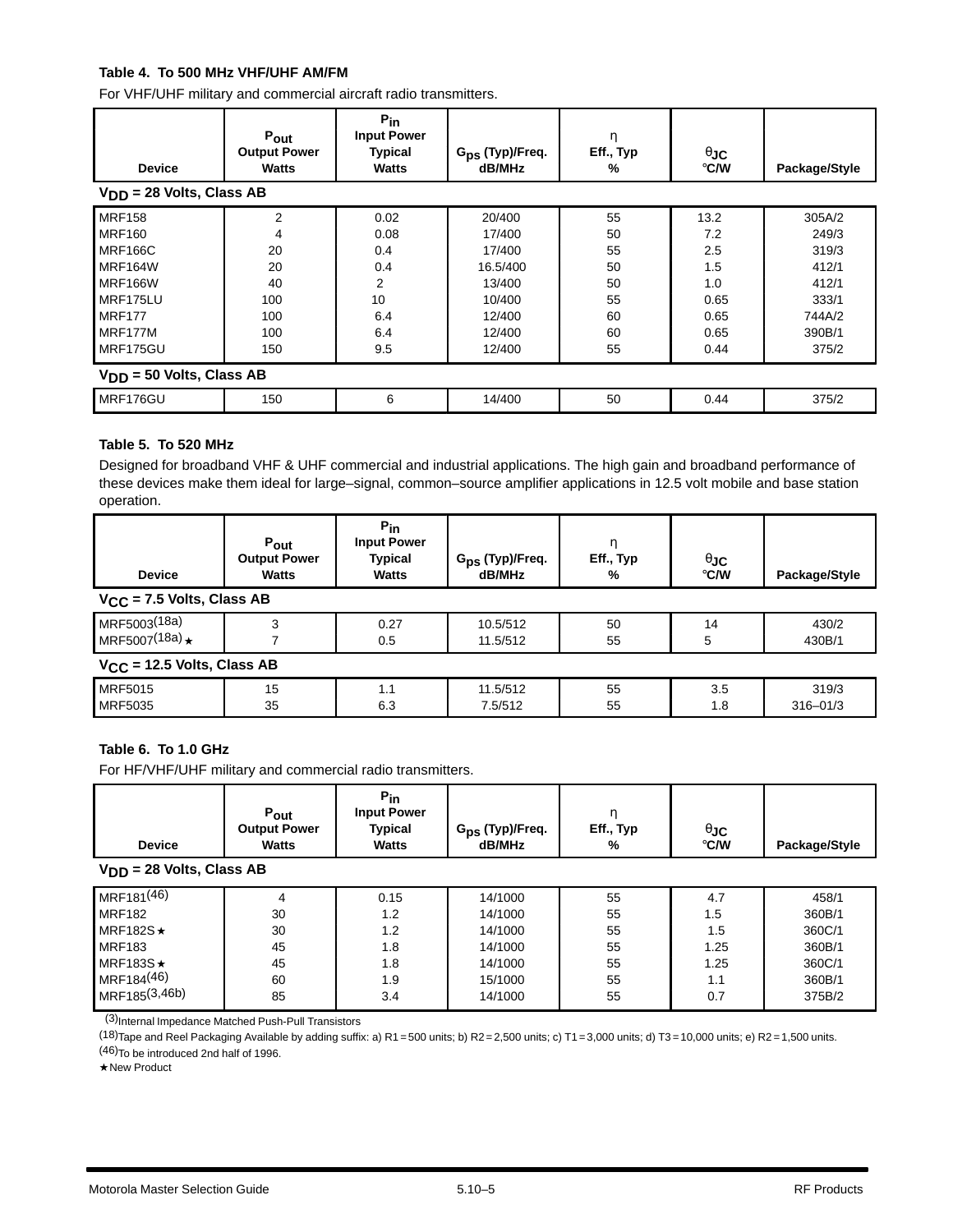# **RF Power Bipolar Transistors**

Motorola's broad line of bipolar RF power transistors are characterized for operation in RF power amplifiers. Typical applications are in military and commercial landmobile, avionics and marine radio transmitters. Groupings are by frequency band and type of application. Within each group, the arrangement of devices is by major supply voltage rating, then in the order of increasing output power. All devices are NPN polarity except where otherwise noted.

## **HF Transistors**

### **Table 1. 1.5 – 30 MHz, HF/SSB**

Designed for broadband operation, these devices feature specified Intermodulation Distortion at rated power output. Applications include mobile, marine, fixed station, and amateur HF/SSB equipment, operating from 12.5, 13.6, 28, or 50 volt supplies.

|                                                | Pout<br><b>Output Power</b> | $P_{in}$ (Max)<br><b>Input Power</b> | $G_{PE}$ (Min)<br>Gain @ 30 MHz | $\theta$ JC   |               |  |  |
|------------------------------------------------|-----------------------------|--------------------------------------|---------------------------------|---------------|---------------|--|--|
| <b>Device</b>                                  | <b>Watts</b>                | Watts                                | dB                              | $\degree$ C/W | Package/Style |  |  |
| $V_{\text{CC}}$ = 12.5 or 13.6 Volts, Class AB |                             |                                      |                                 |               |               |  |  |
| <b>MRF421</b>                                  | 100 PEP/CW                  | 10                                   | 10                              | 0.6           | $211 - 11/1$  |  |  |
| $V_{CC}$ = 28 Volts, Class AB                  |                             |                                      |                                 |               |               |  |  |
| <b>MRF426</b>                                  | 25 PEP/CW                   | 0.16                                 | 22                              | 2.5           | $211 - 07/1$  |  |  |
| <b>MRF422</b>                                  | 150 PEP/CW                  | 15                                   | 10                              | 0.6           | $211 - 11/1$  |  |  |
| $V_{CC}$ = 50 Volts, Class AB                  |                             |                                      |                                 |               |               |  |  |
| <b>MRF429</b>                                  | 150 PEP/CW                  | 7.5                                  | 13                              | 0.8           | $211 - 11/1$  |  |  |
| <b>MRF448</b>                                  | <b>250 PEP/CW</b>           | 15.7                                 | 12                              | 0.6           | $211 - 11/1$  |  |  |

### **Table 2. 14 – 30 MHz, CB/Amateur Band**

These HF transistors are designed for economical, high–volume use in CW, AM and SSB applications.

**VCC = 12.5 or 13.6 Volts, Class AB**

| <b>MRF455</b><br>$\sim$ $\sim$ | n r<br>οU | w<br>$\sim$ | $\sim$ $\sim$ $\sim$<br>υı |
|--------------------------------|-----------|-------------|----------------------------|
| <b>MRF454</b>                  | n c<br>ou | --          | 24A                        |

### **Table 3. 27 – 50 MHz, Low–Band FM Band**

For use in the FM "Low–Band," for Mobile communications.

| <b>Device</b>                                  | $P_{\text{out}}$<br><b>Output Power</b><br><b>Watts</b> | $P_{in}$ (Max)<br><b>Input Power</b><br>Watts | $G_{\mathsf{PF}}$ (Min)<br>Gain @ 50 MHz<br>dB | $\theta$ JC<br>$\degree$ C/W | Package/Style |
|------------------------------------------------|---------------------------------------------------------|-----------------------------------------------|------------------------------------------------|------------------------------|---------------|
| $V_{\text{CC}}$ = 12.5 or 13.6 Volts, Class AB |                                                         |                                               |                                                |                              |               |
| MRF492                                         | 70                                                      | 5.6                                           |                                                | 0.7                          | $211 - 11/1$  |

### **VHF Transistors**

### **Table 4. 30 – 200 MHz Band**

Designed for Military Radio and Commercial Aircraft VHF bands, these 28–volt devices include the all–gold metallized MRF314/16/17 high–reliability series.

| <b>Device</b>                       | $P_{\rm out}$<br><b>Output Power</b><br><b>Watts</b> | $P_{in}$ (Max)<br><b>Input Power</b><br><b>Watts</b> | $G_{\mathsf{PF}}$ (Min)/Freq.<br><b>Power Gain</b><br>dB/MHz | $\theta$ JC<br>$\degree$ C/W | Package/Style |
|-------------------------------------|------------------------------------------------------|------------------------------------------------------|--------------------------------------------------------------|------------------------------|---------------|
| $V_{\text{C}}$ = 28 Volts, Class AB |                                                      |                                                      |                                                              |                              |               |
| <b>MRF314</b>                       | 30                                                   |                                                      | 10/150                                                       | 2.2                          | $211 - 07/1$  |
| MRF316 <sup>(2)</sup>               | 80                                                   |                                                      | 10/150                                                       | 0.8                          | $316 - 01/1$  |
| MRF317 <sup>(2)</sup>               | 100                                                  | 12.5                                                 | 9/150                                                        | 0.65                         | $316 - 01/1$  |

(2)Internal Impedance Matched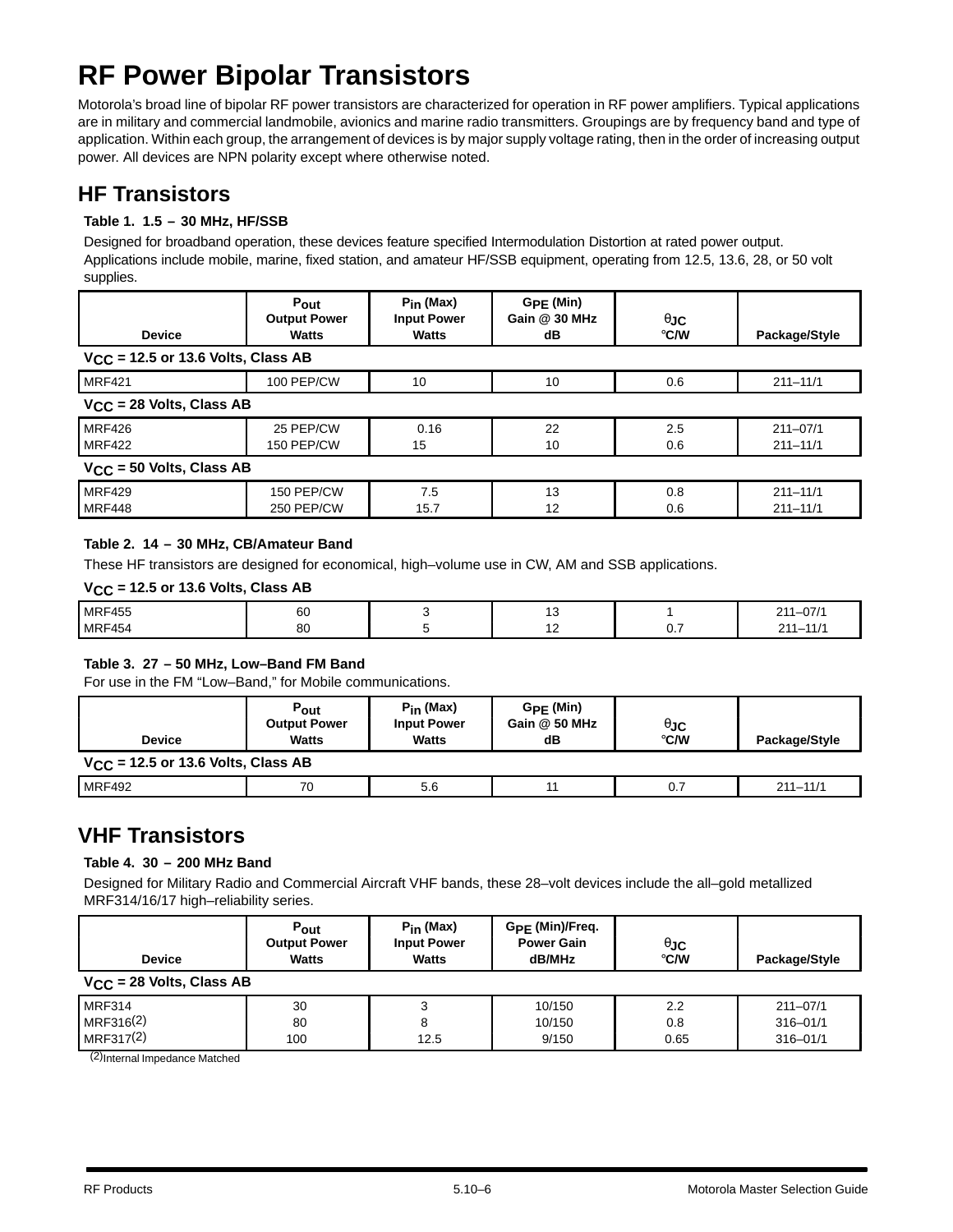### **Table 5. 136 – 174 MHz High Band**

The "workhorse" VHF FM High–Band is served by Motorola with the broadest range of devices and package combinations in the industry.

| <b>Device</b>                  | Pout<br><b>Output Power</b><br>Watts | $P_{in}$ (Max)<br><b>Input Power</b><br><b>Watts</b> | GPE(Min)<br>Gain @ 175 MHz<br>dB | $\theta$ JC<br>$\degree$ C/W | Package/Style |
|--------------------------------|--------------------------------------|------------------------------------------------------|----------------------------------|------------------------------|---------------|
| $V_{CC}$ = 12.5 Volts, Class C |                                      |                                                      |                                  |                              |               |
| MRF4427(18b)                   |                                      | 0.016                                                | 18(19)                           | 125(1)                       | 751/1         |
| <b>MRF553</b>                  | 1.5                                  | 0.11                                                 | 11.5                             | 25                           | 317D/2        |
| MRF2628                        | 15                                   | 0.95                                                 | 12                               | 4                            | 244/1         |
| MRF1946                        | 30                                   | 3                                                    | 10                               | 1.6                          | $211 - 07/1$  |
| <b>MRF1946A</b>                | 30                                   | 3                                                    | 10                               | 1.8                          | 145A-09/1     |
| <b>MRF224</b>                  | 40                                   | 14.3                                                 | 4.5                              | 2.2                          | $211 - 07/1$  |
| <b>MRF240</b>                  | 40                                   | 5                                                    | 9                                | 2.2                          | 145A-09/1     |
| MRF247(2)                      | 75                                   | 15                                                   |                                  | 0.7                          | $316 - 01/1$  |

## **UHF Transistors**

### **Table 6. 100 – 400 MHz Band**

Stringent requirements of the UHF Military band are met by MRF325, 326, 327, 329 and 2N6439 types, with all–gold metal systems, specified ruggedness and programmed wirebond construction, to assure consistent input impedances for internally matched parts.

| <b>Device</b>                | Pout<br><b>Output Power</b><br><b>Watts</b> | $P_{in}$ (Max)<br><b>Input Power</b><br>Watts | $G_{PF}$ (Min)<br>Gain @ 400 MHz<br>dВ | $\theta$ JC<br>$^{\circ}$ C/W | Package/Style |
|------------------------------|---------------------------------------------|-----------------------------------------------|----------------------------------------|-------------------------------|---------------|
| $V_{CC}$ = 28 Volts, Class C |                                             |                                               |                                        |                               |               |
| $MRF325^{(2)}$               | 30                                          | 4.3                                           | 8.5                                    | $2.2^{\circ}$                 | $316 - 01/1$  |
| $MRF326^{(2)}$               | 40                                          |                                               | 9                                      | 1.6                           | $316 - 01/1$  |
| 2N6439(2)                    | 60                                          | 10                                            | 7.8                                    | 1.2                           | $316 - 01/1$  |
| MRF327 <sup>(2)</sup>        | 80                                          | 14.9                                          | 7.3                                    | 0.7                           | $316 - 01/1$  |
| MRF329(2)                    | 100                                         | 20                                            |                                        | 0.7                           | 333/1         |
| MRF392(3)                    | 125                                         | 19.8                                          | 8                                      | 0.7                           | 744A/1        |

### **Table 7. 400 – 500 MHz Band**

Similar to the 100–400 MHz transistors, these devices have bandwidth capabilities operating up to 500 MHz. All have nitride passivated die, gold metal systems, specified ruggedness and controlled wirebond construction to meet the stringent requirements of military space applications.

| <b>Device</b>                       | Pout<br><b>Output Power</b><br><b>Watts</b> | $P_{in}$ (Max)<br><b>Input Power</b><br><b>Watts</b> | G <sub>PE</sub> (Min)/Freq.<br><b>Power Gain</b><br>dB/MHz | $\theta$ JC<br>$\degree$ C/W | Package/Style |
|-------------------------------------|---------------------------------------------|------------------------------------------------------|------------------------------------------------------------|------------------------------|---------------|
| $V_{\text{CC}}$ = 28 Volts, Class C |                                             |                                                      |                                                            |                              |               |
| <b>MRF313</b>                       |                                             | 0.03                                                 | 15/400                                                     | 28.5                         | 305A/1        |
| <b>MRF321</b>                       | 10                                          | 0.62                                                 | 12/400                                                     | 6.4                          | 244/1         |
| <b>MRF323</b>                       | 20                                          |                                                      | 10/400                                                     | 3.2                          | 244/1         |
| $MRF393^{(3)}$<br>$\sqrt{4}$        | 100                                         | 18                                                   | 7.5/500                                                    | 0.7                          | 744A/1        |

 $(1)$ R $_{\theta$ JA. Thermal Resistance Junction to Ambient.

(2)Internal Impedance Matched

(3)Internal Impedance Matched Push-Pull Transistors

(18) Tape and Reel Packaging Available by adding suffix: a) R1 = 500 units; b) R2 = 2,500 units; c) T1 = 3,000 units; d) T3 = 10,000 units; e) R2 = 1,500 units. (19)Typical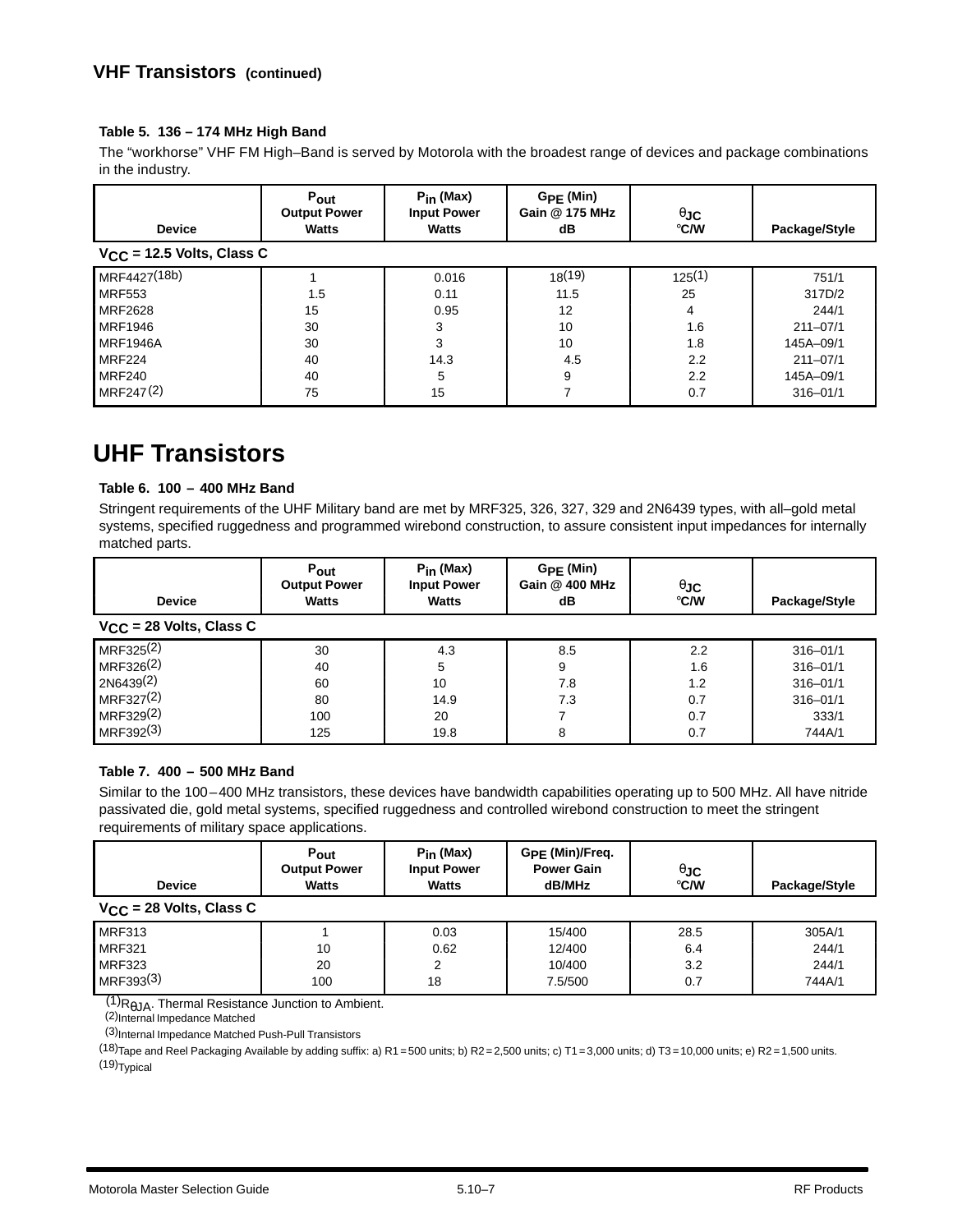### **UHF Transistors (continued)**

### **Table 8. 470 – 512 MHz Band**

Higher power output devices in this UHF power transistor series feature internally input–matched construction, are designed for broadband operation, and have guaranteed ruggedness under output mismatch and RF overdrive conditions. Devices are specified for handheld, mobile and base station operation.

| <b>Device</b>                  | Pout<br><b>Output Power</b><br>Watts | $P_{in}$ (Max)<br><b>Input Power</b><br><b>Watts</b> | G <sub>PF</sub> (Min)/Freq.<br><b>Power Gain</b><br>dB/MHz | $\theta$ JC<br>$\degree$ C/W | Package/Style |
|--------------------------------|--------------------------------------|------------------------------------------------------|------------------------------------------------------------|------------------------------|---------------|
| $V_{CC}$ = 12.5 Volts, Class C |                                      |                                                      |                                                            |                              |               |
| MRF581 <sup>(4)</sup>          | 0.6                                  | 0.03                                                 | 13/500                                                     | 40                           | 317/2         |
| <b>MRF555</b>                  | 1.5                                  | 0.15                                                 | 10/470                                                     | 25                           | 317D/2        |
| <b>MRF652</b>                  | 5                                    | 0.5                                                  | 10/512                                                     |                              | 244/1         |
| <b>MRF652S</b>                 | 5                                    | 0.5                                                  | 10/512                                                     |                              | 249/1         |
| <b>MRF653</b>                  | 10                                   | 2                                                    | 7/512                                                      | 4                            | 244/1         |
| <b>MRF653S</b>                 | 10                                   | 2                                                    | 7/512                                                      | 4                            | 249/1         |
| MRF641 <sup>(2)</sup>          | 15                                   | 2.5                                                  | 7.8/470                                                    | 4                            | $316 - 01/1$  |
| MRF654 <sup>(2)</sup>          | 15                                   | 2.5                                                  | 7.8/512                                                    | 4                            | 244/1         |
| MRF644 <sup>(2)</sup>          | 25                                   | 5.9                                                  | 6.2/470                                                    | 1.7                          | $316 - 01/1$  |
| MRF650 <sup>(2)</sup>          | 50                                   | 15.8                                                 | 5.0/512                                                    | 1.3                          | $316 - 01/1$  |
| MRF658 <sup>(2)</sup>          | 65                                   | 25                                                   | 4.15/512                                                   |                              | $316 - 01/1$  |

| <b>Device</b>       | Pout<br><b>Output Power</b><br><b>Watts</b> | <b>Class</b> | $P_{in}$ (Max)<br><b>Input Power</b><br><b>Watts</b> | GpE (Min)/Freq.<br><b>Power Gain</b><br>dB/MHz | $\theta$ JC<br>$\degree$ C/W | Package/Style |
|---------------------|---------------------------------------------|--------------|------------------------------------------------------|------------------------------------------------|------------------------------|---------------|
| $V_{CC}$ = 24 Volts |                                             |              |                                                      |                                                |                              |               |
| <b>TP5002S</b>      | 1.5                                         | Α            | 0.075                                                | 13/470                                         | 21                           | 249/1         |
| TP5015              | 15                                          | AB           | 1.2                                                  | 11/470                                         | 7.0                          | 319/2         |
| TP5051              | 50                                          | AB           | 6                                                    | 9/470                                          | 1.2                          | 333A/2        |

## **900 MHz Transistors**

### **Table 9. 870 – 960 MHz Band**

Designed specifically for the 900 MHz mobile radio band, MRF840 through MRF847 devices offer superior gain and ruggedness, using the unique CS–12 package, which minimizes common–element impedance, and thus maximizes gain and stability. Devices are listed for mobile and base station applications.

| <b>Device</b>                                | Pout<br><b>Output Power</b><br><b>Watts</b> | $P_{in}$ (Max)<br><b>Input Power</b><br><b>Watts</b> | Gp <sub>F</sub> (Min)/Freq.<br><b>Power Gain</b><br>dB/MHz | $\theta$ JC<br>$\degree$ C/W | Package/Style |
|----------------------------------------------|---------------------------------------------|------------------------------------------------------|------------------------------------------------------------|------------------------------|---------------|
| $V_{CC}$ = 12.5 Volts — Class C — Si Bipolar |                                             |                                                      |                                                            |                              |               |
| MRF559 <sup>(5)</sup>                        | 0.5                                         | 0.08                                                 | 8/870                                                      | 50                           | 317/2         |
| MRF581 <sup>(5)</sup>                        | 0.6                                         | 0.06                                                 | 10(19)/870                                                 | 40                           | 317/2         |
| MRF837 <sup>(5)</sup>                        | 0.75                                        | 0.11                                                 | 8/870                                                      | 40                           | 317/1         |
| MRF8372(5)(18a,b)                            | 0.75                                        | 0.11                                                 | 8/870                                                      | 45                           | 751/1         |
| MRF557 <sup>(5)</sup>                        | 1.5                                         | 0.23                                                 | 8/870                                                      | 25                           | 317D/2        |
| MRF839F(5)                                   | 3                                           | 0.46                                                 | 8/870                                                      | 9                            | 319/2         |
| MRF840(2)(6)                                 | 10                                          | 2.5                                                  | 6/870                                                      | 3.1                          | 319/1         |
| MRF842(2)(6)                                 | 20                                          | 5                                                    | 6/870                                                      | 1.5                          | 319/1         |
| MRF844(2)(6)                                 | 30                                          | 9                                                    | 5.2/870                                                    | 1.5                          | 319/1         |
| MRF847(2)(6)                                 | 45                                          | 16                                                   | 4.5/870                                                    |                              | 319/1         |

(2)Internal Impedance Matched

 $(4)$ Small signal gain. P<sub>o</sub> is Typ.

(5)Common Emitter Configuration

(6)Common Base Configuration

(18)Tape and Reel Packaging Available by adding suffix: a) R1=500 units; b) R2=2,500 units; c) T1=3,000 units; d) T3=10,000 units; e) R2=1,500 units.

(19)Typical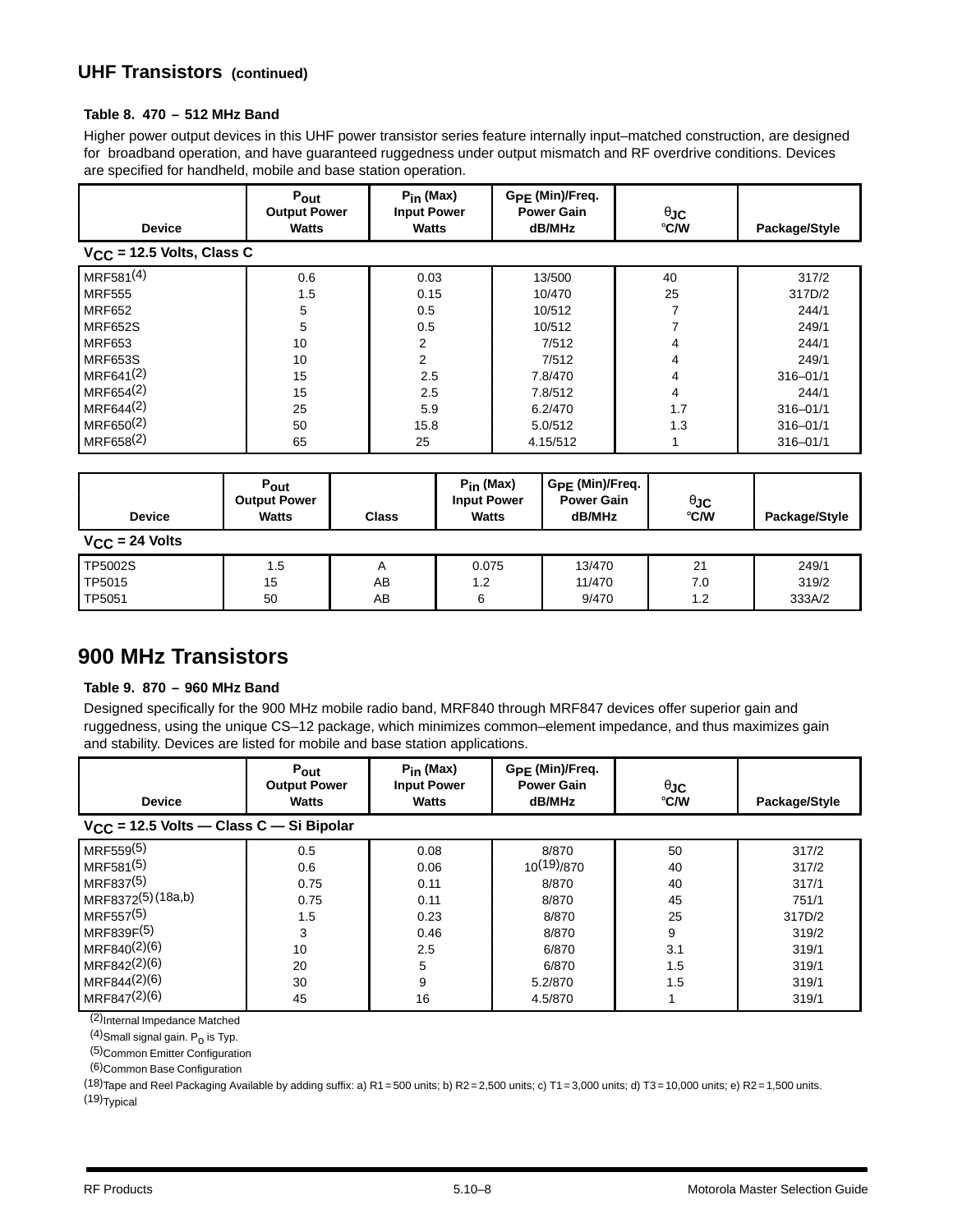## **900 MHz Transistors (continued)**

| <b>Device</b>                           | Pout<br><b>Output Power</b><br><b>Watts</b> | <b>Class</b>   | $P_{in}$ (Max)<br><b>Input Power</b><br><b>Watts</b> | Gp (Min)/Freq.<br><b>Power Gain</b><br>dB/MHz | $\theta$ JC<br>°C/W | Package/Style |  |  |  |
|-----------------------------------------|---------------------------------------------|----------------|------------------------------------------------------|-----------------------------------------------|---------------------|---------------|--|--|--|
| $V_{\text{CC}}$ = 24 Volts — Si Bipolar |                                             |                |                                                      |                                               |                     |               |  |  |  |
| <b>MRF890</b>                           | $\overline{2}$                              | $\mathsf{C}$   | 0.25                                                 | 9/900                                         | 25                  | 305/1         |  |  |  |
| TP3007S                                 | $\overline{2}$                              | AB             | 0.25                                                 | 9/960                                         | 21                  | 305C/1        |  |  |  |
| <b>MRF857</b>                           | $2.1$ (CW)                                  | Α              | 0.4                                                  | 12.5/900                                      | 8.4                 | 305/1         |  |  |  |
| <b>MRF857S</b>                          | 2.1 (CW)                                    | A              | 0.4                                                  | 12.5/900                                      | 8.4                 | 305D/1        |  |  |  |
| <b>MRF896</b>                           | 3                                           | AB             | 0.3                                                  | 10/900                                        | $\overline{7}$      | 305/1         |  |  |  |
| <b>MRF858</b>                           | 3.6 (CW)                                    | Α              | 0.29                                                 | 11/900                                        | 6.9                 | 319/2         |  |  |  |
| <b>MRF858S</b>                          | 3.6 (CW)                                    | $\overline{A}$ | 0.29                                                 | 11/900                                        | 6.9                 | 319A/2        |  |  |  |
| TP3008                                  | 4                                           | AB             | 0.28                                                 | 11.5/960                                      | 5                   | 319/2         |  |  |  |
| <b>MRF891</b>                           | 5                                           | AB             | 0.63                                                 | 9/900                                         | $\overline{7}$      | 319/2         |  |  |  |
| <b>MRF891S</b>                          | 5                                           | AB             | 0.63                                                 | 9/900                                         | $\overline{7}$      | 319A/2        |  |  |  |
| MRF859★                                 | 6.5 W (CW)                                  | Α              | 0.46                                                 | 11.5/900                                      | 3.9                 | 319/2         |  |  |  |
| MRF859S★                                | 6.5 W (CW)                                  | A              | 0.46                                                 | 11.5/900                                      | 3.9                 | 319A/2        |  |  |  |
| TP3021                                  | 10                                          | AB             | 1.0                                                  | 10/960                                        | 5.0                 | 319/2         |  |  |  |
| <b>MRF860</b>                           | 13.7 (CW)                                   | Α              | 1.1                                                  | 11/900                                        | 1.9                 | 395B/1        |  |  |  |
| MRF892 <sup>(2)</sup>                   | 14                                          | C              | 2                                                    | 8.5/900                                       | 3.5                 | 319/1         |  |  |  |
| <b>MRF861</b>                           | 27 (CW)                                     | Α              | 8                                                    | 9.5/900                                       | 0.92                | 375A/1        |  |  |  |
| MRF894(2)                               | 30                                          | $\mathsf{C}$   | 6                                                    | 7/900                                         | 1.5                 | 319/1         |  |  |  |
| MRF897(3)                               | 30                                          | AB             | 3                                                    | 10/900                                        | 1.7                 | 395B/1        |  |  |  |
| MRF897R(3) $\star$                      | 30                                          | AB             | 3                                                    | 10.5/900                                      | 1.7                 | 395B/1        |  |  |  |
| TP3034                                  | 35                                          | AB             | $\overline{7}$                                       | 7/960                                         | 2.3                 | 319/2         |  |  |  |
| <b>MRF862</b>                           | 36 (CW)                                     | A              | 4.5                                                  | 9/900                                         | 0.75                | 375A/1        |  |  |  |
| MRF898(2)                               | 60                                          | C              | 12                                                   | 7/900                                         | 1                   | 333A/1        |  |  |  |
| V <sub>CC</sub> = 26 Volts - Si Bipolar |                                             |                |                                                      |                                               |                     |               |  |  |  |
| MRF880(3)                               | 90                                          | AB             | 12.7                                                 | 8.5/900                                       | 1.3                 | 375A/1        |  |  |  |
| TP3069                                  | 100                                         | AB             | 18                                                   | 7.5/960                                       | 0.7                 | 375A/1        |  |  |  |
| MRF899(3)                               | 150                                         | AB             | 24                                                   | 8/900                                         | 0.8                 | 375A/1        |  |  |  |

**Table 9. 870 – 960 MHz Band** (continued)

(2)Internal Impedance Matched

(3)Internal Impedance Matched Push-Pull Transistors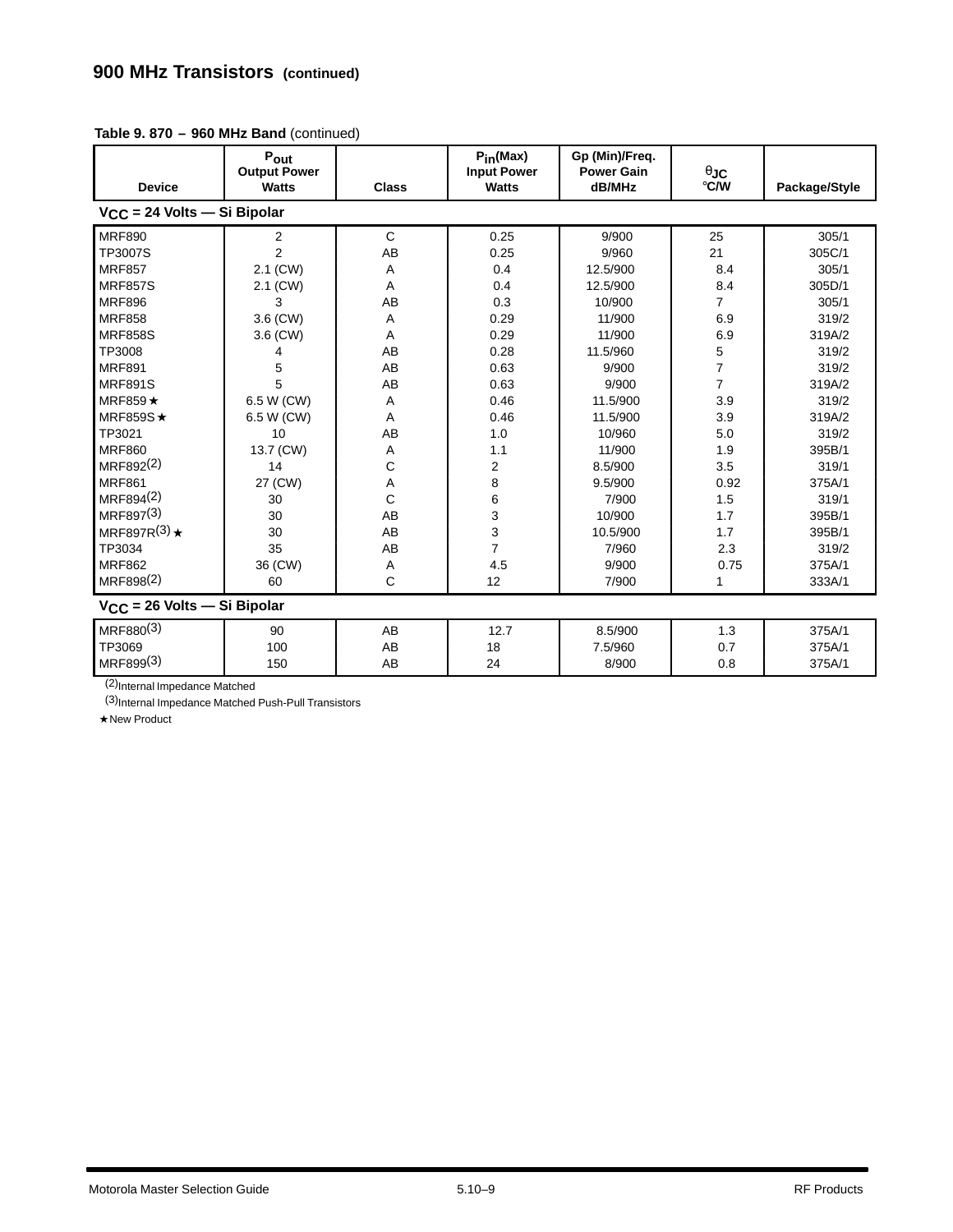## **1.5 GHz Transistors**

### **Table 10. 1400 – 1640 MHz Band**

| Device   | $P_{\mathsf{out}}$<br><b>Output Power</b><br><b>Watts</b> | <b>Class</b> | $P_{in}$ (Max)<br><b>Input Power</b><br><b>Watts</b> | Gp (Min)/Freq.<br><b>Power Gain</b><br>dB/MHz | $\theta$ JC<br>$\degree$ C/W | Package/Style |
|----------|-----------------------------------------------------------|--------------|------------------------------------------------------|-----------------------------------------------|------------------------------|---------------|
| MRF16006 | 30                                                        | С            | 1.09                                                 | 7.4/1600                                      | 6.8                          | 395C/2        |
| MRF16030 |                                                           | U            | 5.33                                                 | 7.5/1600                                      | 1.7                          | 395C/2        |

## **Microwave Transistors**

### **Table 11. L–Band Pulse Power**

These products are designed to operate in short pulse width, 10  $\mu$ s, low duty cycle, 1%, power amplifiers operating in the 960–1215 MHz band. All devices have internal impedance matching. The prime application is avionics equipment for distance measuring (DME), area navigation (TACAN) and interrogation (IFF).

| <b>Device</b>                                            | Pout<br><b>Output Power</b><br><b>Watts</b> | $P_{in}$ (Max)<br><b>Input Power</b><br><b>Watts</b> | $G_P$ (Min)<br>Gain @ 1090 MHz<br>dB | $\theta$ JC<br>°C/W | Package/Style          |  |  |  |
|----------------------------------------------------------|---------------------------------------------|------------------------------------------------------|--------------------------------------|---------------------|------------------------|--|--|--|
| V <sub>CC</sub> = 18 Volts - Class A & AB Common Emitter |                                             |                                                      |                                      |                     |                        |  |  |  |
| <b>MRF1000MA</b><br><b>MRF1000MB</b>                     | 0.2<br>0.2                                  | 0.02<br>0.02                                         | 10<br>10                             | 25<br>25            | $332 - 04/2$<br>332A/2 |  |  |  |
| V <sub>CC</sub> = 35 Volts - Class B & C Common Base     |                                             |                                                      |                                      |                     |                        |  |  |  |
| <b>MRF1004MA</b>                                         |                                             | 0.4                                                  | 10                                   | 25                  | $332 - 04/1$           |  |  |  |
| $V_{CC}$ = 50 Volts — Class C Common Base                |                                             |                                                      |                                      |                     |                        |  |  |  |
| <b>MRF1090MA</b>                                         | 90                                          | 9                                                    | 10                                   | 0.6                 | $332 - 04/1$           |  |  |  |
| <b>MRF1150MA</b>                                         | 150                                         | 25                                                   | 7.8                                  | 0.3                 | $332 - 04/1$           |  |  |  |
| <b>MRF1375</b>                                           | 375                                         | 80                                                   | 6.7                                  | 0.12                | 355G/1                 |  |  |  |

### **Table 12. L–Band Long Pulse Power**

These products are designed for pulse power amplifier applications in the 960–1215 MHz frequency range. They are capable of handling up to 10 µs pulses in long pulse trains resulting in up to a 50% duty cycle over a 3.5 millisecond interval. Overall duty cycle is limited to 25% maximum. The primary applications for devices of this type are military systems, specifically JTIDS and commercial systems, specifically Mode S. Package types are hermetic.

| <b>Device</b>                                    | Pout<br><b>Output Power</b><br>Watts | $P_{in}$ (Max)<br><b>Input Power</b><br>Watts | $G_{PR}$ (Min)<br>Gain @ 1215 MHz<br>dB | $\theta$ JC<br>$\degree$ C/W | Package/Style    |
|--------------------------------------------------|--------------------------------------|-----------------------------------------------|-----------------------------------------|------------------------------|------------------|
| V <sub>CC</sub> = 28 Volts - Class C Common Base |                                      |                                               |                                         |                              |                  |
| MRF10005                                         |                                      | 0.71                                          | 8.5                                     |                              | 336E/1           |
| $V_{CC}$ = 36 Volts — Class C Common Base        |                                      |                                               |                                         |                              |                  |
| MRF10031<br>MRF10120                             | 30<br>120                            | 19                                            | 10                                      | 0.6                          | 376B/1<br>355C/1 |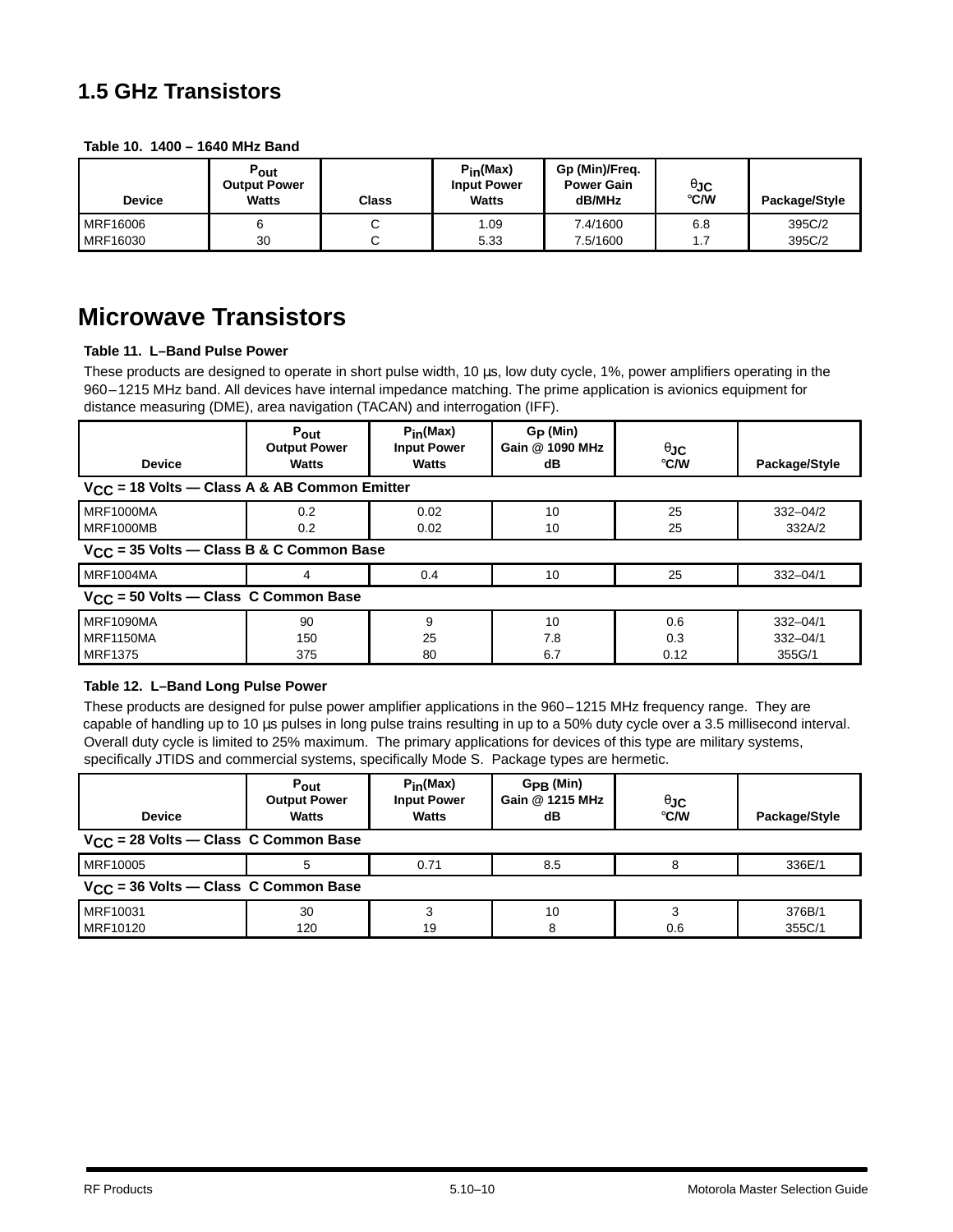### **Microwave Transistors (continued)**

| <b>Device</b>       | $P_{\text{out}}$<br><b>Output Power</b><br>Watts | $P_{in}$ (Max)<br><b>Input Power</b><br><b>Watts</b> | G <sub>PB</sub> (Min)<br>Gain @ 1215 MHz<br>dВ | $\theta$ JC<br>$\degree$ C/W | Package/Style |
|---------------------|--------------------------------------------------|------------------------------------------------------|------------------------------------------------|------------------------------|---------------|
| $V_{CC}$ = 50 Volts |                                                  |                                                      |                                                |                              |               |
| MRF10070            | 70                                               |                                                      | $10^{(7)}$                                     | 0.4                          | 376C/1        |
| MRF10150            | 150                                              | 15                                                   | $10^{(7)}$                                     | 0.25                         | 376B/1        |
| MRF10350            | 350                                              | 44                                                   | 9(7)                                           | 0.11                         | 355E/1        |
| MRF10500            | 500                                              | 63                                                   | 9(7)                                           | 0.12                         | 355D/1        |
| MRF10501            | 500                                              | 63                                                   | 9(7)                                           | 0.12                         | 355H/1        |

### **Table 12. L–Band Long Pulse Power, Class C Common Base** (continued)

### **Table 13. 2 GHz Narrowband CW**

The MRW2000 Series of NPN Silicon microwave power transistors are designed for common base service in amplifier or oscillator applications in the 1–2.3 GHz frequency range.

| <b>Device</b>                                 | $P_{\text{out}}$<br><b>Output Power</b><br><b>Watts</b> | $P_{in}$ (Max)<br><b>Input Power</b><br><b>Watts</b> | $G_{PB}$ (Min)<br>Gain @ 2 GHz<br>dB | $\theta$ JC<br>$\degree$ C/W | Package/Style |
|-----------------------------------------------|---------------------------------------------------------|------------------------------------------------------|--------------------------------------|------------------------------|---------------|
| $V_{CC}$ = 28 Volts — Class B & C Common Base |                                                         |                                                      |                                      |                              |               |
| MRW2001                                       |                                                         | 0.13                                                 |                                      | 35                           | 328A/1        |
| MRW2005                                       |                                                         | 0.8                                                  |                                      | 8.5                          | 328A/1        |

### **Table 14. 3 GHz Narrowband CW, Class B & C Common Base**

The MRW3000 Series are the industry's first 100% VSWR tolerant 3 GHz devices. They are common–base configured in hermetic packages and rated for 28 volt operation.

| <b>Device</b>              | $P_{\textrm{out}}$<br><b>Output Power</b><br><b>Watts</b> | $P_{in}$ (Max)<br><b>Input Power</b><br><b>Watts</b> | $G_{\mathsf{PB}}$ (Min)<br>Gain @ 3.0 GHz<br>dB | $\theta$ JC<br>$\degree$ C/W | Package/Style |
|----------------------------|-----------------------------------------------------------|------------------------------------------------------|-------------------------------------------------|------------------------------|---------------|
| $V_{CC}$ = 28 Volts        |                                                           |                                                      |                                                 |                              |               |
| MRW3001                    |                                                           | 0.2                                                  |                                                 | 35                           | 328A/1        |
| MRW3003                    |                                                           | 0.75                                                 |                                                 | 17                           | 328A/1        |
| MRW3005<br>$(\rightarrow)$ |                                                           | 1.6                                                  |                                                 | 8.5                          | 328A/1        |

(7)Typical @ 1090 MHz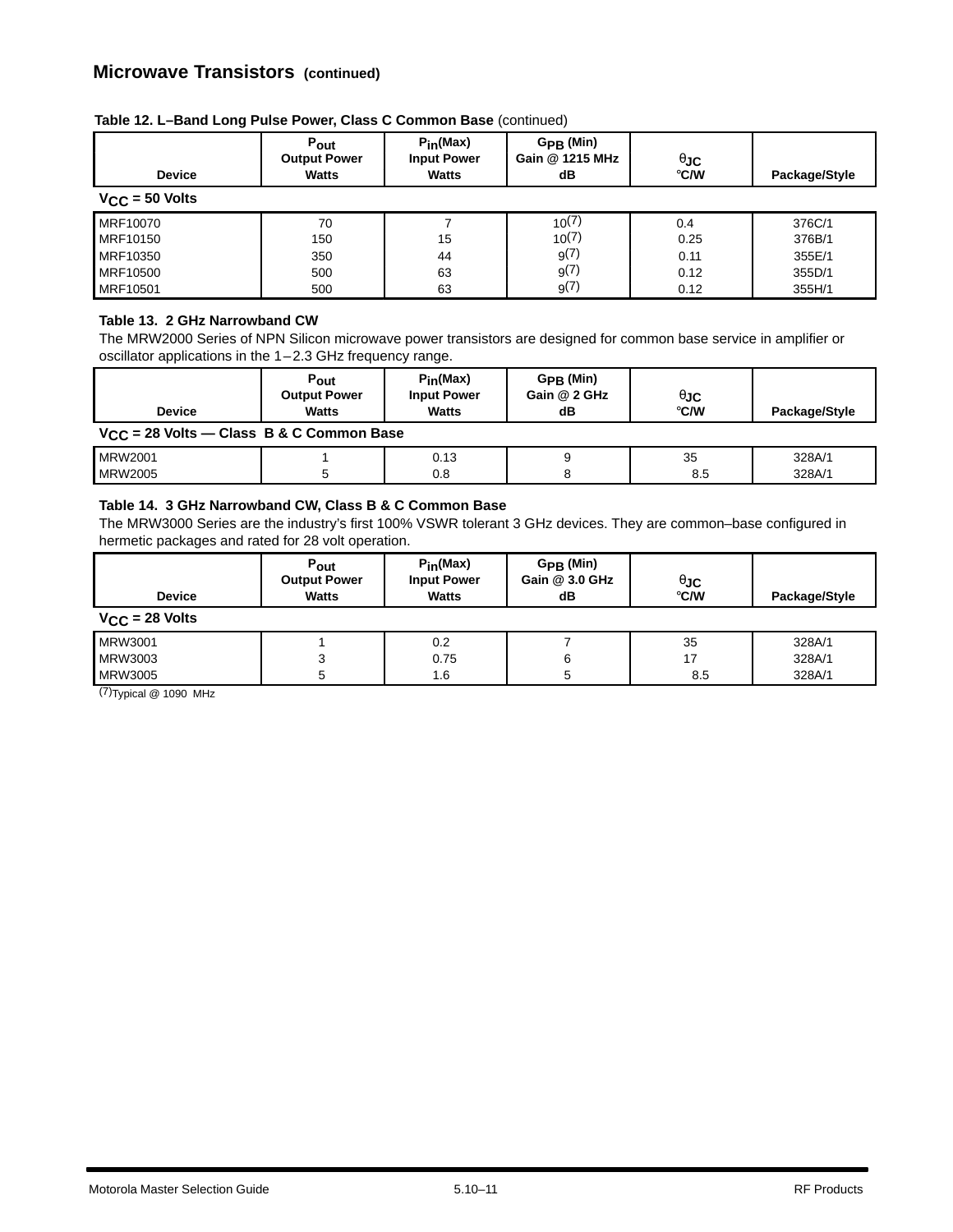# **Linear Transistors**

The following sections describe a wide variety of devices specifically characterized for linear amplification. Included are medium power and high power parts covering frequencies from 100 MHz–4 GHz.

### **Table 15. To 1 GHz, Class A**

These devices offer a selection of performance and price for linear amplification to 1 GHz. The "MRA" prefix parts are input matched and feature high overdrive and extreme ruggedness capability.

| <b>Device</b>              | $P_0 \otimes 1$ dB<br><b>Comp. Point</b><br><b>Watts</b> | G <sub>SS</sub> (Min)/Freq.<br><b>Small Signal Gain</b><br>dB/MHz | <b>Bias</b><br>Point<br>(Vdc/A) | $\theta$ JC<br>$\degree$ C/W | Package/Style          |
|----------------------------|----------------------------------------------------------|-------------------------------------------------------------------|---------------------------------|------------------------------|------------------------|
| $V_{CC}$ = 19 Volts        |                                                          |                                                                   |                                 |                              |                        |
| MRA1000-7L<br>MRA1000-14L  | 14                                                       | 9/1000<br>8/1000                                                  | 19/1.2<br>19/2.4                | 2.1                          | 145D-02/1<br>145D-02/1 |
| $V_{\text{CC}}$ = 25 Volts |                                                          |                                                                   |                                 |                              |                        |
| MRF1029(9)<br>MRF1032(9)   | 1.5<br>6                                                 | 8/1000<br>6.5/1000                                                | 25/0.2<br>25/0.85               | 12<br>3.5                    | 244/1<br>244/1         |

### **Table 16. To 2 GHz, Class A**

These parts offer low cost alternatives to matched devices used primarily as pre–drivers to 2 GHz.

| <b>Device</b>              | $P_0 \otimes 1$ dB<br><b>Comp. Point</b><br><b>Watts</b> | G <sub>SS</sub> (Min)/Freq.<br><b>Small Signal Gain</b><br>dB/MHz | <b>Bias</b><br>Point<br>(Vdc/A) | $\theta$ JC<br>°C/W | Package/Style |
|----------------------------|----------------------------------------------------------|-------------------------------------------------------------------|---------------------------------|---------------------|---------------|
| $V_{\text{CC}}$ = 20 Volts |                                                          |                                                                   |                                 |                     |               |
| $MRF3094^{(9)}$            | 0.5                                                      | 10.5/2000                                                         | 20/0.12                         | 40                  | 328A/2        |
| MRF3104 <sup>(9)</sup>     | 0.5                                                      | 10.5/2000                                                         | 20/0.12                         | 40                  | 305A/1        |
| MRF3095(9)                 | 0.8                                                      | 9/2000                                                            | 20/0.12                         | 35                  | 328A/2        |
| MRF3105 <sup>(9)</sup>     | 0.8                                                      | 9/2000                                                            | 20/0.12                         | 35                  | 305A/1        |
| MRF3096(9)                 | 1.6                                                      | 9/2000                                                            | 20/0.24                         | 22                  | 328A/2        |
| MRF3106 <sup>(9)</sup>     | 1.6                                                      | 9/2000                                                            | 20/0.24                         | 22                  | 305A/1        |
| MRF2000-5L(10)             | 5                                                        | 7/2000                                                            | 19/0.6                          | 10                  | 360A/2        |

### **Table 17. UHF Ultra Linear For TV Applications**

The following devices have been characterized for ultra–linear applications such as low–power TV transmitters in Band IV and Band V. Each features diffused ballast resistors and an all–gold metal system to provide enhanced reliability and ruggedness.

| <b>Device</b>                 | $P_{ref}(Min)$<br><b>Watts</b> | Gp (Min)/Freq.<br><b>Small Signal Gain</b><br>dB/MHz | 3 Tone<br>IMD(8)<br>dB | $\theta$ JC<br>$\degree$ C/W | Package/Style |  |  |  |  |
|-------------------------------|--------------------------------|------------------------------------------------------|------------------------|------------------------------|---------------|--|--|--|--|
| $V_{CC}$ = 20 Volts, Class A  |                                |                                                      |                        |                              |               |  |  |  |  |
| <b>TPV596A</b>                | 0.5                            | 11.5/860                                             | $-58$                  | 20                           | 244/1         |  |  |  |  |
| <b>TPV597</b>                 |                                | 10.5/860                                             | $-58$                  | 9                            | 244/1         |  |  |  |  |
| <b>TPV598</b>                 | 4                              | 7/860                                                | $-60$                  | 5                            | 244/1         |  |  |  |  |
| $V_{CC}$ = 25 Volts, Class A  |                                |                                                      |                        |                              |               |  |  |  |  |
| <b>TPV695A</b>                | 14                             | 9.5/860                                              | $-47$                  | 2.5                          | 395B/1        |  |  |  |  |
| <b>TPV7025</b>                | 25                             | 8.5/860                                              | $-45$                  | 1.5                          | 398/1         |  |  |  |  |
| TPV6030                       | 20/35(11)                      | 9.5/860                                              | $-51/-$                | 1.1                          | 375A/1        |  |  |  |  |
| $VCC = 26$ Volts, Class AB    |                                |                                                      |                        |                              |               |  |  |  |  |
| MRF6414 $\star$               |                                | 8.5/960                                              |                        | 1.3                          | 333A/2        |  |  |  |  |
| $V_{CC}$ = 28 Volts, Class AB |                                |                                                      |                        |                              |               |  |  |  |  |
| <b>TPV8100B</b>               | 100(11)                        | 8.5/860                                              |                        | 0.7                          | 398/1         |  |  |  |  |
| $\frac{8}{100}$               |                                |                                                      |                        |                              |               |  |  |  |  |

(8)Vision Carrier: – 8 dB; Sound Carrier: – 7 dB; Sideband Carrier: – 16 dB

(9)Former Prefix was "RF"

(10)Former prefix was "MRA."

(11)Output power at 1 dB compression in Class AB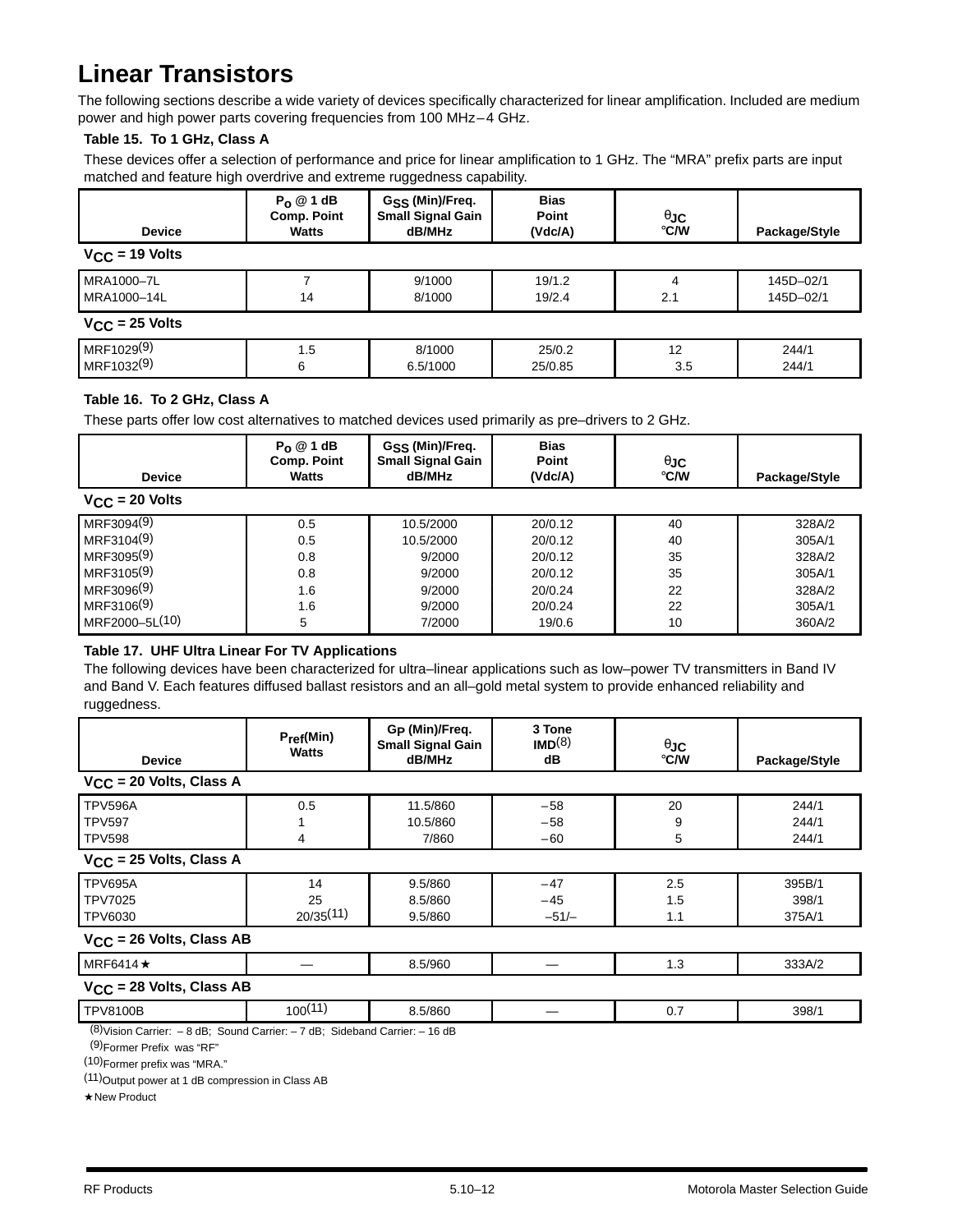### **Linear Transistors (continued)**

#### **Table 18. Microwave Linear For PCN Applications**

The following devices have been developed for linear amplifiers in the 1.5–2 GHz region and have characteristics particularly suitable for PCN base station applications.

| <b>Device</b>            | Pout<br>Watts | <b>Class</b> | <b>Bias</b><br>Point<br>Vdc/mA | Gain (Typ)/Freq<br>dB/MHz | $\theta$ JC<br>°C⁄W | Package/Style |
|--------------------------|---------------|--------------|--------------------------------|---------------------------|---------------------|---------------|
| MRF6401(12)              | 0.5           | A            | 20/80                          | 10/1880                   | 30                  | 305C/1        |
| MRF6402(13)              | 4.5           | AB           | 26/40                          | 10/1880                   | 5                   | 319/2         |
| MRF6404 <sup>(16)</sup>  | 30            | AB           | 26/150                         | 8.5/1880                  | 1.4                 | 395C/1        |
| MRF6408 $\star$          | 12            | AB           | 26/100                         | 8.8/1880                  | 2.8                 | 395C/1        |
| MRF15030                 | 30            | A, AB        | 26/125                         | 9/1490                    | 1.4                 | 395C/1        |
| MRF15060 <sup>(46)</sup> | 60            | A, AB        | 26/200                         | 10/1490                   | 0.7                 | 451/451A/1    |
| MRF15090                 | 90            | A, AB        | 26/250                         | 7.5/1490                  | 0.7                 | 375A/1        |
| MRF20060 <sup>(46)</sup> | 60            | A, AB        | 26/200                         | 9/2000                    | 0.7                 | 451/1         |

### **Table 19. Microwave Linear Power**

Common emitter microwave devices are offered for a wide variety of uses in small and medium signal, Class A, AB and C applications up to 4 GHz. The use of all–gold metal systems, diffused ballast resistors and hermetic packaging results in devices that display excellent reliability even in a military environment.

| <b>Device</b>                | G <sub>SS</sub> (Min) @ Freq.<br><b>Small Signal Gain</b><br>dB/GHz | 1 dB<br>Comp.<br><b>Watts</b> | Psat<br><b>Watts</b> | $-30$ dB<br><b>IMD</b><br><b>Watts</b> | Emitter<br><b>Current</b><br>mA | Package/Style   |
|------------------------------|---------------------------------------------------------------------|-------------------------------|----------------------|----------------------------------------|---------------------------------|-----------------|
| $VDD = 20 Volts$             |                                                                     |                               |                      |                                        |                                 |                 |
| MRW53502<br>MRW53601         | 5/3<br>6/3                                                          | 1.6<br>0.8                    |                      | 1.5<br>0.8                             | 230<br>120                      | 401/1<br>328A/1 |
| MRW54001<br>MRW54601<br>(40) | 5/4<br>6/4                                                          | 0.5<br>0.5                    | 0.8<br>0.8           | 0.5<br>0.5                             | 120<br>120                      | 400/1<br>328A/1 |

(12)Formerly known as "TP4001S"

(13)Formerly known as "TP4004"

(16)Formerly known as "TP4035"

(46)To be introduced 2nd half of 1996.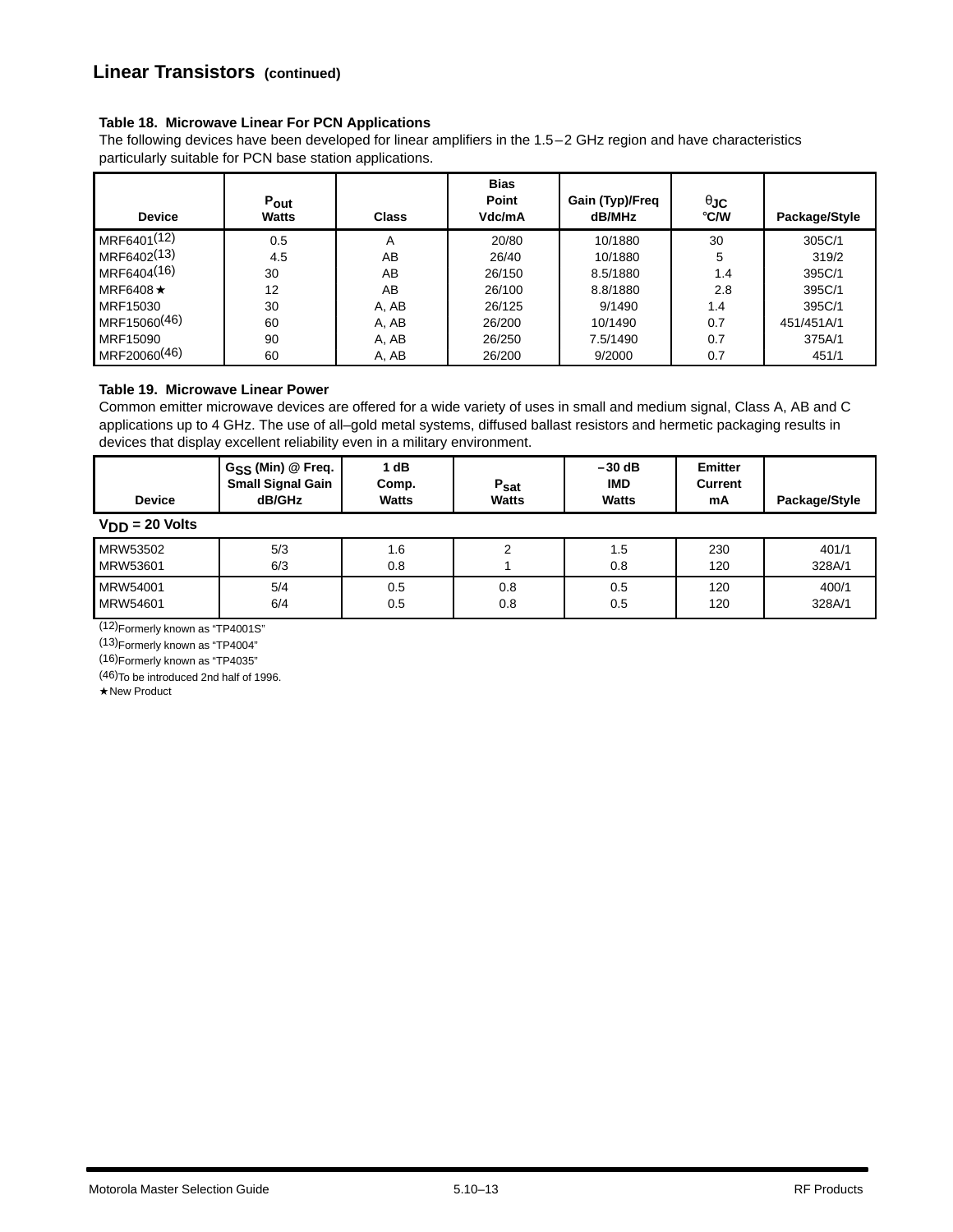

# **RF Small Signal Transistors**

Motorola's broad line of RF Small Signal Transistors includes NPN and PNP Silicon Bipolar Transistors characterized for low noise amplifiers, mixers, oscillators, multipliers, non–saturated switches and low–power drivers.

These devices are available in a wide variety of package types: plastic Macro–X and Macro–T, ceramic and surface mounted. Most of these transistors are fully characterized with s–parameters.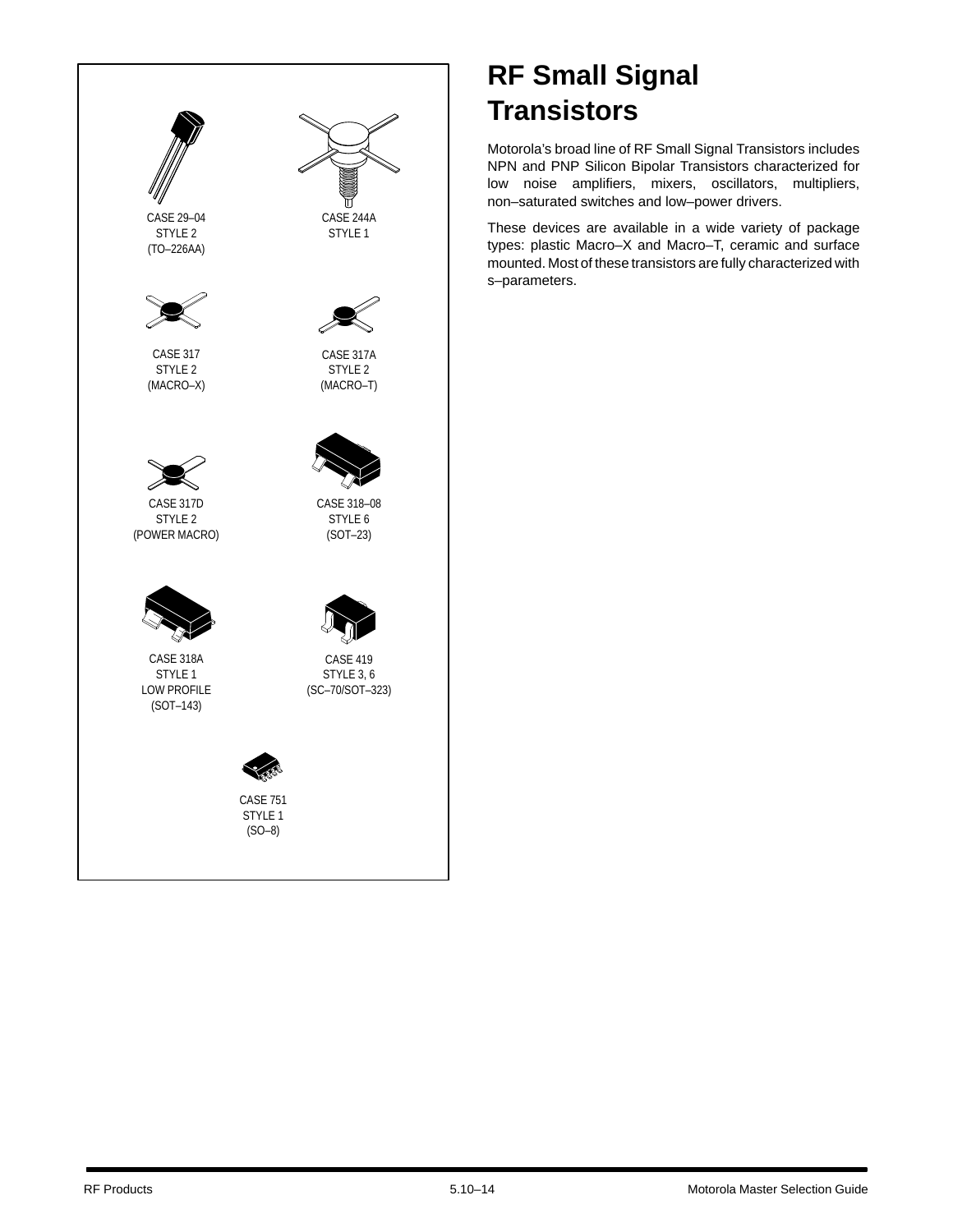# **RF Small Signal Transistors**

### **RF Small Signal Transistor Gain Characteristics**

Curve numbers apply to transistors listed in the subsequent tables.

## **Selection by Package**

In small–signal RF applications, the package style is often determined by the end application or circuit construction technique. To aid the circuit designer in device selection, the Motorola broad range of RF small–signal amplifier transistors is organized by package. Devices for other applications such as oscillators or switches are shown in the appropriate preceding tables. **These devices are NPN polarity unless otherwise designated.**



### **Plastic SOE Case**

#### **Table 1. Plastic SOE Case**

|                          | Gain-Bandwidth   |          |                            |                |                |                | <b>Maximum Ratings</b> |                             |          |         |
|--------------------------|------------------|----------|----------------------------|----------------|----------------|----------------|------------------------|-----------------------------|----------|---------|
|                          | @                |          | Curve                      |                | $NF_{min}$ @ f | @<br>Gain<br>f |                        |                             |          |         |
| <b>Device</b>            | fτ<br>Typ<br>GHz | Ιc<br>mA | No.<br>Page<br>$5.10 - 15$ | Typ<br>dB      | <b>MHz</b>     | Typ<br>dB      | <b>MHz</b>             | $V$ (BR)CEO<br><b>Volts</b> | Iс<br>mA | Package |
| Case 29-04/1,2, TO-226AA |                  |          |                            |                |                |                |                        |                             |          |         |
|                          |                  |          |                            |                |                |                |                        |                             |          |         |
| LP1001                   | 5                | 10       |                            | 2.7            | 500            | 12.5           | 1000                   | 15                          |          |         |
| LP1001A                  | 5                | 10       |                            | 3.2            | 1000           | 12.5           | 1000                   | 15                          |          |         |
| MPS901(29)               | 4.5              | 15       | $\overline{7}$             | 2.4            | 900            | 12             | 900                    | 15                          | 30       |         |
| MPS911 <sup>(29)</sup>   | 7                | 30       | 8                          | 1.7            | 500            | 16.5           | 500                    | 12                          | 40       |         |
| <b>MPS571</b>            | 8                | 50       | 12                         | $\overline{2}$ | 500            | 14             | 500                    | 10                          | 80       |         |
| MPS3866                  | 0.8              | 50       |                            |                |                | 10             | 400                    | 30                          | 400      |         |

(29)Packaging Options Available in Tape and Reel and Fan Fold Box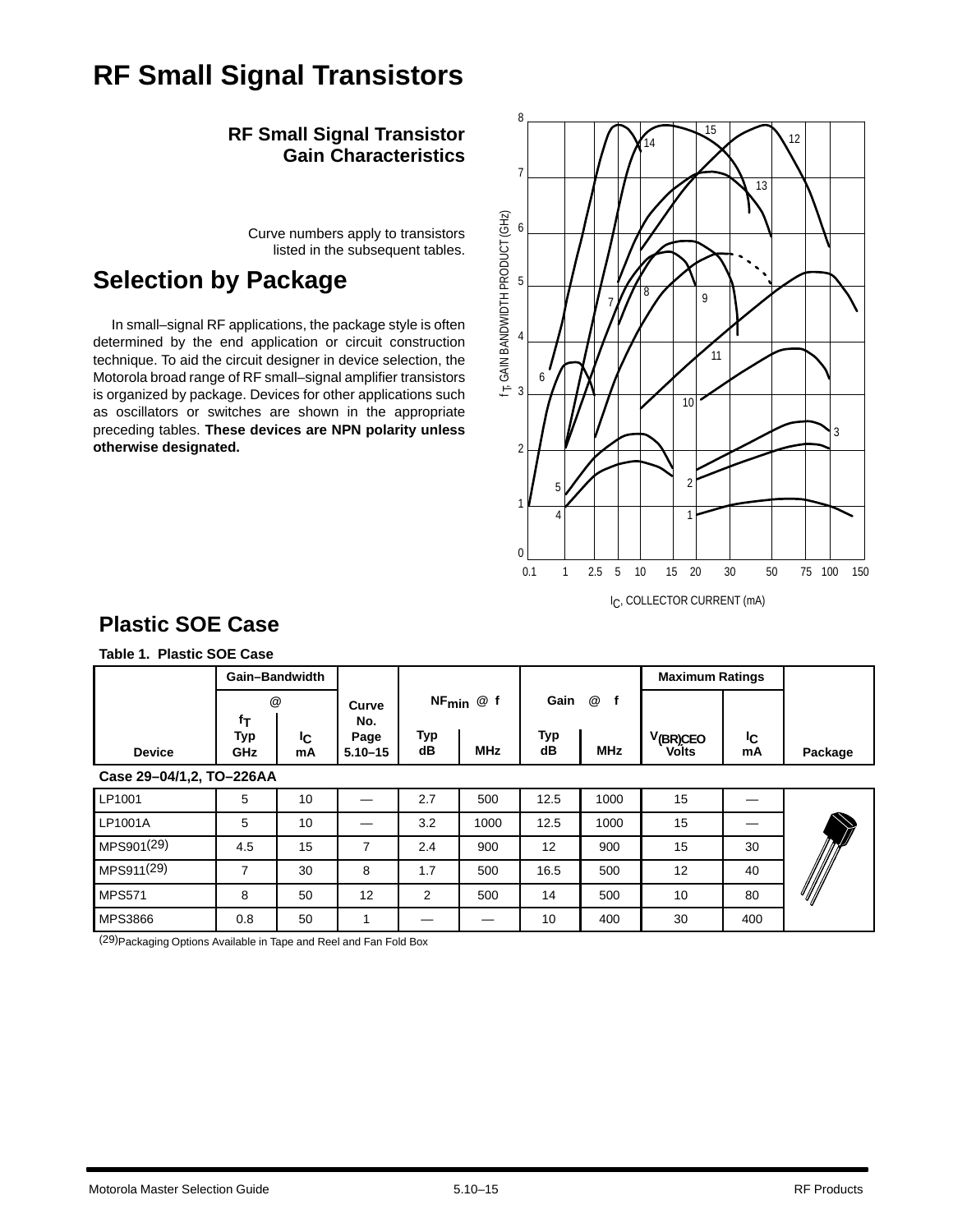### **Selection by Package (continued)**

**Table 1. Plastic SOE Case** (continued)

|                             | Gain-Bandwidth |              |                          |                |                          |           |             | <b>Maximum Ratings</b>         |           |         |
|-----------------------------|----------------|--------------|--------------------------|----------------|--------------------------|-----------|-------------|--------------------------------|-----------|---------|
|                             | $^{\circledR}$ |              | Curve                    |                | $NF_{min} @ f$           | Gain @    | $\mathbf f$ |                                |           |         |
|                             | fτ             |              | No.                      |                |                          |           |             |                                |           |         |
| <b>Device</b>               | Typ<br>GHz     | Iс<br>mA     | Page<br>$5.10 - 15$      | Typ<br>dВ      | <b>MHz</b>               | Typ<br>dB | <b>MHz</b>  | V <sub>(BR)</sub> CEO<br>Volts | lc.<br>mA | Package |
| Case $317/2$ - MACRO-X      |                |              |                          |                |                          |           |             |                                |           |         |
| <b>MRF901</b>               | 4.5            | 15           | $\overline{7}$           | $\mathbf{2}$   | 1000                     | 12        | 1000        | 15                             | 30        |         |
| <b>MRF941</b>               | 8              | 15           | 15                       | 2.1            | 2000                     | 12.5      | 2000        | 10                             | 50        |         |
| <b>MRF571</b>               | 8              | 50           | 12                       | 1.5            | 1000                     | 12        | 1000        | 10                             | 70        |         |
| <b>MRF951</b>               | 8              | 30           |                          | 2.1            | 2000                     | 12.5      | 2000        | 10                             | 100       |         |
| <b>MRF559</b>               | 3              | 100          | 10                       |                |                          | 13        | 512         | 18                             | 150       |         |
| <b>MRF581</b>               | 5              | 75           | 11                       | 2              | 500                      | 15.5      | 500         | 18                             | 200       |         |
| <b>MRF581A</b>              | 5              | 75           | 11                       | 1.8            | 500                      | 15.5      | 500         | 15                             | 200       |         |
| <b>MRF837</b>               | 5              | 75           | 11                       |                |                          | 10        | 870         | 16                             | 200       |         |
| Case 317A/2 - MACRO-T       |                |              |                          |                |                          |           |             |                                |           |         |
| BFR90                       | 5              | 14           | $\overline{7}$           | 2.4            | 500                      | 18        | 500         | 15                             | 30        |         |
| BFR96                       | 4.5            | 50           | 9                        | $\overline{2}$ | 500                      | 14.5      | 500         | 15                             | 100       |         |
| <b>Case 317D/2</b>          |                |              |                          |                |                          |           |             |                                |           |         |
| <b>MRF553</b>               |                |              | $\overline{\phantom{0}}$ |                |                          | 13        | 175         | 16                             | 500       |         |
| <b>MRF555</b>               | —              | —            | —                        | $\equiv$       | $\equiv$                 | 12.5      | 470         | 16                             | 400       |         |
| <b>MRF557</b>               | $\equiv$       | $\equiv$     | $\overline{\phantom{0}}$ |                | $\overline{\phantom{0}}$ | 9         | 870         | 16                             | 400       |         |
| Case 318-08/6 - SOT-23      |                |              |                          |                |                          |           |             |                                |           |         |
| MMBR521LT1(17)(18c)         | 3.4            | $-35$        |                          | 1.5            | 500                      | 15        | 500         | $-10$                          | $-70$     |         |
| MMBR931LT1 (18c)            | 3              | $\mathbf{1}$ | 6                        | 4.3            | 1000                     | 10        | 1000        | 5                              | 5         |         |
| MMBR5031LT1(18c)            | $\mathbf{1}$   | 5            |                          | 2.5            | 450                      | 17        | 450         | 10                             | 20        |         |
| <b>BFS17LT1(18c)</b>        | 1.3            | 25           |                          |                |                          |           |             | 15                             |           |         |
| BFR92ALT1 <sup>(18c)</sup>  | 4.5            | 14           |                          |                |                          | 15        |             | 15                             | 25        |         |
| MMBR901LT1(18c)             | 4              | 15           | $\overline{7}$           | 1.9            | 1000                     | 12        | 1000        | 15                             | 30        |         |
| BFR93ALT1(18c)              | 3.4            | 30           |                          | 2.5            | 30                       |           |             | 12                             | 35        |         |
| MMBR920LT1(18c)             | 4.5            | 14           |                          | 2.4            | 500                      | 15        | 500         | 15                             | 35        |         |
| MMBR5179LT1(18c)            | 1.4            | 5            | 4                        |                |                          | 15        | 200         | 12                             | 50        |         |
| MMBR941LT1(18c,d)           | 8              | 15           | 15                       | 2.1            | 2000                     | 8.5       | 2000        | 10                             | 50        |         |
| MMBR941BLT1(18c,d)          | 8              | 15           | 15                       | 2.1            | 2000                     | 8.5       | 2000        | 10                             | 50        |         |
| MMBR911LT1(18c)             | 6              | 30           | 8                        | $\overline{2}$ | 500                      | 17        | 500         | 12                             | 60        |         |
| MMBR571LT1 <sup>(18c)</sup> | 8              | 50           | 12                       | $\overline{2}$ | 500                      | 16.5      | 500         | 10                             | 80        |         |
| MMBR951LT1 <sup>(18c)</sup> | 8              | 30           |                          | 2.1            | 2000                     | 7.5       | 2000        | 10                             | 100       |         |
| MMBR951ALT1(18c)            | 8              | 30           |                          | 2.1            | 2000                     | 7.5       | 2000        | 10                             | 100       |         |

 $(17)$ PNP

(18)Tape and Reel Packaging Available by adding suffix: a) R1=500 units; b) R2=2,500 units; c) T1=3,000 units; d) T3=10,000 units; e) R2=1,500 units.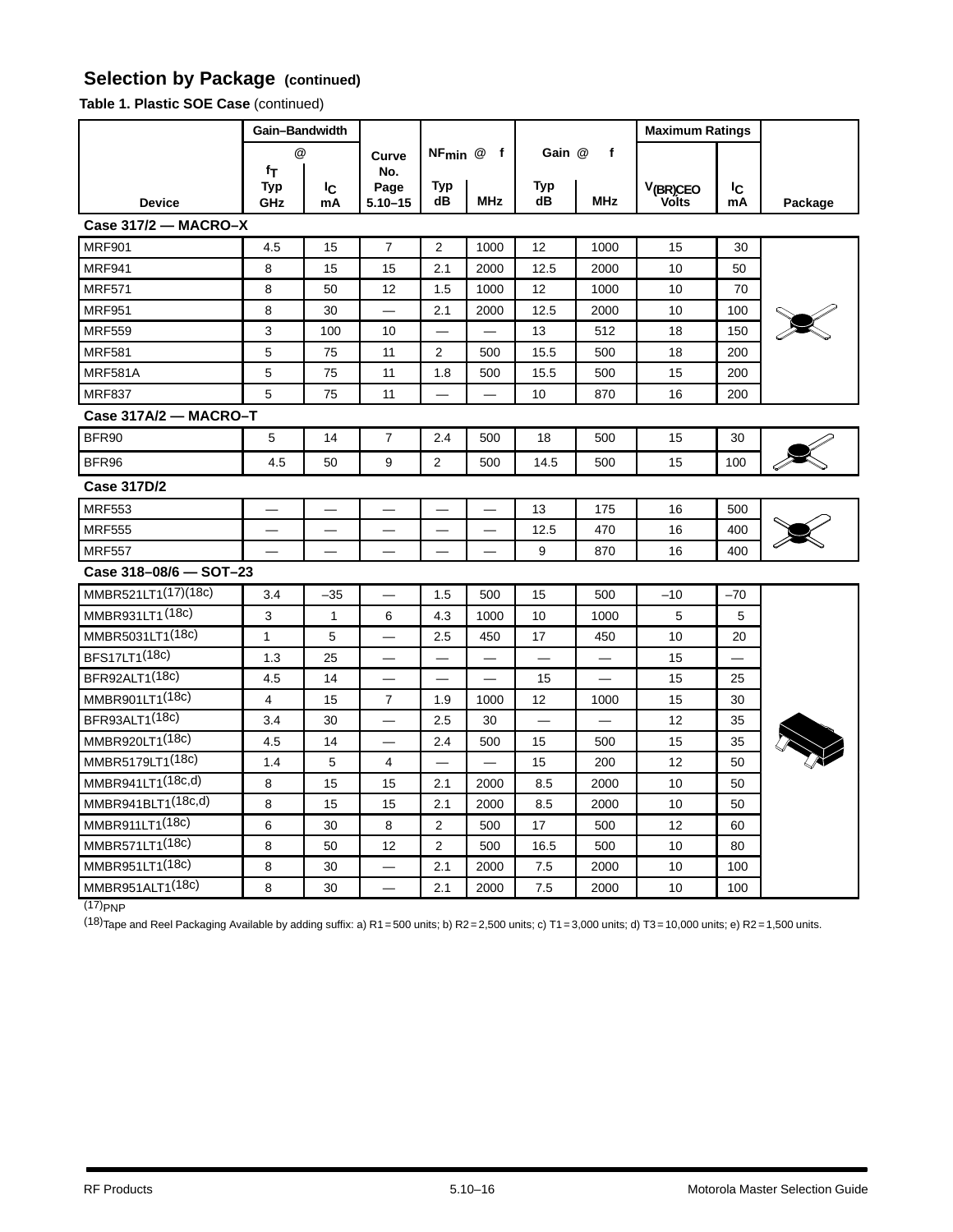### **Selection by Package (continued)**

**Table 1. Plastic SOE Case** (continued)

|                              | Gain-Bandwidth        |                            |                          |                          |                          |           |             | <b>Maximum Ratings</b>         |                |         |
|------------------------------|-----------------------|----------------------------|--------------------------|--------------------------|--------------------------|-----------|-------------|--------------------------------|----------------|---------|
|                              | @<br>$f_{\mathsf{T}}$ |                            | Curve<br>No.             |                          | $NF_{min} @ f$           | Gain @    | $\mathbf f$ |                                |                |         |
| <b>Device</b>                | Typ<br>GHz            | <b>I<sub>C</sub></b><br>mA | Page<br>$5.10 - 15$      | Typ<br>dB                | MHz                      | Typ<br>dB | <b>MHz</b>  | V <sub>(BR)</sub> CEO<br>Volts | lc.<br>mA      | Package |
| Case 318A/1 - SOT-143        |                       |                            |                          |                          |                          |           |             |                                |                |         |
| MRF5711LT1(18c)              | 8                     | 50                         | 12                       | 1.6                      | 1000                     | 13.5      | 1000        | 10                             | 70             |         |
| MRF5211LT1(17)(18c)          | 4.2                   | $-50$                      |                          | 2.8                      | 1000                     | 11        | 1000        | $-10$                          | $-70$          |         |
| MRF9331LT1(18c)              | $\sqrt{5}$            | $\mathbf{1}$               |                          | 2.5                      | 1000                     | 12.5      | 1000        | 8                              | $\overline{2}$ |         |
| MRF9011LT1(18c)              | 3.8                   | 15                         | $\overline{7}$           | 2.3                      | 1000                     | 10.2      | 1000        | 15                             | 30             |         |
| MRF9411LT1 <sup>(18c)</sup>  | 8                     | 15                         | 15                       | 2.1                      | 2000                     | 9.5       | 2000        | 10                             | 50             |         |
| MRF9411BLT1 <sup>(18c)</sup> | 8                     | 15                         | 15                       | 2.1                      | 2000                     | 9.5       | 2000        | 10                             | 50             |         |
| MRF0211LT1(18c)              | 5.5                   | 40                         | 12                       | 1.8                      | 1000                     | 9.5       | 1000        | 15                             | 70             |         |
| MRF5811LT1 (18c) ★           | 5                     | 75                         | 11                       | 2.0                      | 500                      | 18.4      | 500         | 18                             | 200            |         |
| MRF9511LT1(18c)              | 8                     | 30                         | $\overline{\phantom{0}}$ | 2.1                      | 2000                     | 9         | 2000        | 10                             | 100            |         |
| MRF9511ALT1(18c)             | 8                     | 30                         | $\equiv$                 | 2.1                      | 2000                     | 9         | 2000        | 10                             | 100            |         |
| Case 419/3 - SC-70/SOT-323   |                       |                            |                          |                          |                          |           |             |                                |                |         |
| MRF917T1 $\star$             | 6                     | 20                         | 8                        | 2.3                      | 1000                     | 10        | 1000        | 12                             | 60             |         |
| MRF927T1(18c) ★              | 8                     | 5                          | 14                       | 1.7                      | 1000                     | 9.8       | 1000        | 10                             | 10             |         |
| MRF947T1(18c,d)              | 8                     | 15                         | 15                       | 2.1                      | 2000                     | 10.5      | 1500        | 10                             | 50             |         |
| MRF947AT1(18c)               | 8                     | 15                         | 15                       | 2.1                      | 2000                     | 10.5      | 1500        | 10                             | 50             |         |
| MRF947BT1(18c,d)             | 8                     | 15                         | 15                       | 2.1                      | 2000                     | 10.5      | 1500        | 10                             | 50             |         |
| MRF957T1(18c)                | 8                     | 30                         | $\overline{\phantom{a}}$ | 2.0                      | 2000                     | 9         | 1500        | 10                             | 100            |         |
| Case 419/6 - SC-70/SOT-323   |                       |                            |                          |                          |                          |           |             |                                |                |         |
| MRF947RT3(18d)               | 8                     | 15                         |                          | 2.1                      | 2000                     | 10.5      | 1500        | 10                             | 50             |         |
| Case 751/1 - SO-8            |                       |                            |                          |                          |                          |           |             |                                |                |         |
| MRF5943(18a,b)               | 1.5                   | 35                         | $\overline{2}$           | 3.4                      | 200                      | 12        | 250         | 30                             | 400            |         |
| MRF3866R2(18b)               | 0.8                   | 50                         | $\mathbf{1}$             | $\overline{\phantom{0}}$ |                          | 10.5      | 400         | 30                             | 400            |         |
| MRF4427(18b)                 | 1.6                   | 50                         | $\mathbf{1}$             | $\overline{\phantom{0}}$ | $\overline{\phantom{0}}$ | 18        | 175         | 20                             | 400            |         |
| MRF5812(18a,b)               | 5.5                   | 75                         | 11                       | $\overline{2}$           | 500                      | 15.5      | 500         | 15                             | 200            |         |
| MRF8372(18a,b)               | 5                     | 75                         | 11                       |                          |                          | 10        | 870         | 16                             | 200            |         |

## **Ceramic SOE Case**

### **Table 2. Ceramic SOE Case**

|                    | Gain-Bandwidth    |          |                     |             |            |             |            | <b>Maximum Ratings</b>      |          |                  |
|--------------------|-------------------|----------|---------------------|-------------|------------|-------------|------------|-----------------------------|----------|------------------|
|                    | @<br>fτ           |          | Curve<br>No.        | @<br>N<br>f |            | Gain @<br>f |            |                             |          |                  |
| <b>Device</b>      | <b>Typ</b><br>GHz | Ιc<br>mA | Page<br>$5.10 - 15$ | Typ<br>dB   | <b>MHz</b> | Typ<br>dB   | <b>MHz</b> | $V$ (BR)CEO<br><b>Volts</b> | Iс<br>mA | Package          |
| <b>Case 244A/1</b> |                   |          |                     |             |            |             |            |                             |          |                  |
| <b>MRF587</b>      | 5.5               | 90       | 11                  | 3           | 500        | 13          | 500        | 15                          | 200      | <b>EN MARKET</b> |

 $(17)$ PNP

(18)Tape and Reel Packaging Available by adding suffix: a)  $R1 = 500$  units; b)  $R2 = 2,500$  units; c) T1 = 3,000 units; d) T3 = 10,000 units; e)  $R2 = 1,500$  units.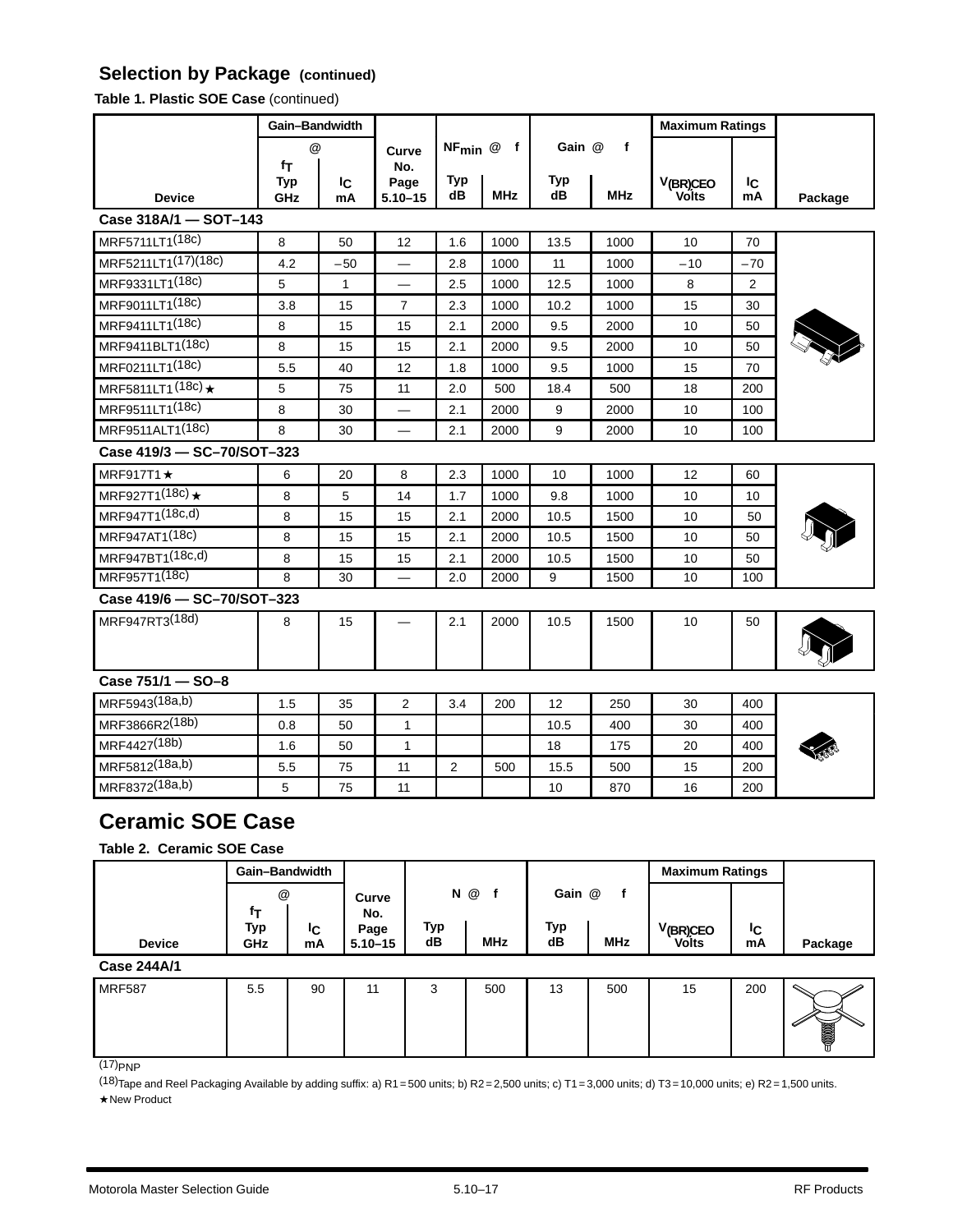# **Selection by Application**

### **Table 3. Low Noise**

The Small–Signal devices listed are designed for low noise and high gain amplifier mixer, and multiplier applications. Each transistor type is available in various packages. **Polarity is NPN unless otherwise noted.**

|         |                     | Case          |                                                                                                                                        |                       | <b>Curve Number (See figure below)</b> |                         |               |               |
|---------|---------------------|---------------|----------------------------------------------------------------------------------------------------------------------------------------|-----------------------|----------------------------------------|-------------------------|---------------|---------------|
| Package | <b>Name</b>         | <b>Number</b> | $\mathbf{1}$                                                                                                                           | 2(17)                 | 3                                      | $\overline{\mathbf{4}}$ | 5             | 6             |
|         | MACRO-X             | 317/2         | <b>MRF941</b><br>MRF951(20)                                                                                                            |                       | <b>MRF571</b>                          | <b>MRF581</b>           | <b>MRF901</b> |               |
|         | TO-226AA            | $29 - 04/2$   |                                                                                                                                        |                       | <b>MPS571</b>                          |                         | <b>MPS901</b> | <b>MPS911</b> |
|         | SOT-23              | 318-08/6      | MMBR941LT1<br>MMBR941BLT1<br>MMBR951LT1 <sup>(20)</sup>                                                                                | MMBR521LT1 MMBR571LT1 |                                        |                         | MMBR901LT1    | MMBR911LT1    |
|         | $SC-70/$<br>SOT-323 | 419/3, 6      | <b>MRF917T1</b><br><b>MRF927T1</b><br><b>MRF947AT1</b><br><b>MRF947T1</b><br><b>MRF947BT1</b><br>MRF947RT3<br>MRF957T1 <sup>(20)</sup> |                       |                                        |                         |               |               |
|         | SOT-143             | 318A/1        | MRF9411BLT1<br>MRF9411LT1<br>MRF9511LT1 <sup>(20)</sup><br>MRF9511ALT1                                                                 | MRF5211LT1            | MRF5711LT1<br>MRF0211LT1               | MRF5811LT1              | MRF9011LT1    |               |
|         | $SO-8$              | 751/1         |                                                                                                                                        |                       |                                        | MRF5812                 |               |               |

 $(17)$ PNP

(20)Higher Current Version

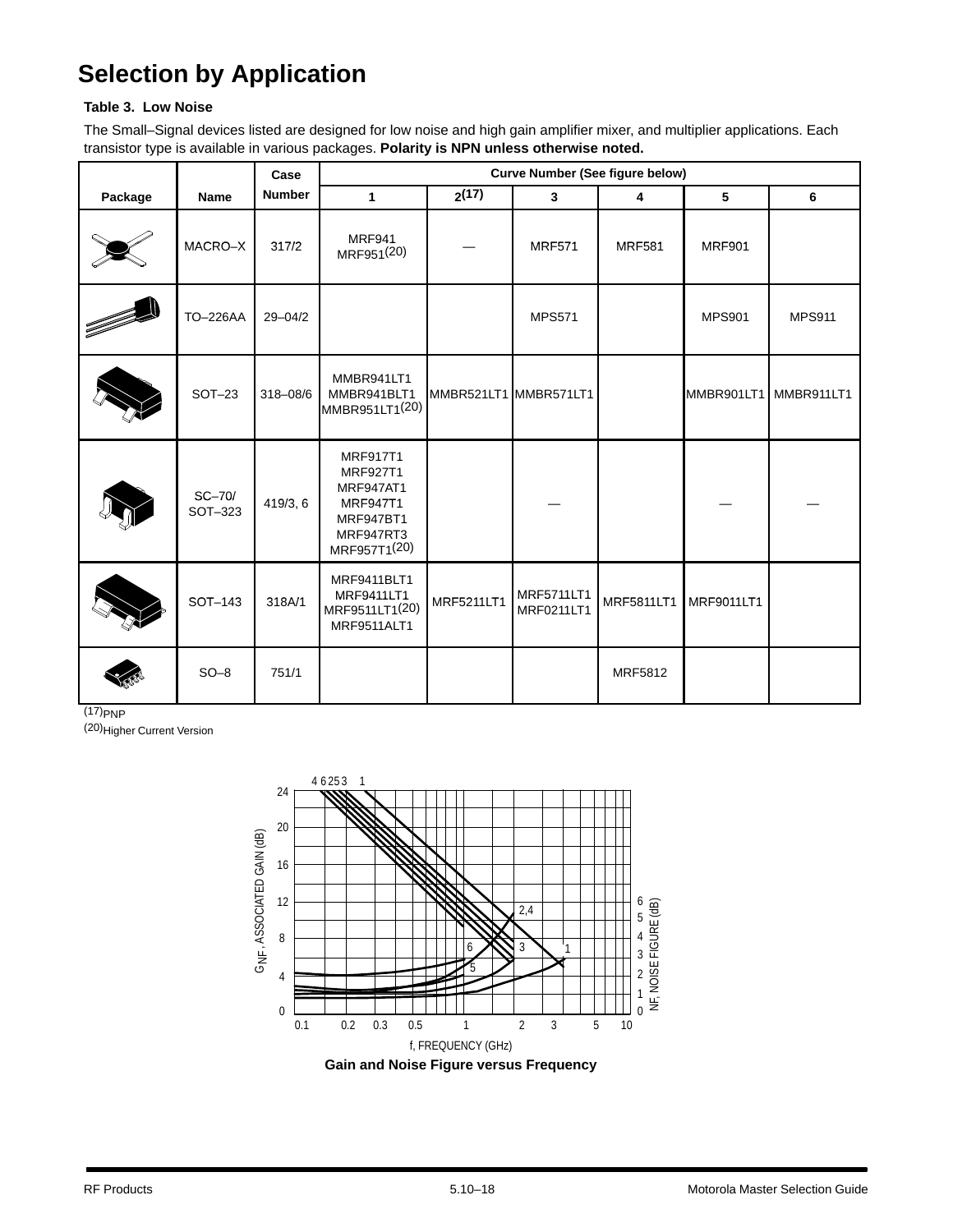### **Selection by Application (continued)**

### **Table 4. CATV, MATV and Class A Linear**

For Class A linear CATV/MATV applications. Listed according to increasing gain bandwidth ( $f<sub>T</sub>$ ).

|                    |                                                                |                         | <b>Noise Figure</b> | <b>Distortion Specifications</b>  |                                   |                                 |                         |             |                          |
|--------------------|----------------------------------------------------------------|-------------------------|---------------------|-----------------------------------|-----------------------------------|---------------------------------|-------------------------|-------------|--------------------------|
| <b>Device</b>      | <b>Nominal Test</b><br><b>Conditions</b><br>VCE/IC<br>Volts/mA | fτ<br>Typ<br><b>MHz</b> | Typ/Freq.<br>dB/MHz | 2nd<br>Order<br><b>IMD</b><br>dBc | 3rd<br>Order<br><b>IMD</b><br>dBc | 12 Ch.<br>Cross-<br>Mod.<br>dBc | Output<br>Level<br>dBmV | $V(BR)$ CEO | Package/<br><b>Style</b> |
| MMBR5179LT1(18c)   | 6/5                                                            | 1500                    | 4/450               |                                   |                                   |                                 |                         | 12          | 318-08/6                 |
| MRF5943(18a,b)     | 15/50                                                          | 1500                    | 3.4/200             |                                   |                                   |                                 |                         | 30          | 751/1                    |
| MMBR5031LT1(18c,d) | 6/5                                                            | 2000                    | 1.9/450             |                                   |                                   |                                 |                         | 10          | $318 - 08/6$             |
| MMBR920LT1(18c,d)  | 10/14                                                          | 4500                    | 2.4/500             |                                   |                                   |                                 |                         | 15          | 318-08/6                 |
| BFR96              | 10/50                                                          | 4500                    | 2/500               |                                   |                                   |                                 |                         | 15          | 317A/2                   |
| BFR90              | 10/14                                                          | 5000                    | 2.4/500             |                                   |                                   |                                 |                         | 15          | 317A/2                   |
| <b>MRF581</b>      | 10/75                                                          | 5000                    | 2.7/300             |                                   | $-65$                             |                                 | $+50$                   | 18          | 317/2                    |
| <b>MRF581A</b>     | 10/75                                                          | 5000                    | 1.8/500             |                                   | $-65$                             |                                 | $+50$                   | 15          | 317/2                    |
| MRF5812(18a,b)     | 10/75                                                          | 5000                    | 1.8/500             |                                   | $-65$                             |                                 | $+50$                   | 15          | 751/1                    |
| LP1001             |                                                                | 5000                    | 2.7/500             |                                   |                                   |                                 |                         | 15          | $29 - 04/2$              |
| LP1001A            |                                                                | 5000                    | 3.2/1000            |                                   |                                   |                                 |                         | 15          | $29 - 04/2$              |
| <b>MRF587</b>      | 15/90                                                          | 5500                    | 3/500               | $-52$                             | $-72$                             |                                 | $+50$                   | 17          | 244A/1                   |

 $(17)$ PNP

(18) Tape and Reel Packaging Available by adding suffix: a) R1 = 500 units; b) R2 = 2,500 units; c) T1 = 3,000 units; d) T3 = 10,000 units; e) R2 = 1,500 units.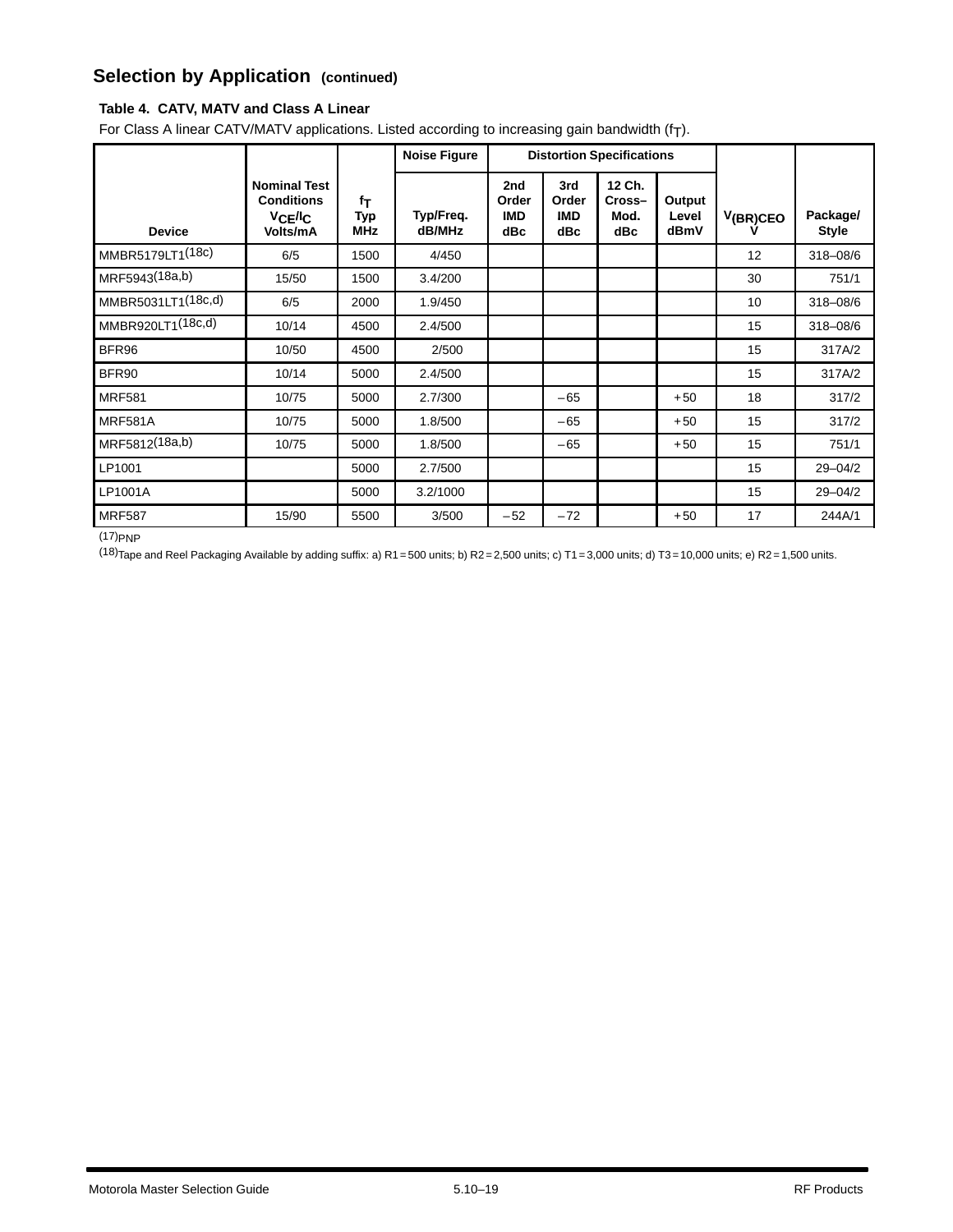

# **Monolithic Integrated Circuits**

Motorola's RF monolithic integrated circuit devices provide an integrated solution for the personal communications market. These devices are available in plastic SOIC–8, SOIC–16, SOT–143, TSSOP–16, TSSOP–20 or PFP–16 packages.

### **Evaluation Boards**

Evaluation boards are available for RF Monolithic Integrated Circuits by adding a "TF" suffix to the device type. For a complete list of currently available boards and ones in development for newly introduced product, please contact your local Motorola Distributor or Sales Office.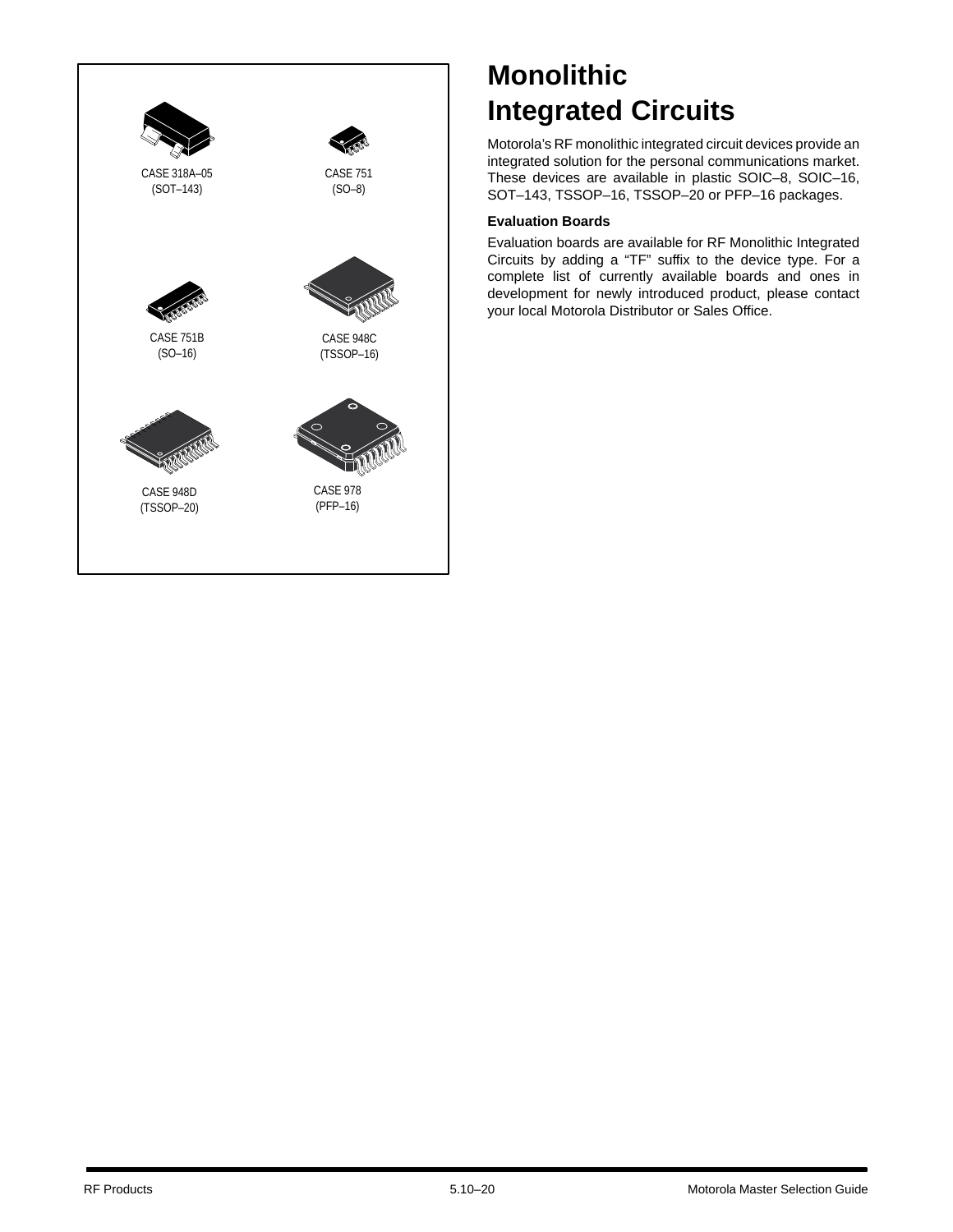# **RF Monolithic Integrated Circuits**

# **Switching**

## **Antenna Switches**

| <b>Device</b>              | Freq.<br>Range<br>MHz | <b>Supply</b><br>Volt.<br>Range<br>Vdc | <b>Supply</b><br><b>Current</b><br>$\mu$ A (Typ) | $P_{in}$ , 1 dB<br><b>Compression</b><br>dBm (Typ) | ТX<br>Insertion<br>Loss<br>dB (Typ) | <b>Isolation</b><br>dB (Typ) | Package | System<br><b>Applicability</b>            |
|----------------------------|-----------------------|----------------------------------------|--------------------------------------------------|----------------------------------------------------|-------------------------------------|------------------------------|---------|-------------------------------------------|
| MRFIC2003 <sup>(18b)</sup> | $100 - 1000$          | $2.8 - 6.0$                            | < 10                                             | 21                                                 | 0.5                                 | 20                           | $SO-8$  | CT2. ISM                                  |
| MRFIC1801 <sup>(18b)</sup> | 1500-2500             | $2.7 - 5.5$                            | 300                                              | 29                                                 | 0.6                                 | 20                           | $SO-8$  | DECT, PHS,<br>PCS. ISM                    |
| MRFIC0903(18b) $\star$     | $100 - 2000$          | $2.7 - 5.0$                            | 60                                               | 35.5                                               | 0.65                                | 21                           | $SO-8$  | AMPS, Class 4&5 GSM,<br>DCS1800, PHS, PCS |

## **Receiver Functions**

## **General Purpose Integrated Circuits**

### **General Purpose Cascode Amplifier**

| <b>Device</b>     | Freq.<br>Range<br><b>MHz</b> | <b>Supply</b><br>Volt.<br>Range<br><b>Vdc</b> | <b>Supply</b><br>Current<br>mA (Typ) | <b>Small</b><br>Signal<br>Gain<br>@ 900<br><b>MHz</b><br>dB (Typ) | <b>Noise</b><br><b>Figure</b><br>dB (Typ) | Reverse<br><b>Isolation</b><br>dB (Typ) | Package | <b>System</b><br><b>Applicability</b>              |
|-------------------|------------------------------|-----------------------------------------------|--------------------------------------|-------------------------------------------------------------------|-------------------------------------------|-----------------------------------------|---------|----------------------------------------------------|
| MRFIC0915(18c,46) | $100 - 2000$                 | $2.7 - 5.0$                                   | 2.2                                  | 16.5                                                              | 1.9                                       | 38                                      | SOT-143 | AMPS, CT1, CT2, GSM, IS-54,<br>ISM. DECT. PHS. PCS |
| MRFIC0916(18c)    | $100 - 2000$                 | $2.7 - 5.0$                                   | 4.7                                  | 18.5                                                              | 1.9                                       | 44                                      | SOT-143 | AMPS, CT1, CT2, GSM, IS-54,<br>ISM, DECT, PHS, PCS |

## **900 MHz Front End**

**LNA + Mixer**

| <b>Device</b>  | RF Freq.<br>Range<br><b>MHz</b> | IF Frea.<br>Range<br><b>MHz</b> | <b>Supply Volt.</b><br>Range<br>Vdc | <b>Supply</b><br>Current<br>mA (Typ) | Conv.<br>Gain<br>dB (Typ) | Output Level,<br>dB Comp.<br>dBm (Typ) | Package | <b>System</b><br><b>Applicability</b> |
|----------------|---------------------------------|---------------------------------|-------------------------------------|--------------------------------------|---------------------------|----------------------------------------|---------|---------------------------------------|
| MRFIC2001(18b) | $500 - 1000$                    | $0 - 250$                       | $2.7 - 5.0$                         | 4.7                                  | 23                        | $-10$                                  | $SO-8$  | CT2. ISM                              |

## **1.5 – 2.2 GHz Front End**

### **Integrated LNA**

| <b>Device</b>          | Freq.<br>Range<br><b>MHz</b> | Supply Volt.<br>Range<br>Vdc | <b>Supply</b><br>Current<br>mA (Typ) | <b>Small Signal</b><br>Gain<br>dB (Typ) | <b>Noise</b><br><b>Figure</b><br>dB (Typ) | Reverse<br><b>Isolation</b><br>dB (Typ) | Package | <b>System</b><br>Applicability |
|------------------------|------------------------------|------------------------------|--------------------------------------|-----------------------------------------|-------------------------------------------|-----------------------------------------|---------|--------------------------------|
| MRFIC1501(18b) $\star$ | 1000-2000                    | $3 - 5$                      | 5.7                                  | 18                                      | 1.1                                       | 26                                      | $SO-8$  | DECT, PHS, PCS                 |
| MRFIC1808(18b) $\star$ | 1700-2100                    | $2.7 - 4.5$                  | 4.2                                  |                                         | 1.6                                       | 37                                      | $SO-8$  | DECT. PHS. PCS                 |

(18)Tape and Reel Packaging Available by adding suffix: a)  $R1 = 500$  units; b)  $R2 = 2,500$  units; c) T1 = 3,000 units; d) T3 = 10,000 units; e)  $R2 = 1,500$  units. (46)To be introduced 2nd half of 1996.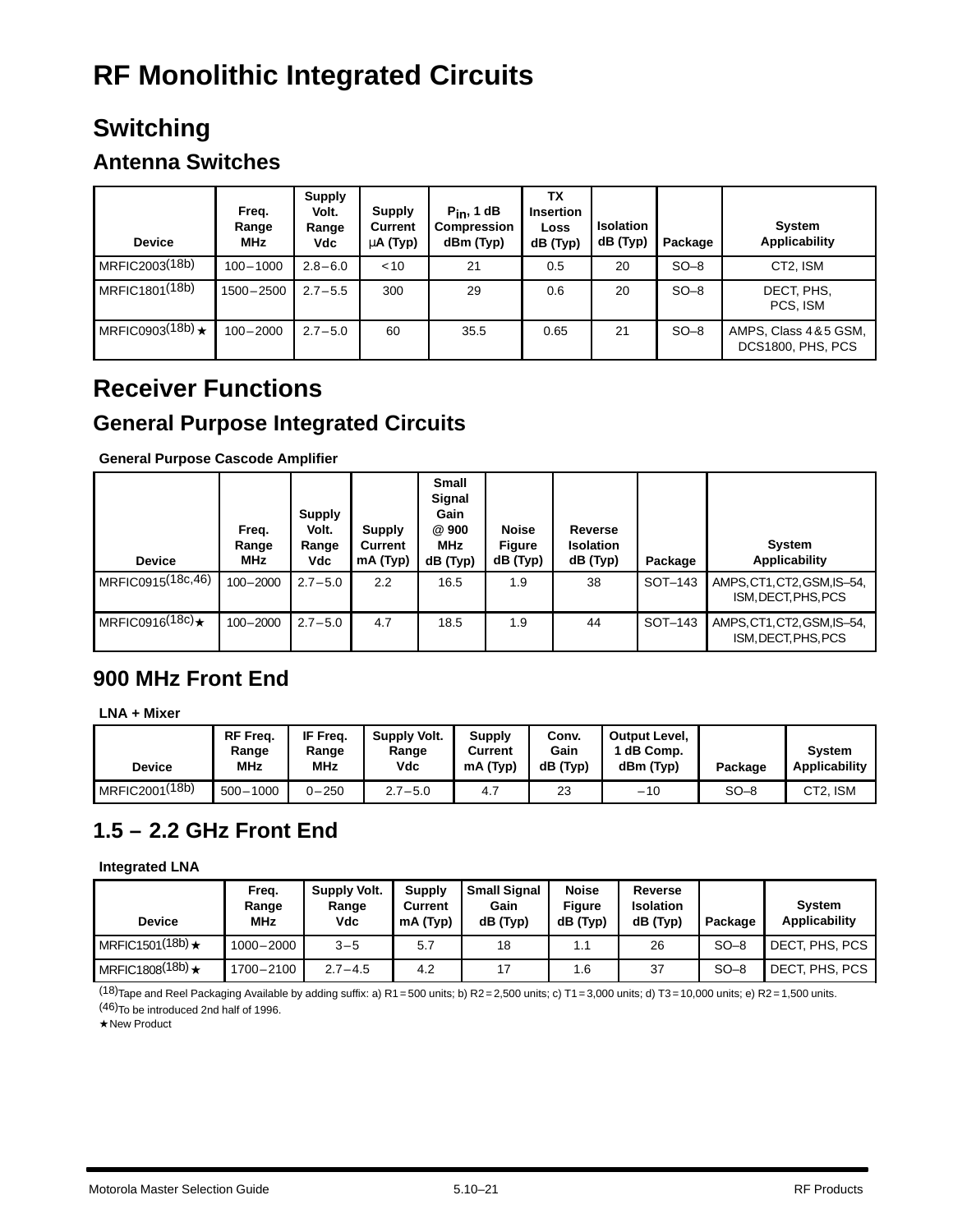### **Integrated LNA/Downconverter**

| <b>Device</b>     | <b>RF</b><br>Frea.<br>Range<br>GHz | IF<br>Frea.<br>Range<br>GHz | Supply<br>Volt.<br>Range<br>Vdc | Supply<br><b>Current</b><br><b>RX Mode</b><br>mA (Typ) | Mixer<br>Conv.<br>Gain<br>dB (Typ) | LNA<br>Gain<br>dB (Typ) | LNA<br><b>Noise</b><br><b>Figure</b><br>dB (Typ) | Package  | <b>System</b><br>Applicability |
|-------------------|------------------------------------|-----------------------------|---------------------------------|--------------------------------------------------------|------------------------------------|-------------------------|--------------------------------------------------|----------|--------------------------------|
| MRFIC1804(18b)    | $1.8 - 2.0$                        | $70 - 325$                  | $2.7 - 3.3$                     | 10                                                     |                                    | 14                      | 2.3                                              | $SO-16$  | DECT, PHS, PCS                 |
| MRFIC1814(18b,46) | $1.8 - 2.0$                        | $70 - 300$                  | $2.7 - 4.5$                     | 10                                                     | 9                                  | 17                      | 2.5                                              | TSSOP-16 | DECT, PHS, PCS                 |

## **2.4 GHz Front End**

**Integrated LNA/Downconverter**

| <b>Device</b>  | <b>RF</b> Frea.<br>Range<br><b>MHz</b> | IF Freq.<br>Range<br><b>MHz</b> | <b>Supply</b><br>Volt.<br>Range<br><b>Vdc</b> | <b>Supply</b><br>Current<br>mA (Typ) | Conv.<br>Gain<br>dB (Typ) | <b>LNA</b><br><b>Noise</b><br><b>Figure</b><br>dB (Typ) | <b>Isolation</b><br>Lo to RF.<br>Lo to IF<br>dB (Typ) | Package | <b>System</b><br>Applicability |
|----------------|----------------------------------------|---------------------------------|-----------------------------------------------|--------------------------------------|---------------------------|---------------------------------------------------------|-------------------------------------------------------|---------|--------------------------------|
| MRFIC2401(18b) | 2400-2500                              | $100 - 350$                     | $4.75 - 5.25$                                 | 9.5                                  | 21                        | 1.9                                                     | 20                                                    | $SO-16$ | WLAN.<br>MMDS. ISM             |

## **Transmitter Functions**

## **General Purpose Integrated Circuits**

**Quadrature Modulator**

| <b>Device</b>  | Frea.<br>Range<br><b>MHz</b> | <b>Supply</b><br>Volt.<br>Range<br>Vdc | Supply<br>Current<br>mA (Typ) | Gain<br>Control<br>dB (Typ) | Lo.<br>Leakage<br>dBm (Typ) | SSB Pout<br>1 dB<br>Compression<br>dBm (Typ) | Package  | <b>System</b><br>Applicability |
|----------------|------------------------------|----------------------------------------|-------------------------------|-----------------------------|-----------------------------|----------------------------------------------|----------|--------------------------------|
| MRFIC0001(18b) | $50 - 260$                   | $2.7 - 5.5$                            | 10                            | 30                          | $-55$                       | $-10$                                        | TSSOP-20 | DCS1800, GSM, NADC<br>PDC, PHS |

**General Purpose Cascode Amplifier**

| <b>Device</b>                  | Freq.<br>Range<br>MHz | <b>Supply</b><br>Volt.<br>Range<br>Vdc | <b>Supply</b><br>Current<br>mA (Typ) | <b>Small</b><br>Signal<br>Gain<br>@ 900<br><b>MHz</b><br>dB (Typ) | <b>Noise</b><br><b>Figure</b><br>dB (Typ) | Reverse<br><b>Isolation</b><br>dB (Typ) | Package | <b>System</b><br>Applicability                     |
|--------------------------------|-----------------------|----------------------------------------|--------------------------------------|-------------------------------------------------------------------|-------------------------------------------|-----------------------------------------|---------|----------------------------------------------------|
| MRFIC0915(18c,46)              | $100 - 2000$          | $2.7 - 5.0$                            | $2.2\phantom{0}$                     | 16.5                                                              | 1.9                                       | 38                                      | SOT-143 | AMPS, CT1, CT2, GSM, IS-54,<br>ISM, DECT, PHS, PCS |
| MRFIC0916 $(18c)$ <sup>*</sup> | $100 - 2000$          | $2.7 - 5.0$                            | 4.7                                  | 18.5                                                              | 1.9                                       | 44                                      | SOT-143 | AMPS, CT1, CT2, GSM, IS-54,<br>ISM, DECT, PHS, PCS |

(18)Tape and Reel Packaging Available by adding suffix: a)  $R1 = 500$  units; b)  $R2 = 2,500$  units; c) T1 = 3,000 units; d) T3 = 10,000 units; e)  $R2 = 1,500$  units. (46)To be introduced 2nd half of 1996.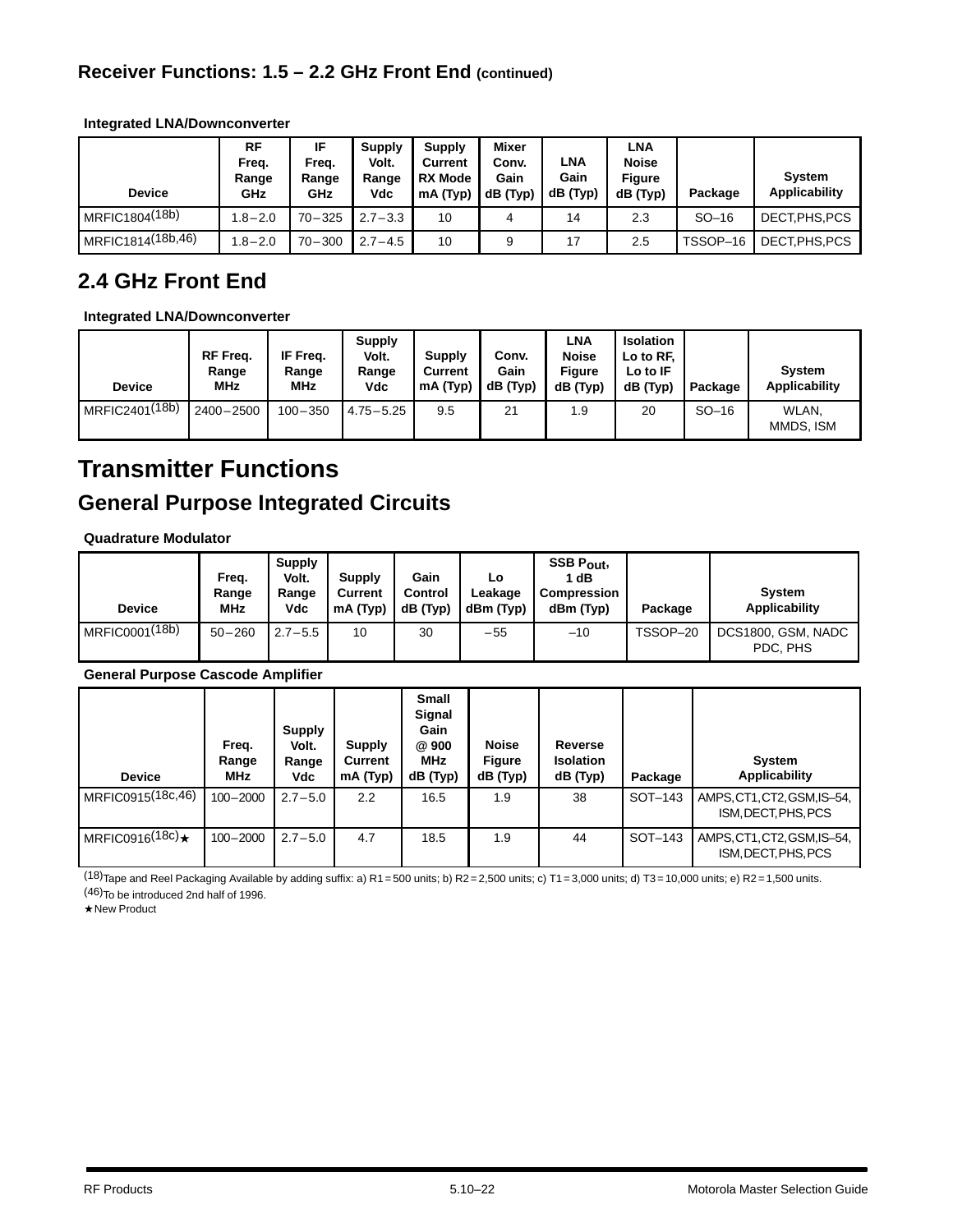## **900 MHz Transmit Chain**

**Transmit Mixer**

| <b>Device</b>              | RF<br>Freq.<br>Range<br><b>MHz</b> | IF<br>Freq.<br>Range<br><b>MHz</b> | <b>Supply</b><br>Volt.<br>Range<br>Vdc | <b>Supply</b><br><b>Current</b><br>mA (Typ) | <b>Standby</b><br>Current<br>$\mu$ A (Typ) | Conv.<br>Gain<br>dB (Typ) | Output<br>Level,<br>dB Comp.<br>dBm (Typ) | Package | <b>System</b><br>Applicability     |
|----------------------------|------------------------------------|------------------------------------|----------------------------------------|---------------------------------------------|--------------------------------------------|---------------------------|-------------------------------------------|---------|------------------------------------|
| MRFIC2002 <sup>(18b)</sup> | $500 - 1000$                       | $0 - 250$                          | $2.7 - 5.0$                            | 5.5                                         | 0.1                                        | 10                        | $-18$                                     | $SO-8$  | AMPS, CT1, CT2,<br>GSM. IS-54. ISM |
| MRFIC2101(18b)             | $800 - 1000$                       | $0 - 250$                          | $3 - 4.75$                             | 45                                          | 2                                          | 26.5                      | 4.5                                       | $SO-16$ | AMPS, CT1, CT2,<br>GSM, IS-54, ISM |

### **Driver Amplifier**

| <b>Device</b>          | Freq.<br>Range<br><b>MHz</b> | <b>Supply</b><br>Volt.<br>Range<br>Vdc  | <b>Supply</b><br><b>Current</b><br>mA<br>(Typ) | <b>Standby</b><br>Current<br>mA (Typ) | Small<br>Signal<br>Gain<br>dB (Typ) | Gain<br>Control<br>dB (Typ) | $P_{\text{out}}$ , 1 dB<br>Compression<br>dBm (Typ) | Package | <b>System</b><br>Applicability |
|------------------------|------------------------------|-----------------------------------------|------------------------------------------------|---------------------------------------|-------------------------------------|-----------------------------|-----------------------------------------------------|---------|--------------------------------|
| MRFIC2004(18b)         | 800-1000                     | $2.7 - 4.0$                             | 11                                             | 0.7                                   | 21.5                                | 34                          | $-1$                                                | $SO-16$ | AMPS, CT1, CT2,<br>GSM.ISM     |
| MRFIC2006(18b)         | $500 - 1000$                 | $1.8 - 4.0$                             | 46                                             |                                       | 23                                  |                             | 15.5                                                | $SO-8$  | AMPS, CT1, CT2,<br>GSM.ISM     |
| MRFIC0904(18b) $\star$ | $800 - 1000$                 | $\frac{(47)}{2.7}$ -5.0 <sup>(47)</sup> | 280                                            | 0.05                                  | 27                                  | 24.5                        | 25.5                                                | $SO-16$ | AMPS, GSM, ISM                 |

## **Integrated Power Amplifiers**

### **Low Power 900 MHz Power Amplifiers**

| <b>Device</b>  | Freq.<br>Range<br><b>MHz</b> | Supply Volt.<br>Range<br>Vdc | Supply<br>Current<br>mA (Typ) | <b>Small Signal</b><br>Gain<br>dB (Typ) | <b>Return Loss</b><br>Input/Output<br>dB (Typ) | 1 dB<br>'out›<br><b>Compression</b><br>dBm (Typ) | Package | Semiconductor<br><b>Technology</b> |
|----------------|------------------------------|------------------------------|-------------------------------|-----------------------------------------|------------------------------------------------|--------------------------------------------------|---------|------------------------------------|
| MRFIC2006(18b) | $500 - 1000$                 | $1.8 - 4.0$                  | 46                            | 23                                      | ıь                                             | 15.5                                             | $SO-8$  | Silicon                            |

| <b>Device</b>              | Freq.<br>Range<br><b>MHz</b> | Supply Volt.<br>Range<br>Vdc | Supply<br>Current<br>mA (Typ) | <b>Standby</b><br><b>Current</b><br>mA (Typ) | <b>Small Signal</b><br>Gain<br>dB (Typ) | 1 dB<br>$P_{\rm out}$<br><b>Compression</b><br>dBm (Typ) | Package | Semiconductor<br><b>Technology</b> |
|----------------------------|------------------------------|------------------------------|-------------------------------|----------------------------------------------|-----------------------------------------|----------------------------------------------------------|---------|------------------------------------|
| MRFIC2101 <sup>(18b)</sup> | $800 - 1000$                 | $3 - 4.75$                   | 38                            |                                              | 16                                      | 18                                                       | $SO-16$ | Silicon                            |

#### **Analog Cellular**

| <b>Device</b>     | Freq.<br>Range<br><b>MHz</b> | Supply Volt.<br>Vdc | <b>Power</b><br>Added<br><b>Efficiency</b><br>% (Min) | <b>Power</b><br>Gain<br>dB (Min) | <b>Harmonic</b><br>Output 2fo<br>dBc | Pout <sup>/P</sup> in<br>dBm (Min) | Package  | Semiconductor<br><b>Technology</b> |
|-------------------|------------------------------|---------------------|-------------------------------------------------------|----------------------------------|--------------------------------------|------------------------------------|----------|------------------------------------|
| MRFIC0910(18e,46) | $824 - 905$                  | 4.8                 | 50                                                    | 17.8                             | $-40$                                | 30.8/13                            | $PFP-16$ | LDMOS                              |
| MRFIC0911(18e,46) | $824 - 905$                  | 6.0                 | 50                                                    | 18.5                             | $-35$                                | 31.5/13                            | $PFP-16$ | LDMOS                              |
| MRFIC0912(18e,46) | $824 - 905$                  | 4.6(47)             | 55                                                    | 21.8                             | $-20$                                | 30.8/9                             | $PFP-16$ | GaAs                               |

(18)Tape and Reel Packaging Available by adding suffix: a) R1=500 units; b) R2=2,500 units; c) T1=3,000 units; d) T3=10,000 units; e) R2=1,500 units. (46)To be introduced 2nd half of 1996.

(47) Negative supply required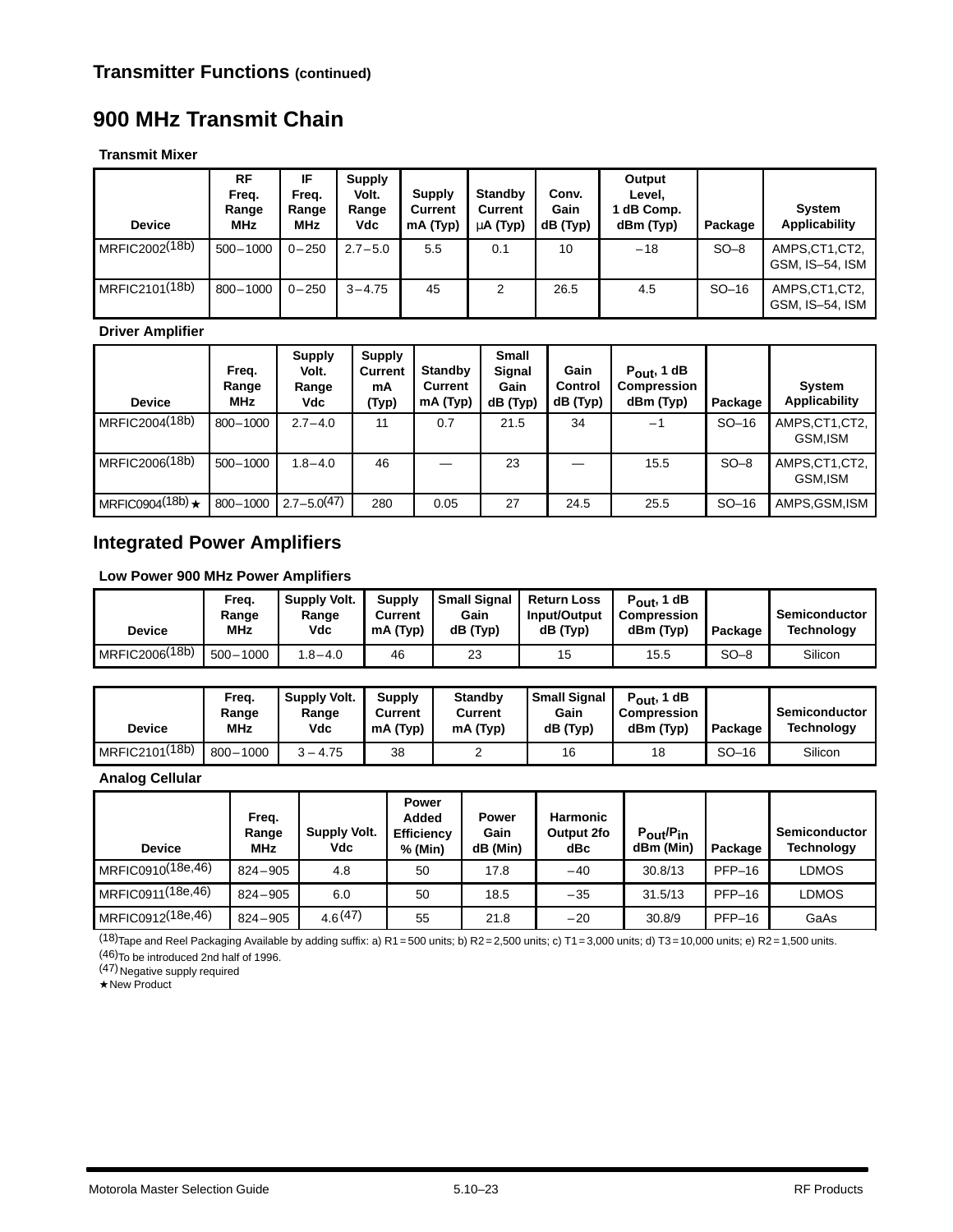## **Transmitter Functions: 900 MHz Transmit Chain: Integrated Power Amplifiers (continued)**

**GSM Cellular**

| <b>Device</b>            | Freq.<br>Range<br><b>MHz</b> | Supply Volt.<br>Vdc | <b>Power</b><br>Added<br><b>Efficiency</b><br>% (Min) | <b>Power</b><br>Gain<br>dB (Min) | <b>Harmonic</b><br>Output 2fo<br>dBc | $P_{\text{out}}/P_{\text{in}}$<br>dBm (Min) | Package  | Semiconductor<br><b>Technology</b> |
|--------------------------|------------------------------|---------------------|-------------------------------------------------------|----------------------------------|--------------------------------------|---------------------------------------------|----------|------------------------------------|
| $MRFIC0913^{(18e)}\star$ | $880 - 915$                  | 4.8(47)             | 48                                                    | 24.5                             | $-30$                                | 34.5/10                                     | $PFP-16$ | GaAs                               |
| MRFIC0917(18e,46)        | $880 - 915$                  | 3.6(47)             | 45                                                    | 24.5                             | $-30$                                | 34.5/10                                     | $PFP-16$ | GaAs                               |

### **DCS1800, PCS1900**

| <b>Device</b>                 | Frea.<br>Range<br><b>MHz</b> | Supply Volt.<br>Vdc | <b>Power</b><br>Added<br><b>Efficiency</b><br>% (Min) | <b>Power</b><br>Gain<br>dB (Min) | <b>Harmonic</b><br>Output 2fo<br>dBc | P <sub>out</sub> /P <sub>in</sub><br>dBm (Min) | Package  | Semiconductor<br><b>Technology</b> |
|-------------------------------|------------------------------|---------------------|-------------------------------------------------------|----------------------------------|--------------------------------------|------------------------------------------------|----------|------------------------------------|
| MRFIC1818 <sup>(18e,46)</sup> | $.7 - 1.9$                   | 4.8(47)             | 35                                                    | 30                               | $-30$                                | 33/3                                           | $PFP-16$ | GaAs                               |

### **Two–way Paging, ISM**

| <b>Device</b>          | Freq.<br>Range<br><b>MHz</b> | Supply Volt.<br>Vdc | <b>Power</b><br>Added<br><b>Efficiency</b><br>% (Min) | <b>Power</b><br>Gain<br>dB (Min) | Harmonic<br>Output 2fo<br>dBc | P <sub>out</sub> /P <sub>in</sub><br>dBm (Typ) | Package | <b>Semiconductor</b><br><b>Technology</b> |
|------------------------|------------------------------|---------------------|-------------------------------------------------------|----------------------------------|-------------------------------|------------------------------------------------|---------|-------------------------------------------|
| $MRFIC0914(18b) \star$ | $890 - 950$                  | 4.8                 | 40                                                    | 28                               | $-45$                         | 30.5/2.5                                       | $SO-16$ | LDMOS                                     |

## **1.5 – 2.2 GHz Transmit Chain**

#### **Upconverter**

| <b>Device</b>          | <b>RF Output</b><br>Freq.<br>Range<br><b>GHz</b> | <b>Supply</b><br>Volt.<br>Range<br>Vdc | <b>Supply</b><br>Current<br><b>TX Mode</b><br>mA(Typ) | <b>Standby</b><br>Current<br> μ <b>Α (Тур)</b> | Conv.<br>Gain<br>dB (Typ) | Recommended<br>IF Input<br>MHz (Typ) | P <sub>out</sub> , 1 dB<br>Comp.<br>dBm (Typ) | Package  | System<br>Applicability  |
|------------------------|--------------------------------------------------|----------------------------------------|-------------------------------------------------------|------------------------------------------------|---------------------------|--------------------------------------|-----------------------------------------------|----------|--------------------------|
| MRFIC1803(18b)         | $1.7 - 2.5$                                      | $2.7 - 3.3$                            | 28                                                    | 100                                            | 10                        | $70 - 350$                           | $-2$                                          | $SO-16$  | DECT, PHS,<br><b>PCS</b> |
| $MRFIC1813(18b) \star$ | $1.7 - 2.5$                                      | $2.7 - 4.5$                            | 24                                                    | 25                                             | 15                        | $70 - 350$                           |                                               | TSSOP-16 | DECT, PHS,<br><b>PCS</b> |

### **Power Amplifier**

| <b>Device</b>              | <b>RF Output</b><br>Freq.<br>Range<br><b>GHz</b> | <b>Supply</b><br>Volt.<br>Range<br>Vdc <sup>(47)</sup> | <b>Supply</b><br>Current<br>mA (Typ) | Standby<br><b>Current</b><br>mA (Typ) | <b>Small</b><br>Signal Gain<br>dB (Typ) | Pout <sup>/P</sup> in<br>dBm<br>(Typ) | 1 dB<br>Comp.<br>dBm (Typ) | <b>Pkg</b> | System<br>Applicability  |
|----------------------------|--------------------------------------------------|--------------------------------------------------------|--------------------------------------|---------------------------------------|-----------------------------------------|---------------------------------------|----------------------------|------------|--------------------------|
| MRFIC1805(18b,46)          | $1.7 - 2.5$                                      | $2.7 - 5.0$                                            | 190                                  | 0.25                                  | 21                                      | 22/0                                  | 23                         | TSSOP-16   | DECT, PHS,<br><b>PCS</b> |
| MRFIC1806(18b)             | $1.5 - 2.5$                                      | $3.0 - 5.0$                                            | 115                                  | 0.25                                  | 23                                      | $19.5/-3$                             | 21                         | $SO-16$    | DECT, PHS,<br><b>PCS</b> |
| MRFIC1807 <sup>(18b)</sup> | $1.5 - 2.2$                                      | $3.0 - 5.0$                                            | 325                                  | 0.06                                  | 8                                       | 26.8/20                               | 25                         | $SO-16$    | DECT, PHS,<br><b>PCS</b> |

(18)Tape and Reel Packaging Available by adding suffix: a) R1=500 units; b) R2=2,500 units; c) T1=3,000 units; d) T3=10,000 units; e) R2=1,500 units. (46)To be introduced 2nd half of 1996.

(47) Negative supply required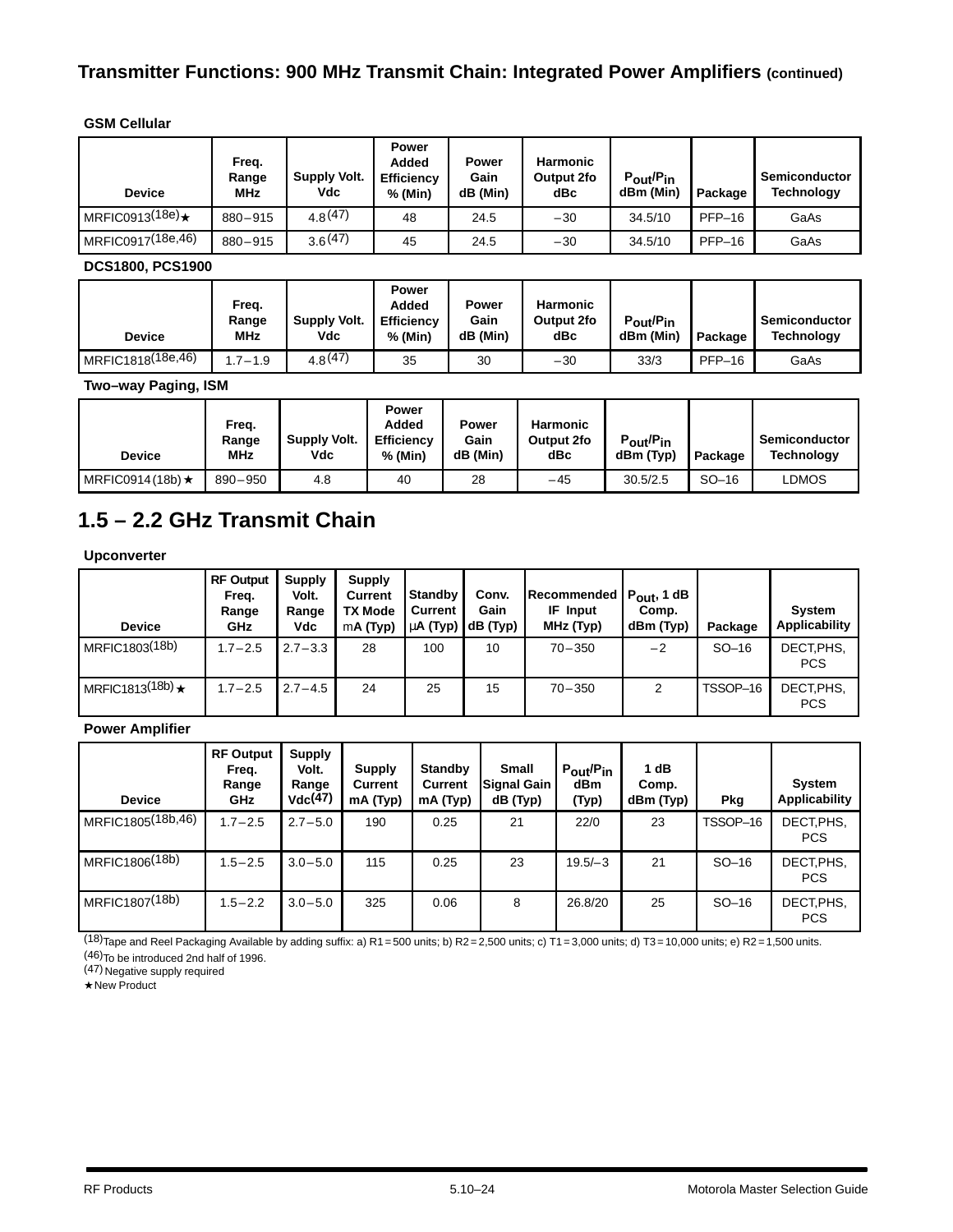**Power Amplifier**

| <b>Device</b>                    | <b>RF Output</b><br>Frea.<br>Range<br><b>GHz</b> | Supply<br>Volt.<br>Range<br>Vdc | <b>PA Supply</b><br><b>Current</b><br><b>TX Mode</b><br>mA(Typ) | <b>Standby</b><br>Current<br>mA<br>(Typ) | <b>Small</b><br>Signal<br>Gain<br>dB (Typ) | <b>Insertion</b><br>Loss<br><b>Rx Mode</b><br>dB (Typ) | P <sub>out</sub> , 1 dB<br>Compression<br>dBm (Typ) | Package | <b>System</b><br>Applicability |
|----------------------------------|--------------------------------------------------|---------------------------------|-----------------------------------------------------------------|------------------------------------------|--------------------------------------------|--------------------------------------------------------|-----------------------------------------------------|---------|--------------------------------|
| MRFIC1807(18b)<br>(TX/RX Switch) | $1.5 - 2.2$                                      | $3.0 - 5.0$                     | 325                                                             | 0.06                                     | 8                                          |                                                        | 25                                                  | $SO-16$ | DECT. PHS.<br><b>PCS</b>       |

## **2.4 GHz Transmit Chain**

**Exciter Amplifier**

| <b>Device</b>              | Freq.<br>Range<br>GHz | Supply Volt.<br>Range<br>Vdc | <b>Supply</b><br>Current<br>mA (Typ) | <b>Small Signal</b><br>Gain<br>dB (Typ) | <b>Noise</b><br><b>Figure</b><br>dB (Typ) | $P_{\text{out}}$ , 1 dB<br><b>Compression</b><br>dBm (Tvp) | Package | <b>System</b><br>Applicability |
|----------------------------|-----------------------|------------------------------|--------------------------------------|-----------------------------------------|-------------------------------------------|------------------------------------------------------------|---------|--------------------------------|
| MRFIC2404 <sup>(18b)</sup> | $2.0 - 3.0$           | $4.75 - 5.25$                | 9                                    |                                         | 4.3                                       |                                                            | $SO-8$  | WLAN.<br>MMDS. ISM             |

**Power Amplifier**

| <b>Device</b>              | Freq.<br>Range<br><b>MHz</b> | Supply Volt.<br>Range<br>Vdc | Supply<br>Current<br>mA (Typ) | Gain<br>dB (Typ) | <b>Small Signal   Power Control</b><br>Range<br>dB (Typ) | $P_{\text{out}}$ , 1 dB<br>Compression<br>dBm (Typ) | Package | <b>System</b><br>Applicability |
|----------------------------|------------------------------|------------------------------|-------------------------------|------------------|----------------------------------------------------------|-----------------------------------------------------|---------|--------------------------------|
| MRFIC2403 <sup>(18b)</sup> | $2200 - 2700$                | $4.75 - 5.25$                | 95                            | 23               | 20                                                       | 19                                                  | $SO-16$ | WLAN.<br>MMDS. ISM             |

#### **Upconverter**

| <b>Device</b>                 | <b>RF Output</b><br>Freq.<br>Range<br><b>GHz</b> | <b>Supply</b><br>Volt.<br>Range<br>Vdc | <b>Supply</b><br><b>Current</b><br><b>TX Mode</b><br>mA(Typ) | <b>Standby</b><br>Current<br>$\mu$ A (Typ) | Conv.<br>Gain<br>dB (Typ) | Recommended<br>IF Input<br>MHz (Typ) | $P_{\rm out}$ , 1 dB<br>Comp.<br>dBm (Typ) | Package  | System<br>Applicability |
|-------------------------------|--------------------------------------------------|----------------------------------------|--------------------------------------------------------------|--------------------------------------------|---------------------------|--------------------------------------|--------------------------------------------|----------|-------------------------|
| MRFIC1803 <sup>(18b)</sup>    | $1.7 - 2.5$                                      | $2.7 - 3.3$                            | 28                                                           | 100                                        | 10                        | $70 - 350$                           | $-2$                                       | $SO-16$  | WLAN, ISM               |
| $MRFIC1813(18b)$ <sup>*</sup> | $1.7 - 2.5$                                      | $2.7 - 4.5$                            | 24                                                           | 25                                         | 15                        | $70 - 350$                           | 2                                          | TSSOP-16 | WLAN, ISM               |
| MRFIC2406(18b,46)             | $2.4 - 2.5$                                      | $3 - 5$                                | 15                                                           | .6                                         | 6                         | $100 - 370$                          | $-10$                                      | $SO-16$  | WLAN,<br>MMDS, ISM      |

(18)Tape and Reel Packaging Available by adding suffix: a) R1=500 units; b) R2=2,500 units; c) T1=3,000 units; d) T3=10,000 units; e) R2=1,500 units. (46)To be introduced 2nd half of 1996.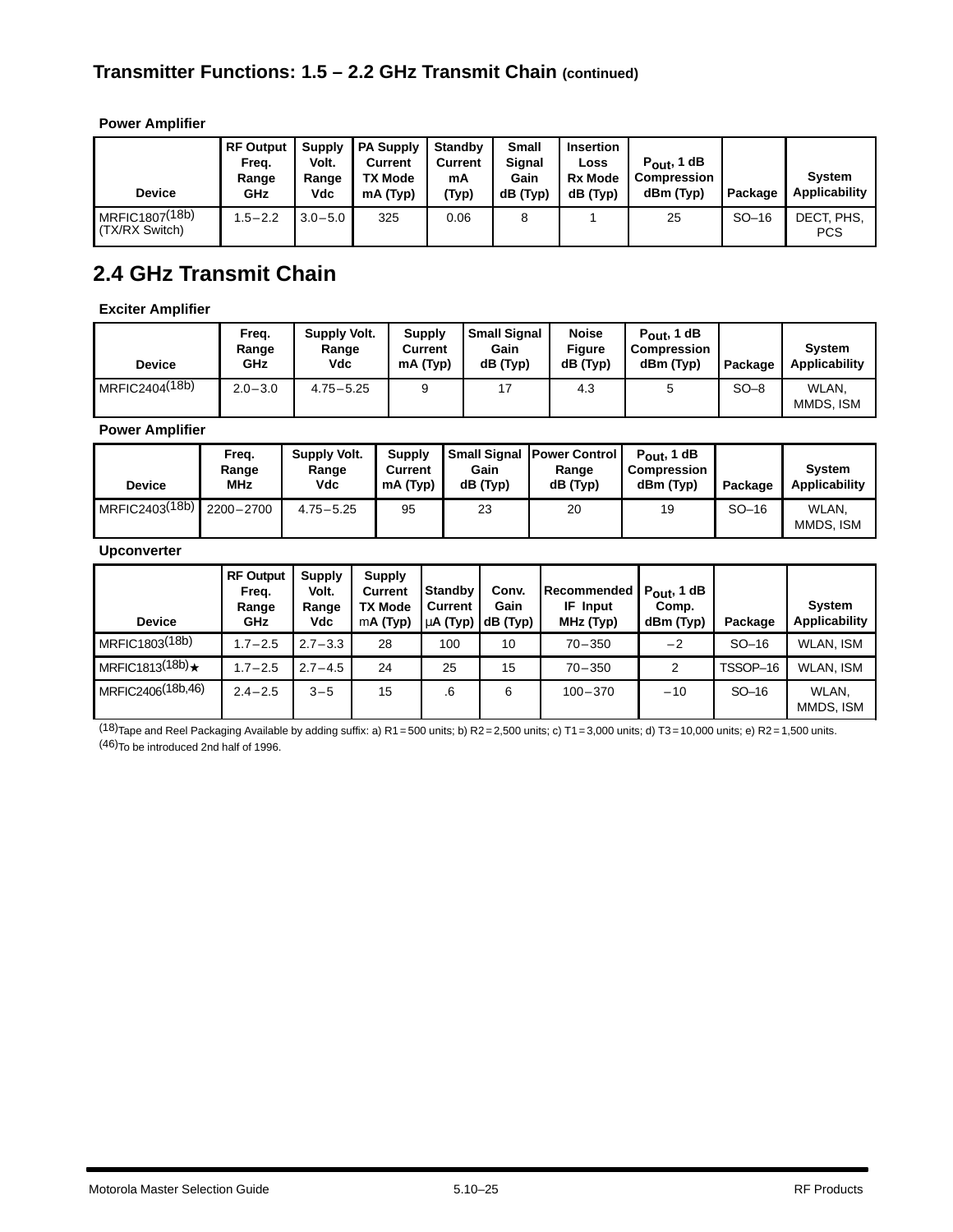# **RF Amplifiers**

Motorola's line of RF amplifiers designed and specified for use in land mobile radios, CATV distribution systems and general purpose wideband amplification applications. They feature small size, matched inputs and outputs, high stability and guaranteed performance specifications. For the user, they offer the benefits of smaller and less complex system designs in less time and at lower overall cost.

Each amplifier uses modern transistor chips which are gold metallized and have silicon nitride passivation for increased reliability and long life. Chip and wire construction features MOS capacitors and laser trimmed nichrome resistors. Circuit substrates and metallization have been selected for optimum performance cost and reliablity.

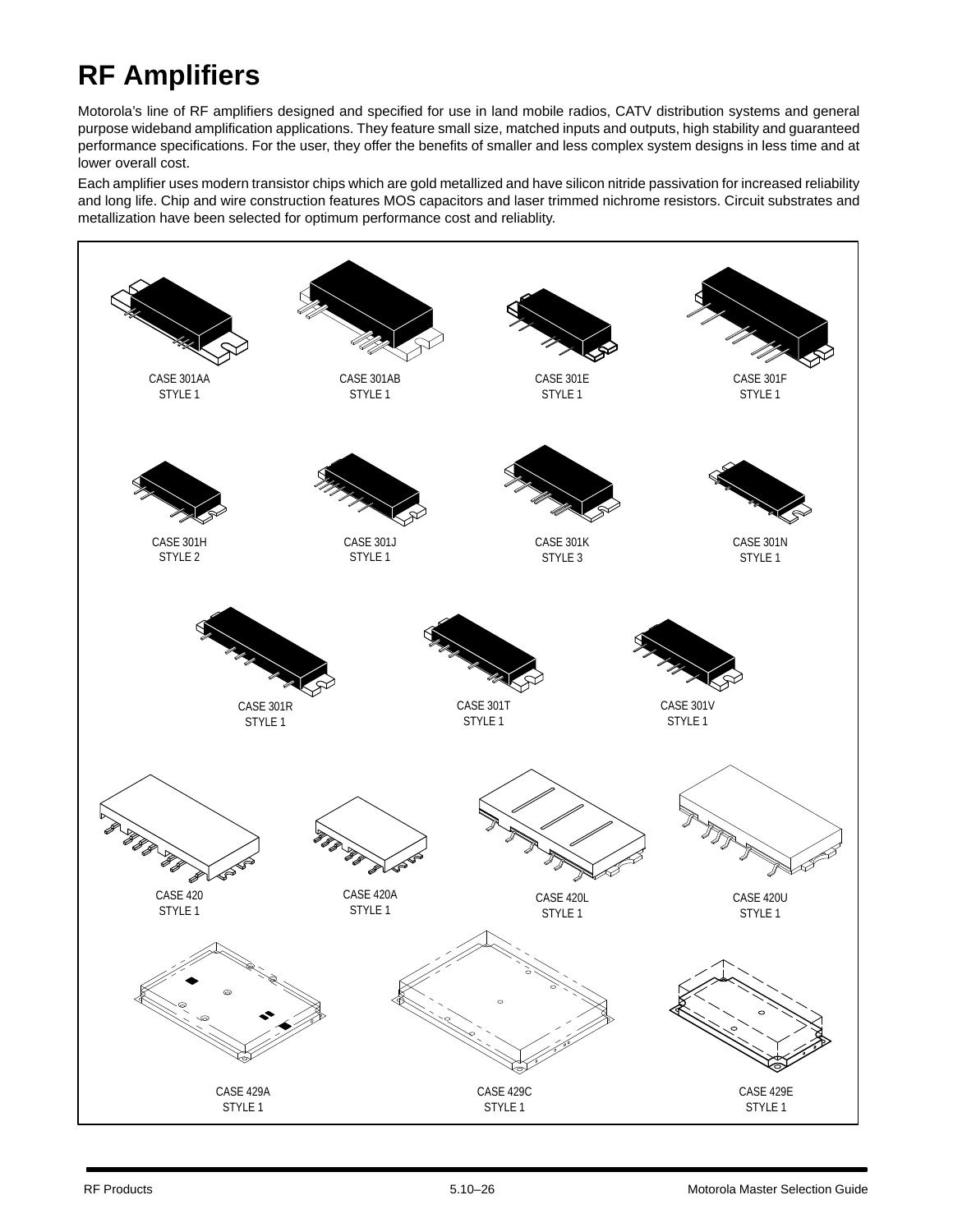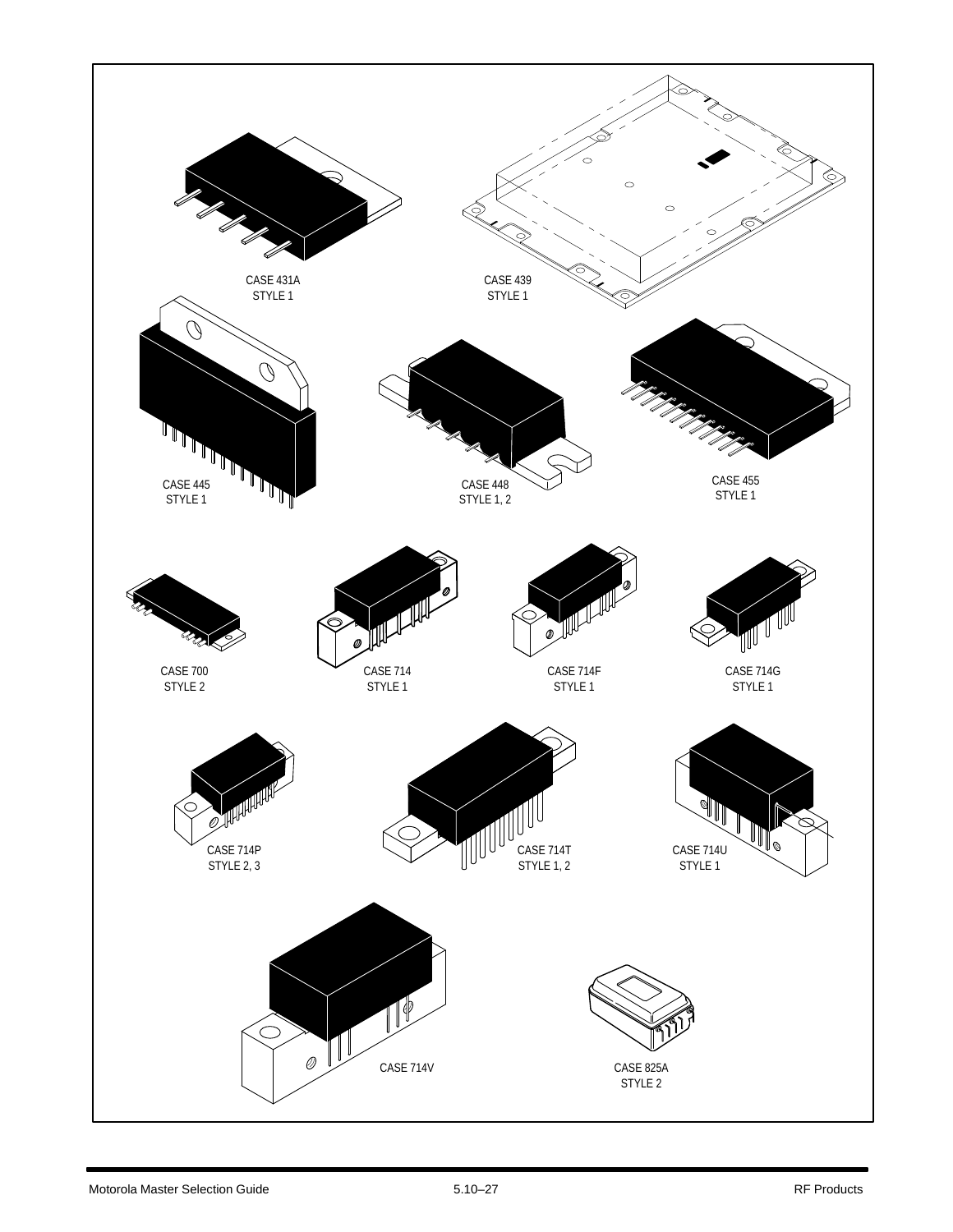# **RF Amplifiers**

# **High Power**

Complete amplifiers with 50 ohm in/out impedances are available for a variety of applications including land mobile radios, base stations, TV transmitters and other uses requiring large–signal amplification, both linear and Class C. Frequencies covered range from 68–1785 MHz with power levels extending to 180 watts.

## **Land Mobile/Portable**

The advantages of small size, reproducibility and overall lower cost become more pronounced with increasing frequency of operation. These amplifiers offer a wide range in power levels and gain, with guaranteed performance specifications for bandwidth, stability and ruggedness.

|                                                       | Pout<br><b>Output Power</b> | $P_{in}$<br><b>Input Power</b> | f<br>Frequency | G <sub>P</sub><br>Power Gain, Min | $V_{CC}$<br><b>Supply Voltage</b> |               |  |  |  |  |
|-------------------------------------------------------|-----------------------------|--------------------------------|----------------|-----------------------------------|-----------------------------------|---------------|--|--|--|--|
| <b>Device</b>                                         | <b>Watts</b>                | <b>Watts</b>                   | <b>MHz</b>     | dB                                | <b>Volts</b>                      | Package/Style |  |  |  |  |
| 68-210 MHz, VHF Band - Class C (Silicon Bipolar Die)  |                             |                                |                |                                   |                                   |               |  |  |  |  |
| <b>MHW105</b>                                         | 5                           | 0.001                          | $68 - 88$      | 37                                | 7.5                               | 301K/3        |  |  |  |  |
| MHW607-1                                              | $\overline{7}$              | 0.001                          | $136 - 150$    | 38.4                              | 7.5                               | 301K/3        |  |  |  |  |
| MHW607-2                                              | $\overline{7}$              | 0.001                          | 146-174        | 38.4                              | 7.5                               | 301K/3        |  |  |  |  |
| MHW607-3                                              | $\overline{7}$              | 0.001                          | $174 - 195$    | 38.4                              | 7.5                               | 301K/3        |  |  |  |  |
| MHW607-4                                              | $\overline{7}$              | 0.001                          | $184 - 210$    | 38.4                              | 7.5                               | 301K/3        |  |  |  |  |
| 400-512 MHz, UHF Band - Class C (Silicon Bipolar Die) |                             |                                |                |                                   |                                   |               |  |  |  |  |
| MHW704-1                                              | 3                           | 0.001                          | $400 - 440$    | 34.8                              | 6.0                               | 301J/1        |  |  |  |  |
| MHW704-2                                              | 3                           | 0.001                          | $440 - 470$    | 34.8                              | 6.0                               | 301J/1        |  |  |  |  |
| MHW707-1                                              | 7                           | 0.001                          | $403 - 440$    | 38.4                              | 7.5                               | 301J/1        |  |  |  |  |
| MHW707-2                                              | 7                           | 0.001                          | $440 - 470$    | 38.4                              | 7.5                               | 301J/1        |  |  |  |  |
| MHW707-3                                              | $\overline{7}$              | 0.001                          | $470 - 500$    | 38.4                              | 7.5                               | 301J/1        |  |  |  |  |
| MHW707-4                                              | 7(23)                       | 0.001                          | $490 - 512$    | 38.4(23)                          | 7.5                               | 301J/1        |  |  |  |  |
| MHW720A1 <sup>(22)</sup>                              | 20                          | 0.15                           | $400 - 440$    | 21                                | 12.5                              | 700/2         |  |  |  |  |
| MHW720A2 <sup>(22)</sup>                              | 20                          | 0.15                           | $440 - 470$    | 21                                | 12.5                              | 700/2         |  |  |  |  |
| 806-960 MHz, UHF Band - Class C (Silicon Bipolar Die) |                             |                                |                |                                   |                                   |               |  |  |  |  |
| MHW851-1                                              | 1.6                         | 0.001                          | $820 - 850$    | 32                                | 6                                 | 301N/1        |  |  |  |  |
| MHW851-2                                              | 1.6                         | 0.001                          | $870 - 905$    | 32                                | 6                                 | 301N/1        |  |  |  |  |
| MHW851-3                                              | $\overline{2}$              | 0.001                          | $890 - 915$    | 33                                | 6                                 | 301N/1        |  |  |  |  |
| MHW851-4                                              | 1.6                         | 0.001                          | $915 - 925$    | 32                                | 6                                 | 301N/1        |  |  |  |  |
| MHW803-1                                              | 2                           | 0.001                          | $820 - 850$    | 33                                | 7.5                               | 301E/1        |  |  |  |  |
| MHW803-2                                              | 2                           | 0.001                          | $806 - 870$    | 33                                | 7.5                               | 301E/1        |  |  |  |  |
| MHW803-3                                              | $\overline{2}$              | 0.001                          | $870 - 905$    | 33                                | 7.5                               | 301E/1        |  |  |  |  |
| MHW804-1                                              | 4                           | 0.001                          | $800 - 870$    | 36                                | 7.5                               | 301F/1        |  |  |  |  |
| MHW806A4(22)                                          | 6                           | 0.04                           | $870 - 950$    | 21.7                              | 12.5                              | 301H/2        |  |  |  |  |
| 806 - 960 MHz, UHF Band - (LDMOS Die)                 |                             |                                |                |                                   |                                   |               |  |  |  |  |
| MHW2821-1★                                            | 20                          | < 0.250                        | 806-870        | 19                                | 12.5                              | 301AB/1       |  |  |  |  |
| MHW2821-2★                                            | 18                          | < 0.300                        | $890 - 950$    | 17.9                              | 12.5                              | 301AB/1       |  |  |  |  |
| 1710 - 1785 MHz, UHF Band - (GaAs FET Die)            |                             |                                |                |                                   |                                   |               |  |  |  |  |
| MHW9014 $\star$                                       | 2.1                         | 0.001                          | 1710-1785      | 33.2                              | 6.0                               | 420/1         |  |  |  |  |

### **Table 1. VHF/UHF, Class C**

 $(22)$ Designed for Wide Range P<sub>out</sub> Level Control

 $(23)P_0 \text{ } @f = 490 \text{ MHz}$ .  $P_0 = 6.5 \text{ W}$   $\text{ } @f = 512 \text{ MHz}$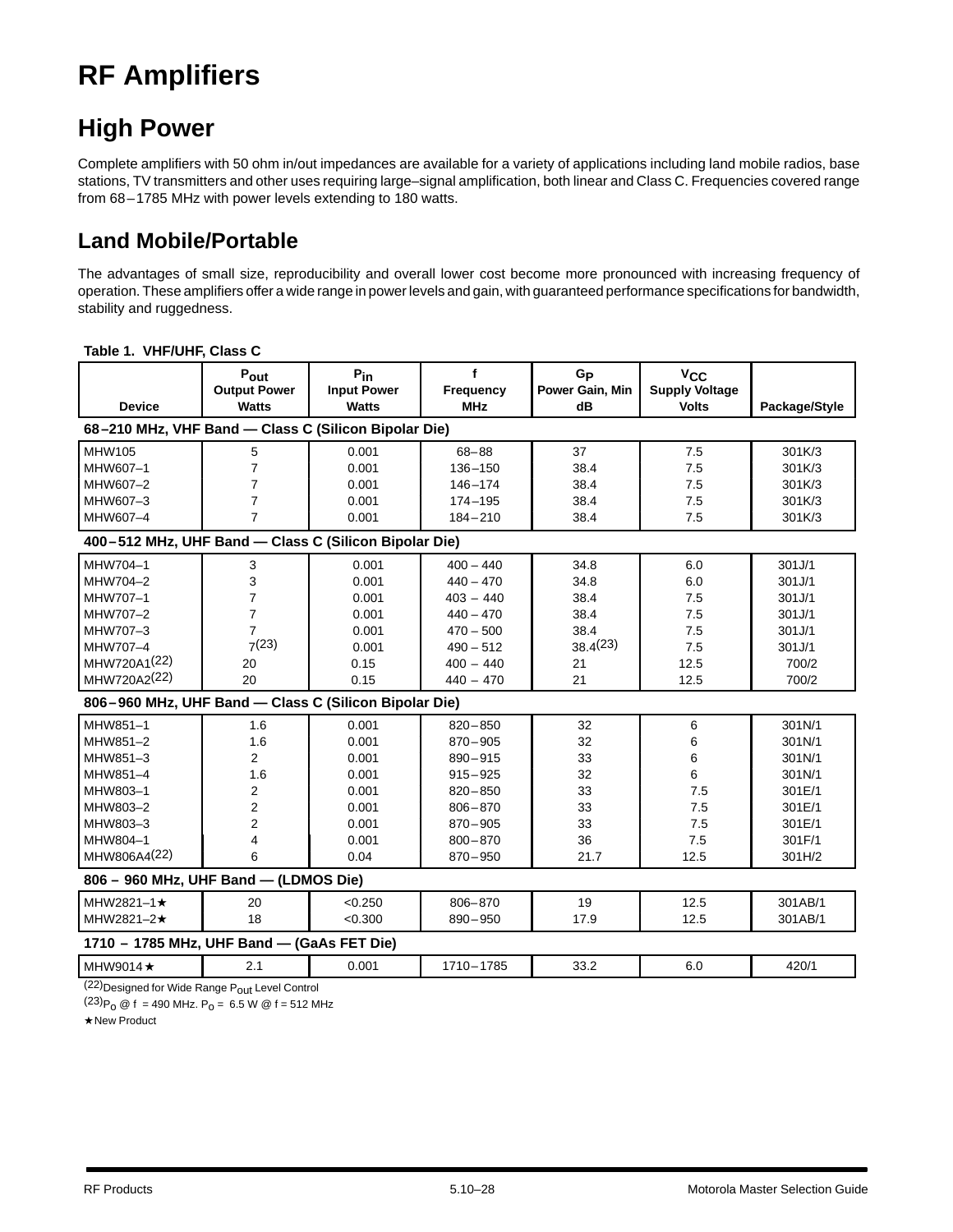#### **Table 2. UHF, Linear**

| <b>Device</b>                                          | Pout<br><b>Output Power</b><br><b>Watts</b> | $P_{in}$<br><b>Input Power</b><br><b>Watts</b> | <b>Frequency</b><br><b>MHz</b>            | Gp<br><b>Power Gain, Min</b><br>dВ | $V_{CC}$<br><b>Supply Voltage</b><br><b>Volts</b> | Package/Style                |  |  |  |  |
|--------------------------------------------------------|---------------------------------------------|------------------------------------------------|-------------------------------------------|------------------------------------|---------------------------------------------------|------------------------------|--|--|--|--|
| 824-849 MHz, UHF Band - Class AB (Silicon Bipolar Die) |                                             |                                                |                                           |                                    |                                                   |                              |  |  |  |  |
| MHW920 $\star$<br>MHW927B(22)                          | 0.8(24)<br>6(24)                            | 0.001<br>0.001                                 | $824 - 849$<br>$824 - 849$                | 29<br>37.8                         | 6<br>12.5                                         | 420U/1<br>301AA/1            |  |  |  |  |
| 880-960 MHz (for GSM) - Class AB (Silicon Bipolar Die) |                                             |                                                |                                           |                                    |                                                   |                              |  |  |  |  |
| MHW953 <sup>(22)</sup>                                 | 3.5                                         | 0.001                                          | $890 - 915$                               | 35.4                               | 7.2                                               | 301V/1                       |  |  |  |  |
| 880-960 MHz (for GSM) - Class AB (LDMOS Silicon FET)   |                                             |                                                |                                           |                                    |                                                   |                              |  |  |  |  |
| MHW913<br>MHW914(22)<br>MHW916                         | 14<br>14<br>16                              | 0.1<br>0.001<br>0.036                          | $880 - 915$<br>$890 - 915$<br>$925 - 960$ | 21.5<br>41.4<br>26.5               | 12.5<br>12.5<br>26                                | 301AB/1<br>301R/1<br>301AB/1 |  |  |  |  |

## **TV Transmitters**

#### **Table 3. UHF Ultra Linear for TV Applications**

These amplifiers are characterized for ultra–linear applications in Band IV and Band V TV transmitters.

| <b>Device</b>    | Frequency<br><b>MHz</b> | $P_{ref}$<br><b>Watts</b> | Gp (Min)/Freq.<br><b>Power Gain</b><br>dB/MHz | 3 Tone $(8)$<br>IMD <sub>1</sub><br>dВ | 3 Tone $(25)$<br>IMD <sub>2</sub><br>dВ | $V_{CC}$<br><b>Volts</b> | <b>Class</b> | Package/Style |
|------------------|-------------------------|---------------------------|-----------------------------------------------|----------------------------------------|-----------------------------------------|--------------------------|--------------|---------------|
| MRFA2600(26)     | $470 - 860$             | 20                        | 10.5/860                                      | $-50$                                  | $-53$                                   | 26.5                     | А            | 429A/1        |
| MRFA2602(28)     | $470 - 860$             | 40                        | 9/860                                         | $-50$                                  | $-53$                                   | 25.5                     | А            | 429C/1        |
| <b>RFA8090B</b>  | $470 - 860$             | 95(11)                    | 8/860                                         |                                        |                                         | 28                       | AB           | 429E/1        |
| MRFA2604 $\star$ | $470 - 860$             | $180^{(11)}$              | 8/860                                         |                                        |                                         | 28                       | AB           | 439/1         |

 $(8)$ Vision Carrier:  $-8$  dB; Sound Carrier:  $-7$  dB; Sideband Carrier:  $-16$  dB

(11)Output power at 1 dB compression in Class AB

(22) Designed for Wide Range P<sub>out</sub> Level Control

(24)Average Power; Peak Power is twice average power

(25)Vision Carrier: – 8 dB; Sound Carrier: – 10 dB; Sideband Carrier: – 16 dB

(26)Formerly known as "RFA6031"

(28)Formerly known as "RFA6060"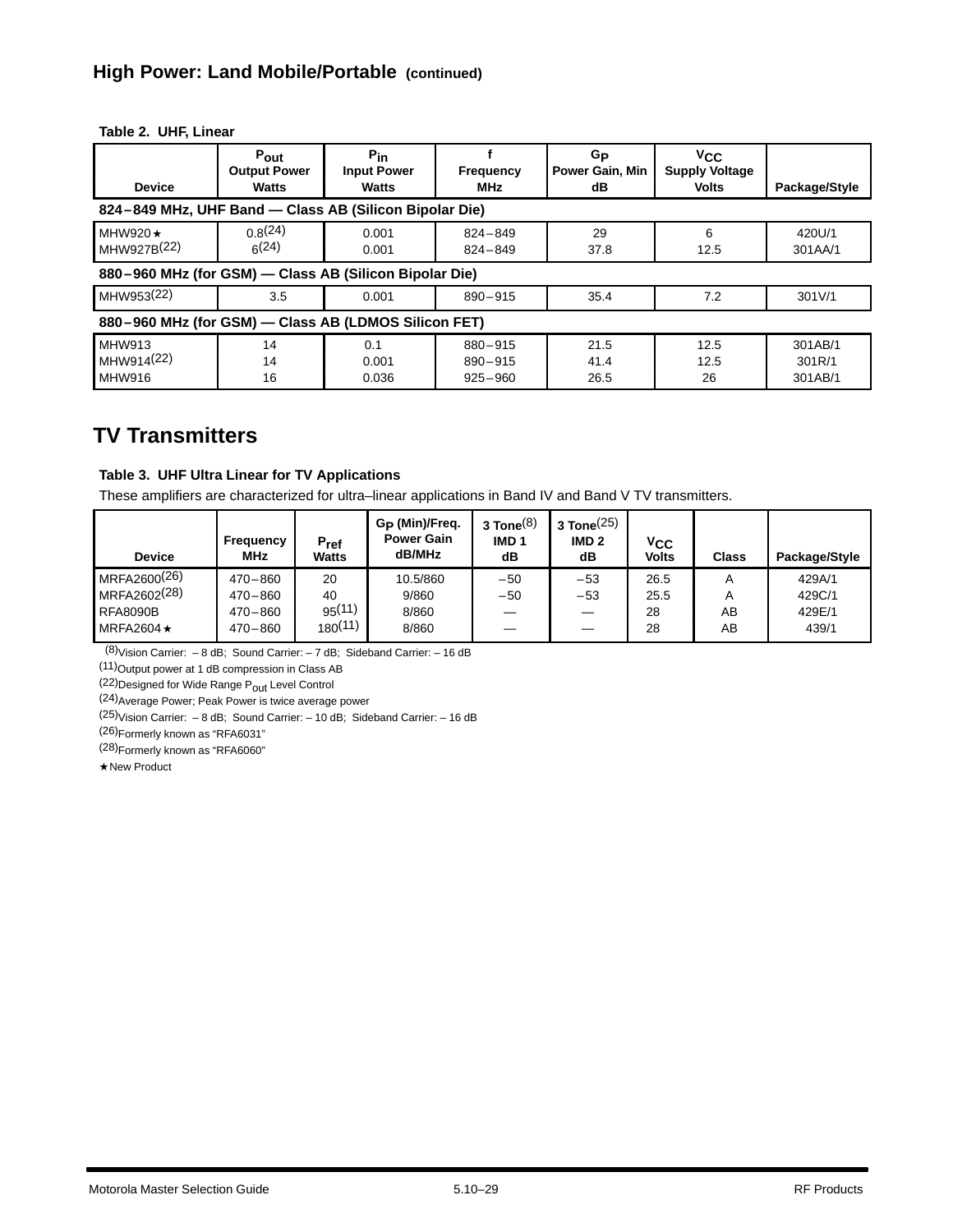# **CATV Distribution**

Motorola Hybrids are manufactured using the latest generation technology which has set new standards for CATV system performance and reliability. These hybrids have been optimized to provide premium performance in all CATV systems up to 152 channels.

Table 1. 5-50 MHz Hybrids, V<sub>CC</sub> = 24 Vdc, Class A

|                               |           |                           |                 |        |                                                 | <b>Maximum Distortion Specifications</b> |                                   | <b>Noise</b>                        |                          |
|-------------------------------|-----------|---------------------------|-----------------|--------|-------------------------------------------------|------------------------------------------|-----------------------------------|-------------------------------------|--------------------------|
| <b>Hybrid</b><br>Gain         |           | <b>Channel</b><br>Loading | <sup>I</sup> DC | Output | Composite<br>2nd<br><b>Triple Beat</b><br>Order |                                          | <b>Cross</b><br><b>Modulation</b> | <b>Figure</b><br>@ 50<br><b>MHz</b> |                          |
|                               | (Nominal) | Capacity                  |                 | Level  | Test(30)                                        | dB                                       | dB                                |                                     |                          |
| <b>Device</b>                 | dB        |                           | mA<br>Max       | dBmV   | dВ                                              | 4 CH                                     | 4 CH                              | dB<br>Max                           | Package/<br><b>Style</b> |
| <b>Low Current Amplifiers</b> |           |                           |                 |        |                                                 |                                          |                                   |                                     |                          |
| <b>MHW1184L</b>               | 18        | 4                         | 135             | $+50$  | $-70$                                           | $-73$                                    | $-64$                             | 5                                   | 714/1                    |
| <b>MHW1224L</b>               | 22        | 4                         | 135             | $+50$  | $-70$                                           | $-72$                                    | $-63$                             | 5                                   | 714/1                    |
| <b>MHW1254L</b>               | 25        | 4                         | 135             | $+50$  | $-70$                                           | $-70$                                    | $-62$                             | 4.5                                 | 714/1                    |
| <b>MHW1304L</b>               | 30        | 4                         | 135             | $+50$  | $-70$                                           | $-66$                                    | $-57$                             | 4.5                                 | 714/1                    |

### Table 2. 5-200 MHz Hybrids, V<sub>CC</sub> = 12 Vdc, Class A

|                                                          |              |                                                                      |                        | <b>Maximum Distortion Specifications</b> |                        |                                          |              |                              |                                        |                          |
|----------------------------------------------------------|--------------|----------------------------------------------------------------------|------------------------|------------------------------------------|------------------------|------------------------------------------|--------------|------------------------------|----------------------------------------|--------------------------|
| <b>Hybrid</b><br>Gain                                    |              | Channel<br>Loading                                                   |                        | 2nd Order                                |                        | Composite<br>Triple Beat <sup>(51)</sup> |              | <b>Triple</b><br><b>Beat</b> | <b>Noise</b><br><b>Figure</b><br>@ 200 |                          |
|                                                          | Capacity     | Test <sup>(48)</sup><br>Test <sup>(49)</sup><br>Test <sup>(50)</sup> |                        |                                          | dB (Typ)               |                                          | dB           | <b>MHz</b><br>dB             |                                        |                          |
| <b>Device</b>                                            | dB           |                                                                      | dB                     | dB                                       | dB                     | <b>22 CH</b>                             | 26 CH        | Тур                          | Max                                    | Package/<br><b>Style</b> |
| MHW1254LC <sup>(46a)</sup><br>MHW1304LC <sup>(46a)</sup> | 24.8<br>29.8 | 22<br>22                                                             | $-68(19)$<br>$-68(19)$ | $-59(19)$<br>$-59(19)$                   | $-57(19)$<br>$-57(19)$ | $-69$<br>$-71$                           | -66<br>$-67$ | $-71$<br>$-71$               | 5.0<br>5.0                             | 431A/1<br>431A/1         |

### **Table 3. 5–200 MHz Hybrids, VCC = 24 Vdc, Class A**

|               |                             |                                       |                 | <b>Maximum Distortion Specifications</b> | <b>Noise</b>                          |       |                                         |       |                                      |                          |
|---------------|-----------------------------|---------------------------------------|-----------------|------------------------------------------|---------------------------------------|-------|-----------------------------------------|-------|--------------------------------------|--------------------------|
|               | Hybrid<br>Gain<br>(Nominal) | <b>Channel</b><br>Loading<br>Capacity | Output<br>Level | 2nd<br>Order<br>Test(30)                 | Composite<br><b>Triple Beat</b><br>dB |       | <b>Cross</b><br><b>Modulation</b><br>dB |       | <b>Figure</b><br>@ 175<br><b>MHz</b> |                          |
| <b>Device</b> | dB                          |                                       | dBmV            | dB                                       | <b>22 CH</b>                          | 26 CH | 22 CH                                   | 26 CH | dB<br>Max                            | Package/<br><b>Style</b> |

**High–Split Reverse Amplifiers**

| <b>MHW1134</b> | ں ו      | $\sim$<br>22 | $+50$ | $\overline{\phantom{a}}$<br>$-12$ | 72<br>–7১ | (19)<br>74<br>_              | $-65$ | $-65(19)$ |     | 714/1 |
|----------------|----------|--------------|-------|-----------------------------------|-----------|------------------------------|-------|-----------|-----|-------|
| MHW1184        | 18       | $\sim$<br>22 | $+50$ | $\overline{\phantom{a}}$<br>$-1$  | $-70$     | $-70^{(19)}$                 | $-64$ | $-64(19)$ | 5.5 | 714/1 |
| MHW1224        | າາ<br>22 | 22           | $+50$ | 70<br>$-12$                       | -69       | (19)<br>$-68.5$              | $-62$ | $-62(19)$ | 5.5 | 714/1 |
| MHW1244        | 24       | ົ<br>22      | $+50$ | 70<br>$-12$                       | $-68$     | (19)<br>$\sim$<br>.50<br>-67 | $-61$ | $-61(19)$ |     | 714/1 |

(19)Typical

(30)Channels 2 and A @ 7

(46)To be introduced: a)1st half of 1996; b) 2nd half of 1996.

(48)12 MHz and 43.25 MHz @ 55.25 MHz,  $V_{\text{out}} = 50 \text{ dBmV/ch}$ 

(49)54 MHz and 121.25 MHz @ 175.25 MHz,  $V_{\text{out}} = 50 \text{ dBmV/ch}$ 

(50) $54$  MHz and 145.25 MHz @ 199.25 MHz,  $V_{\text{out}} = 50$  dBmV/ch

(51)44 dBmV/ch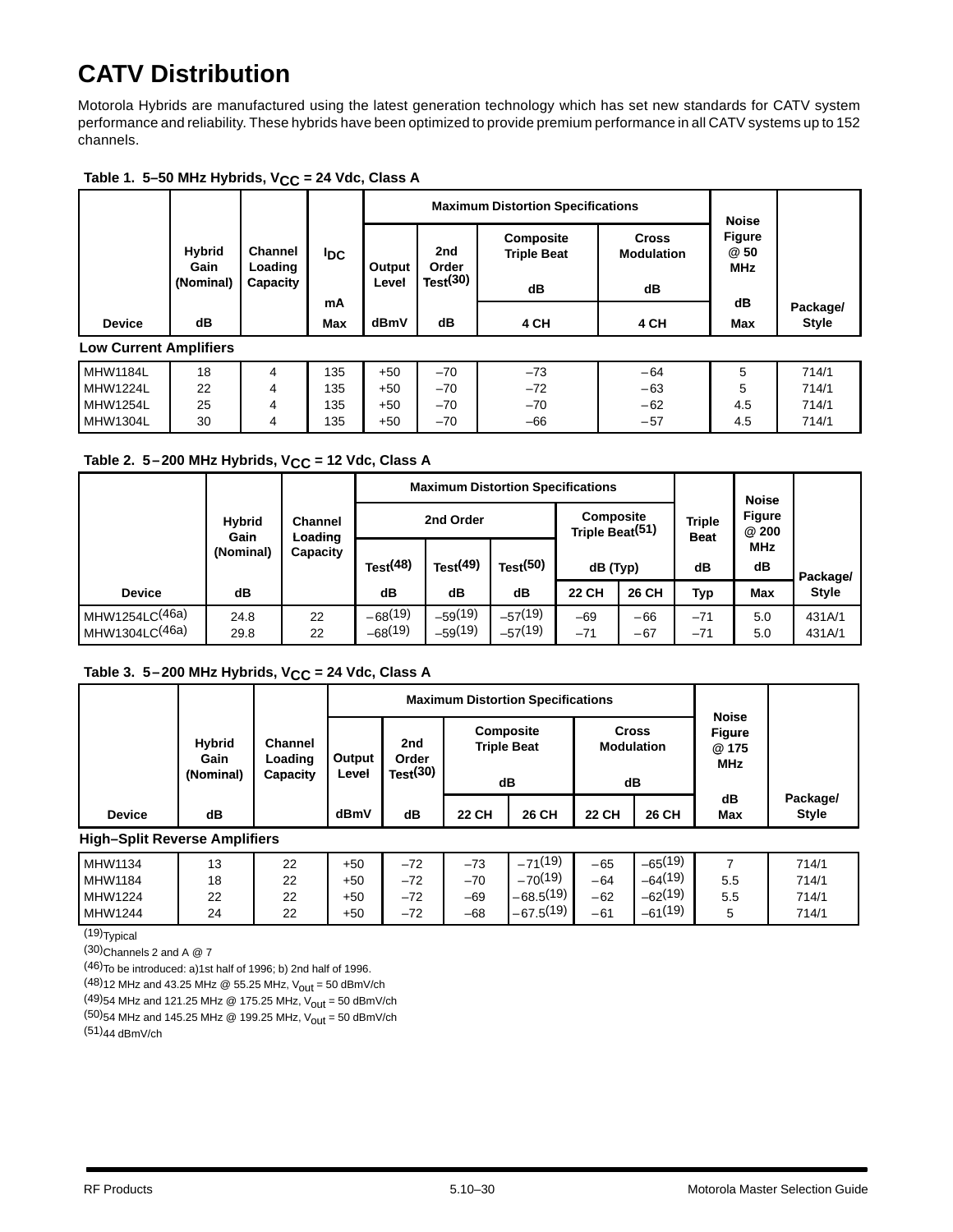### **CATV Distribution (continued)**

|  | Table 4. $40-450$ MHz Hybrids, $V_{CC}$ = 24 Vdc, Class A |  |  |  |  |
|--|-----------------------------------------------------------|--|--|--|--|
|--|-----------------------------------------------------------|--|--|--|--|

|                                                           |                                    |                                       |                 |                    |              |                          | <b>Maximum Distortion Specifications</b> |                                   |       | <b>Noise</b>               |              |
|-----------------------------------------------------------|------------------------------------|---------------------------------------|-----------------|--------------------|--------------|--------------------------|------------------------------------------|-----------------------------------|-------|----------------------------|--------------|
|                                                           | <b>Hybrid</b><br>Gain<br>(Nominal) | <b>Channel</b><br>Loading<br>Capacity | Output<br>Level |                    |              | 2nd Order<br><b>Test</b> | <b>Composite</b><br><b>Triple Beat</b>   | <b>Cross</b><br><b>Modulation</b> |       | <b>Figure</b><br>@ 450 MHz |              |
|                                                           |                                    |                                       |                 |                    |              |                          | dB                                       | dB                                |       | dB                         | Package/     |
| <b>Device</b>                                             | dB                                 |                                       | dBmV            |                    |              | dB                       | 60 CH                                    | 60 CH                             |       | <b>Max</b>                 | <b>Style</b> |
| <b>Conventional Hybrids</b>                               |                                    |                                       |                 |                    |              |                          |                                          |                                   |       |                            |              |
| <b>MHW5142A</b>                                           | 14                                 | 60                                    | $+46$           |                    | $-74(31)$    |                          | $-61$                                    | $-62$                             |       | $\overline{7}$             | 714/1        |
| <b>MHW5172A</b>                                           | 17                                 | 60                                    | $+46$           |                    |              | $-74(31)$                | $-60$                                    | $-62$                             |       | $\overline{7}$             | 714/1        |
| <b>MHW5182A</b>                                           | 18                                 | 60                                    | $+46$           |                    |              | $-72(31)$                | $-61$                                    | $-59$                             |       | 6.5                        | 714/1        |
| <b>MHW5222A</b>                                           | 22                                 | 60                                    | $+46$           |                    |              | $-72(31)$                | $-60$                                    | $-59$                             |       | 5.5                        | 714/1        |
| <b>MHW5272A</b>                                           | 27                                 | 60                                    | $+46$           |                    | $-68(31)$    |                          | $-59$                                    | $-60$                             |       | 6.0                        | 714/1        |
| <b>MHW5342A</b>                                           | 34                                 | 60                                    | $+46$           |                    | $-68(31)$    |                          | $-59$                                    | $-59$                             |       | 6.0                        | 714/1        |
| <b>MHW5382A</b>                                           | 38                                 | 60                                    | $+46$           |                    | $-64(31)$    |                          | $-59$                                    | $-59$                             |       | 5.0                        | 714/1        |
| <b>Power Doubling Hybrids</b>                             |                                    |                                       |                 |                    |              |                          |                                          |                                   |       |                            |              |
| <b>MHW5185B</b>                                           | 18                                 | 60                                    |                 | $-67(32)$<br>$+46$ |              |                          | $-67$                                    | $-67$                             |       | 7.0                        | 714/1        |
| MHW5225                                                   | 22                                 | 60                                    |                 | $-69(31)$<br>$+46$ |              |                          | $-62$                                    | $-62$                             |       | 6.0                        | 714/1        |
| <b>Feedforward Hybrids</b>                                |                                    |                                       |                 |                    |              |                          |                                          |                                   |       |                            |              |
| MFF124B                                                   | 24                                 | 60                                    |                 | $-84(31)$<br>$+46$ |              |                          | $-79$                                    | $-75$                             |       | 10                         | 825A/2       |
| Table 5. $40-550$ MHz Hybrids, $V_{CC}$ = 24 Vdc, Class A |                                    |                                       |                 |                    |              |                          |                                          |                                   |       |                            |              |
|                                                           |                                    |                                       |                 |                    |              |                          | <b>Maximum Distortion Specifications</b> |                                   |       | <b>Noise</b>               |              |
|                                                           | <b>Hybrid</b>                      | <b>Channel</b>                        | Output          |                    | 2nd          | <b>Composite</b>         |                                          | <b>Cross</b>                      |       | <b>Figure</b>              |              |
|                                                           | Gain                               | Loading                               | Level           |                    | Order        |                          | <b>Triple Beat</b>                       | <b>Modulation</b>                 |       | @ 550 MHz                  |              |
|                                                           | (Nom.)                             | Capacity                              |                 |                    | <b>Test</b>  |                          | dB                                       |                                   | dB    |                            |              |
|                                                           |                                    |                                       |                 |                    |              |                          | dB                                       |                                   |       |                            | Package/     |
| <b>Device</b>                                             | dB                                 |                                       | dBmV            |                    | dB           | 77 CH                    | 87 CH                                    | 77 CH                             | 87 CH | Max                        | <b>Style</b> |
| <b>Conventional Hybrids</b>                               |                                    |                                       |                 |                    |              |                          |                                          |                                   |       |                            |              |
| MHW6142                                                   | 14                                 | 77                                    | $+44$           |                    | $-72^{(35)}$ | $-59$                    |                                          | $-62$                             |       | 7.5                        | 714/1        |
| MHW6172                                                   | 17                                 | 77                                    | $+44$           |                    | $-72(35)$    | $-59$                    | $\overline{\phantom{0}}$                 | $-62$                             |       | $\overline{7}$             | 714/1        |
| MHW6182                                                   | 18                                 | 77                                    | $+44$           |                    | $-72(35)$    | $-58$                    |                                          | $-62$                             |       | $\overline{7}$             | 714/1        |
| MHW6222                                                   | 22                                 | 77                                    | $+44$           |                    | $-66(35)$    | $-57$                    |                                          | $-57$                             |       | 6                          | 714/1        |
| MHW6272                                                   | 27                                 | 77                                    | $+44$           |                    | $-64(35)$    | $-57$                    |                                          | $-57$                             |       | 6.5                        | 714/1        |
| MHW6342                                                   | 34                                 | 77                                    | $+44$           |                    | $-64(35)$    | $-57$                    |                                          | $-57$                             |       | 6.5                        | 714/1        |
| <b>Power Doubling Hybrids</b>                             |                                    |                                       |                 |                    |              |                          |                                          |                                   |       |                            |              |
| <b>MHW6185B</b>                                           | 18                                 | $77\,$                                | $+44$           |                    | $-65(36)$    | $-65$                    | $\equiv$                                 | $-68$                             |       | 7.5                        | 714/1        |
| MHW6205                                                   | 20                                 | 77                                    | $+44$           |                    | $-60(36)$    | $-64$                    |                                          | $-67$                             |       | 7.5                        | 714/1        |
| MHW6225                                                   | 22                                 | 77                                    | $+44$           |                    | $-55(36)$    | $-62$                    |                                          | $-60$                             |       | 7.0                        | 714/1        |
| <b>Feedforward Hybrids</b>                                |                                    |                                       |                 |                    |              |                          |                                          |                                   |       |                            |              |
| MFF224B                                                   | 24                                 | 77                                    | $+44$           |                    | $-86(35)$    | $-75$                    |                                          | $-70$                             |       | 11                         | 825A/2       |

(31)Channels 2 and M13 @ M22

 $(32)$ Composite 2nd order;  $V_{\text{out}}$  = +46 dBmV/ch

(35)Channels 2 and M30 @ M39

(36)Composite 2nd order;  $V_{\text{out}} = +44$  dBmV/ch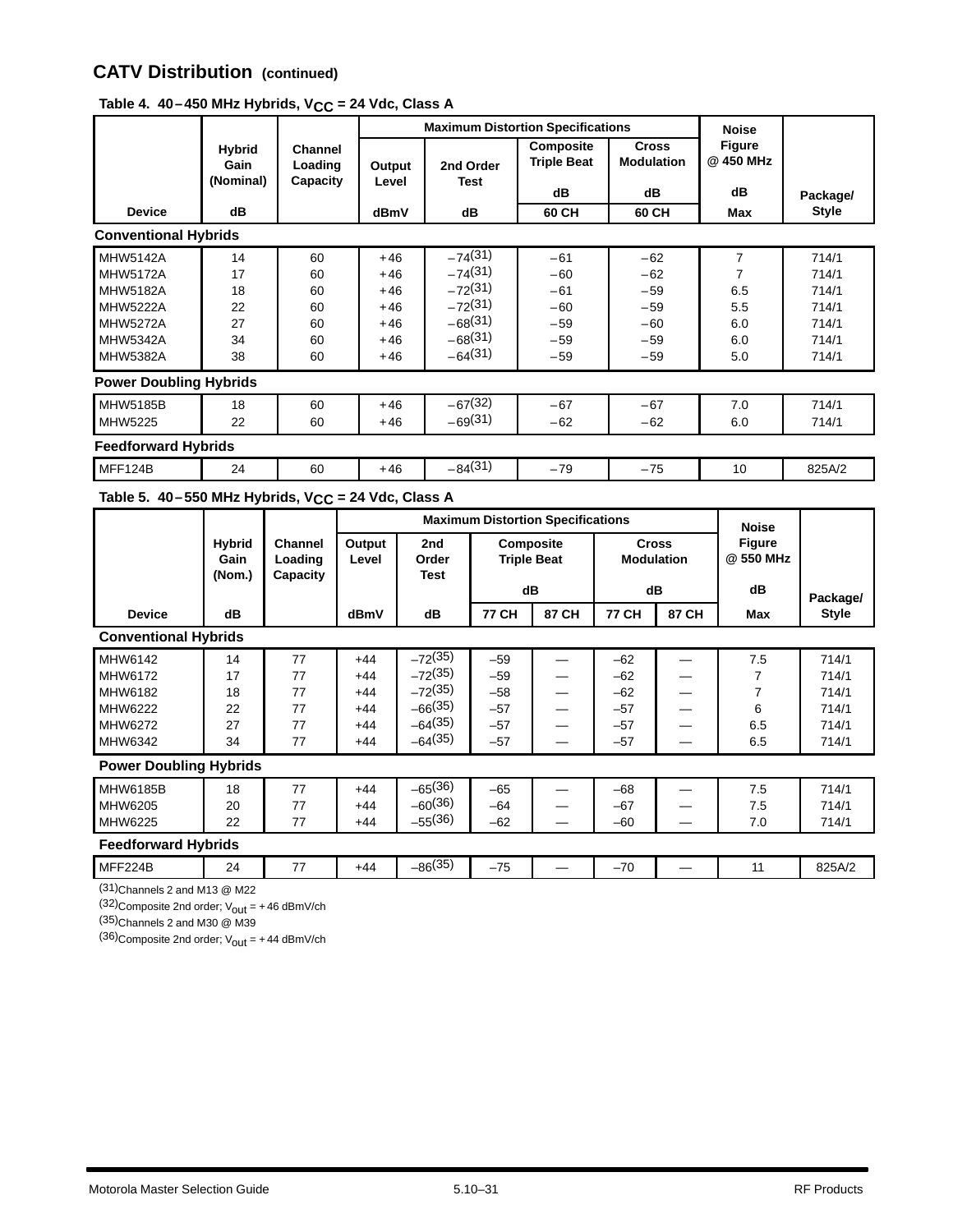## **CATV Distribution (continued)**

|  | Table 6. 40-600 MHz Hybrids, $V_{CC}$ = 24 Vdc, Class A |  |  |
|--|---------------------------------------------------------|--|--|
|--|---------------------------------------------------------|--|--|

|                                                                |                                 |                                |                 |                                          | <b>Maximum Distortion Specifications</b> |                                 |                                   |        | Noise                         |                          |
|----------------------------------------------------------------|---------------------------------|--------------------------------|-----------------|------------------------------------------|------------------------------------------|---------------------------------|-----------------------------------|--------|-------------------------------|--------------------------|
|                                                                | <b>Hybrid</b><br>Gain<br>(Nom.) | Channel<br>Loading<br>Capacity | Output<br>Level | 2nd<br>Order<br>Test                     |                                          | Composite<br><b>Triple Beat</b> | <b>Cross</b><br><b>Modulation</b> |        | <b>Figure</b><br>@ 600 MHz    |                          |
|                                                                |                                 |                                |                 |                                          |                                          | dB                              | dB                                |        | dВ                            | Package/                 |
| <b>Device</b>                                                  | dB                              |                                | dBmV            | dВ                                       | 85 CH                                    | <b>87 CH</b>                    | 85 CH                             | 87 CH  | Max                           | <b>Style</b>             |
| <b>Conventional Hybrids</b>                                    |                                 |                                |                 |                                          |                                          |                                 |                                   |        |                               |                          |
| MHW6182-6                                                      | 18                              | 87                             | $+44$           | $-56(36)$                                |                                          | $-57$                           |                                   | $-55$  | 6                             | 714/1                    |
| MHW6222-6                                                      | 22                              | 87                             | $+44$           | $-56(36)$                                | $\equiv$                                 | $-56$                           | $\overline{\phantom{0}}$          | -56    | 6                             | 714/1                    |
| MHW6272-6(46)                                                  | 27                              | 87                             | $+44$           | $-63(36)$                                |                                          | $-57$                           |                                   | $-55$  | 6.5                           | 714/1                    |
| MHW6292-6(46)                                                  | 29                              | 87                             | $+44$           | $-63(36)$                                | $\equiv$                                 | $-57$                           | $\equiv$                          | $-55$  | 6.5                           | 714/1                    |
| <b>Power Doubling Hybrids</b>                                  |                                 |                                |                 |                                          |                                          |                                 |                                   |        |                               |                          |
| MHW6185-6A★                                                    | 18                              | 87                             | $+44$           | $-64(36)$                                |                                          | $-64$                           |                                   | -66    | $\overline{7}$                | 714/1                    |
| MHW6205-6A★                                                    | 20                              | 87                             | $+44$           | $-63(36)$                                |                                          | $-63$                           |                                   | $-65$  | 6.5                           | 714/1                    |
| <b>Feedforward Hybrids</b>                                     |                                 |                                |                 |                                          |                                          |                                 |                                   |        |                               |                          |
| MFF324B                                                        | 24                              | 85                             | $+44$           | $-86(38)$                                | $-73$                                    |                                 | -68                               |        | 12.5                          | 825A/2                   |
| Table 7. 40-750 MHz Hybrids, V <sub>CC</sub> = 24 Vdc, Class A |                                 |                                |                 |                                          |                                          |                                 |                                   |        |                               |                          |
|                                                                |                                 |                                |                 | <b>Maximum Distortion Specifications</b> |                                          |                                 |                                   |        |                               |                          |
|                                                                | <b>Hybrid</b>                   | <b>Channel</b>                 | Output          | 2nd                                      | Composite                                |                                 | <b>Cross</b>                      |        | <b>Noise</b><br><b>Figure</b> |                          |
|                                                                | Gain                            | Loading                        | Level           | Order                                    | <b>Triple Beat</b>                       |                                 | <b>Modulation</b>                 |        | @750 MHz                      |                          |
|                                                                | (Nom.)                          | Capacity                       |                 | Test                                     |                                          |                                 |                                   |        |                               |                          |
|                                                                |                                 |                                |                 |                                          | dВ                                       |                                 | dВ                                |        | dВ                            | Package/                 |
| <b>Device</b>                                                  | dB                              |                                | dBmV            | dB                                       | 110 CH                                   | 128 CH                          | 110 CH                            | 128 CH | Max                           | <b>Style</b>             |
| <b>Conventional Hybrids</b>                                    |                                 |                                |                 |                                          |                                          |                                 |                                   |        |                               |                          |
| MHW7142                                                        | 14                              | 110                            | +40             | $-60(39)$                                | $-62$                                    |                                 | - 66                              |        | 8.0                           | 714/1                    |
| MHW7182                                                        | 18                              | 110                            | $+40$           | $-62(39)$                                | $-62$                                    |                                 | $-64$                             |        | 6.5                           | 714/1                    |
| MHW7222                                                        | 22                              | 110                            | $+40$           | $-55(39)$                                | $-60$                                    | $\equiv$                        | $-60$                             |        | $\overline{7}$                | 714/1                    |
| MHW7242 <sup>★</sup>                                           | 24                              | 110                            | $+40$           | $-60^{(39)}$                             | $-60$                                    | $\equiv$                        | $-60$                             |        | $\overline{7}$                | 714/1                    |
| MHW7272 $\star$                                                | 27                              | 110                            | +40             | $-60^{(39)}$                             | $-60$                                    |                                 | $-60$                             |        | 6.5                           | 714/1                    |
| MHW7292 ★                                                      | 29                              | 110                            | $+40$           | $-60(39)$                                | $-60$                                    |                                 | $-60$                             |        | 6.5                           | 714/1                    |
|                                                                |                                 |                                |                 |                                          |                                          |                                 |                                   |        |                               |                          |
|                                                                |                                 |                                |                 | <b>Maximum Distortion Specifications</b> |                                          |                                 |                                   |        | <b>Noise</b>                  |                          |
|                                                                | <b>Hybrid</b>                   | <b>Channel</b>                 | Output          | 2nd                                      |                                          | <b>Composite</b>                | <b>Cross</b><br><b>Modulation</b> |        | <b>Figure</b><br>@ 750 MHz    |                          |
|                                                                |                                 |                                |                 |                                          | <b>Triple Beat</b>                       |                                 |                                   |        |                               |                          |
|                                                                | Gain                            | Loading                        | Level           | Order<br>Test                            |                                          |                                 |                                   |        |                               |                          |
|                                                                | (Nom.)                          | Capacity                       |                 |                                          |                                          | dВ                              | dВ                                |        | dB                            |                          |
| <b>Device</b>                                                  | dВ                              |                                | dBmV            | dB                                       |                                          | 110 CH                          | 110 CH                            |        | Max                           | Package/<br><b>Style</b> |
| <b>Power Doublers</b>                                          |                                 |                                |                 |                                          |                                          |                                 |                                   |        |                               |                          |
| MHW7185A <del>★</del>                                          | 18.5                            | 110                            | $+44$           | $-58(36)$                                |                                          | $-58$                           | $-65$                             |        | 8.5                           | 714/1                    |
| MHW7205A ★                                                     | 20                              | 110                            | $+44$           | $-56(36)$                                |                                          | $-57$                           | $-64$                             |        | 8.0                           | 714/1                    |
| <b>Feed Forward Hybrids</b>                                    |                                 |                                |                 |                                          |                                          |                                 |                                   |        |                               |                          |
| MFF424B $\star$                                                | 24                              | 110                            | $+44$           | $-70(36)$                                |                                          | $-65(36)$                       |                                   |        | 13                            | 825A/2                   |

(38)Channels 2 and M39 @ M48

(39)Composite 2nd order;  $V_{\text{out}} = +40 \text{ dBmV/ch}$ (46)To be introduced 2nd half of 1996.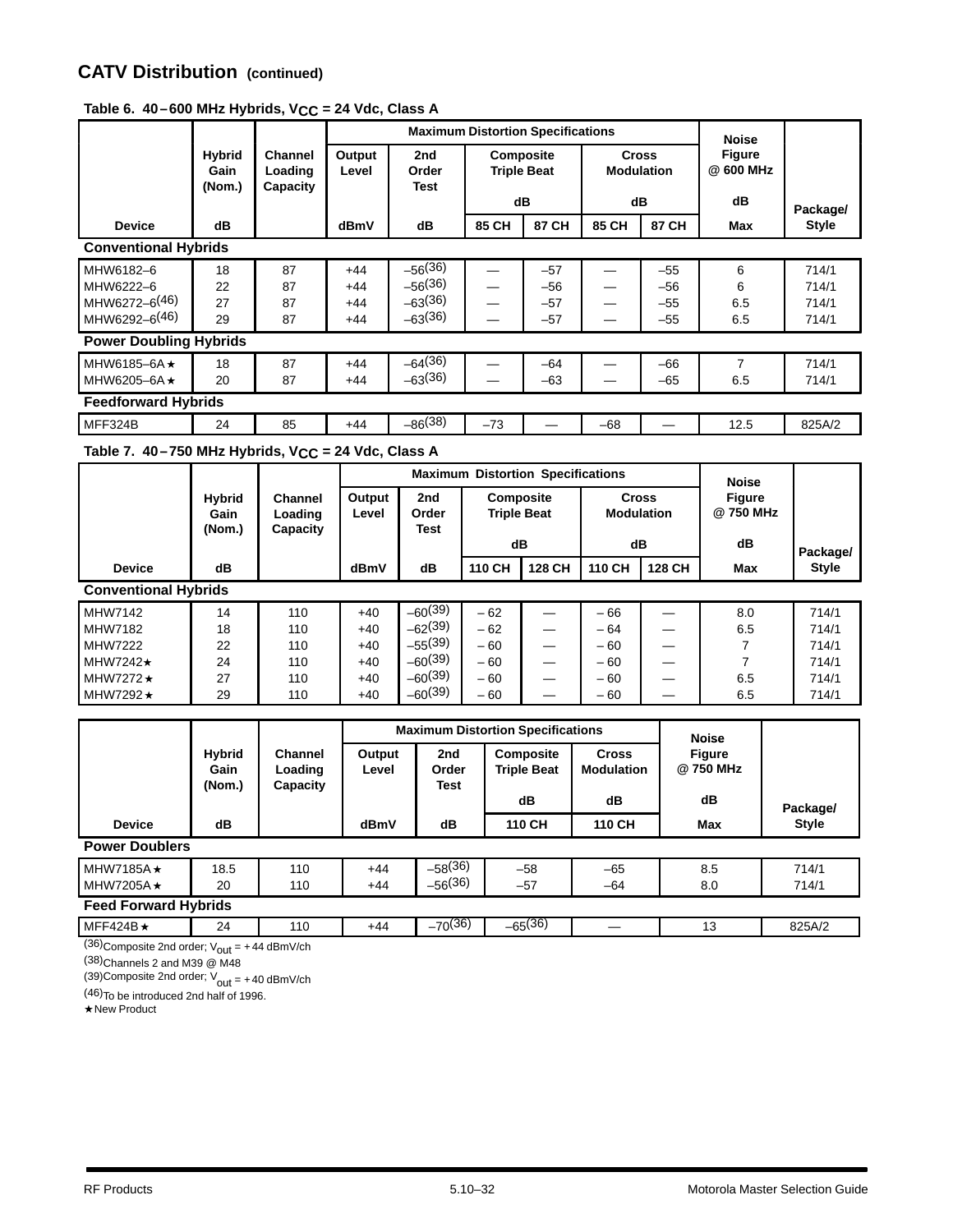### **CATV Distribution (continued)**

| iable 8.  40–860 MHz Hybrids, VCC = 24 Vdc, Class A       |                                 |                                |                 | <b>Maximum Distortion Specifications</b> |                                          |                                       |                                |                                         |                                                  |                          |
|-----------------------------------------------------------|---------------------------------|--------------------------------|-----------------|------------------------------------------|------------------------------------------|---------------------------------------|--------------------------------|-----------------------------------------|--------------------------------------------------|--------------------------|
|                                                           | <b>Hybrid</b><br>Gain<br>(Nom.) | Channel<br>Loading<br>Capacity | Output<br>Level | 2nd<br>Order<br><b>Test</b>              |                                          | Composite<br><b>Triple Beat</b><br>dB |                                | <b>Cross</b><br><b>Modulation</b><br>dB | <b>Noise</b><br><b>Figure</b><br>@ 860 MHz<br>dB |                          |
| <b>Device</b>                                             | dВ                              |                                | dBmV            | dB                                       | 110 CH                                   | 128 CH                                | 110 CH                         | 128 CH                                  | Max                                              | Package/<br><b>Style</b> |
| <b>Conventional Hybrids</b>                               |                                 |                                |                 |                                          |                                          |                                       |                                |                                         |                                                  |                          |
| MHW8142                                                   | 14                              | 128                            | $+38$           | $-60(40)$                                |                                          | $-61$                                 |                                | $-66$                                   | 8.0                                              | 714/1                    |
| MHW8182                                                   | 18                              | 128                            | $+38$           | $-60^{(40)}$                             | $\equiv$                                 | $-60$                                 | $\equiv$                       | $-60$                                   | $\overline{7}$                                   | 714/1                    |
| <b>MHW8222</b>                                            | 22                              | 128                            | $+38$           | $-60^{(40)}$                             | $\overline{\phantom{0}}$                 | $-60$                                 |                                | $-60$                                   | 7.5                                              | 714/1                    |
| MHW8242 <del>★</del>                                      | 24                              | 128                            | $+38$           | $-60^{(40)}$                             | $\overline{\phantom{0}}$                 | $-60$                                 |                                | $-60$                                   | 7.5                                              | 714/1                    |
| MHW8272 <del>★</del>                                      | 27                              | 128                            | $+38$           | $-60^{(40)}$                             | $\overline{\phantom{0}}$                 | $-60$                                 |                                | $-60$                                   | 7.0                                              | 714/1                    |
| MHW8292 <del>★</del>                                      | 29                              | 128                            | $+38$           | $-56(40)$                                | $\equiv$                                 | $-60$                                 | $\overline{\phantom{0}}$       | $-60$                                   | 7.0                                              | 714/1                    |
| <b>Power Doubling Hybrids</b>                             |                                 |                                |                 |                                          |                                          |                                       |                                |                                         |                                                  |                          |
| MHW8185(46)                                               | 18.5                            | 128                            | $+40$           | $-60(39)$                                | —                                        | - 62                                  |                                | $-65$                                   | 8.5                                              | 714/1                    |
| MHW8205(46)                                               | 20                              | 128                            | $+40$           | $-60^{(39)}$                             |                                          | $-61$                                 |                                | $-65$                                   | 8.5                                              | 714/1                    |
| <b>Feedforward Hybrids</b>                                |                                 |                                |                 |                                          |                                          |                                       |                                |                                         |                                                  |                          |
| MFF524B(46)                                               | 24                              | 128                            | $+40$           | $-70^{(39)}$                             |                                          | $-70$                                 |                                |                                         | 12.0                                             | 825A/2                   |
| Table 9. 40-860 MHz Hybrids                               |                                 |                                |                 |                                          |                                          |                                       |                                |                                         |                                                  |                          |
|                                                           |                                 |                                |                 |                                          |                                          | 2nd Order                             |                                | <b>DIN45004B</b>                        | <b>Noise Figure</b>                              |                          |
|                                                           | Gain                            |                                |                 |                                          |                                          | <b>IMD</b>                            |                                | @ f=860 MHz                             | @ 860 MHz                                        |                          |
|                                                           | dB                              | <b>Frequency</b>               |                 | $v_{\rm CC}$                             |                                          | $@$ $V_{\text{out}} =$                |                                | $dB\mu V$                               | dВ                                               | Package/                 |
| <b>Device</b>                                             | <b>Typ</b>                      | <b>MHz</b>                     |                 | <b>Volts</b>                             |                                          | 50 dBmV/ch<br>Max                     |                                | Min                                     | Max                                              | <b>Style</b>             |
| <b>Conventional Hybrids</b>                               |                                 |                                |                 |                                          |                                          |                                       |                                |                                         |                                                  |                          |
| CA901                                                     | 17                              | $40 - 860$                     |                 | 24                                       |                                          | $-60$                                 |                                | 120                                     | 8                                                | 714P/2                   |
| CA901A                                                    | 17                              | $40 - 860$                     |                 | 24                                       |                                          | $-64$                                 |                                | 120                                     | 8                                                | 714P/2                   |
| <b>Power Doubling Hybrids</b>                             |                                 |                                |                 |                                          |                                          |                                       |                                |                                         |                                                  |                          |
| CA922                                                     | 17                              | $40 - 860$                     |                 | 24                                       |                                          | $-63$                                 |                                | 123                                     | 9.5                                              | 714P/2                   |
| <b>CA922A</b>                                             | 17                              | $40 - 860$                     |                 | 24                                       |                                          | $-67$                                 |                                | 123                                     | 9.5                                              | 714P/2                   |
| <b>Hybrid Jumper</b>                                      |                                 |                                |                 |                                          |                                          |                                       |                                |                                         |                                                  |                          |
| CATHRU                                                    | $\mathbf 0$                     | $1 - 1000$                     |                 |                                          |                                          |                                       | 75 Ohm Broadband Hybrid Jumper |                                         |                                                  | 714V                     |
| Table 10. 40/1000 MHz Hybrids, $V_{CC}$ = 24 Vdc, Class A |                                 |                                |                 |                                          |                                          |                                       |                                |                                         |                                                  |                          |
|                                                           |                                 |                                |                 |                                          | <b>Maximum Distortion Specifications</b> |                                       |                                |                                         |                                                  |                          |
|                                                           | <b>Hybrid</b><br>Gain           | Channel<br>Loading             | Output<br>Level | 2nd<br>Order<br><b>Test</b>              |                                          | Composite<br><b>Triple Beat</b>       |                                | <b>Cross</b><br><b>Modulation</b>       | <b>Noise</b><br><b>Figure</b><br>@ 860 MHz       |                          |
|                                                           | (Nom.)                          | Capacity                       |                 |                                          |                                          | dB                                    |                                | dB                                      | dB                                               | Package/                 |
| <b>Device</b>                                             | dB                              |                                | dBmV            | dB                                       |                                          | 152 CH                                |                                | 152 CH                                  | Max                                              | <b>Style</b>             |
| <b>Conventional Hybrids</b>                               |                                 |                                |                 |                                          |                                          |                                       |                                |                                         |                                                  |                          |

| Table 8. 40-860 MHz Hybrids, $VCC = 24$ Vdc, Class A |
|------------------------------------------------------|
|------------------------------------------------------|

MHW9142 14 152 +38 –59(40) –59 –63 8.5 714/1 MHW9182 18 152 +38 –59(40) –59 –59 8.0 714/1 MHW9242★ | 24 | 152 | +38 | -59(<sup>40)</sup> | -58 | -59 | 8 | 714/1

(39)Composite 2nd order;  $V_{\text{out}} = +40 \text{ dBmV/ch}$ 

 $(40)$ Composite 2nd Order;  $V_{\text{out}} = +38$  dBmV/ch

(46)To be introduced 2nd half of 1996.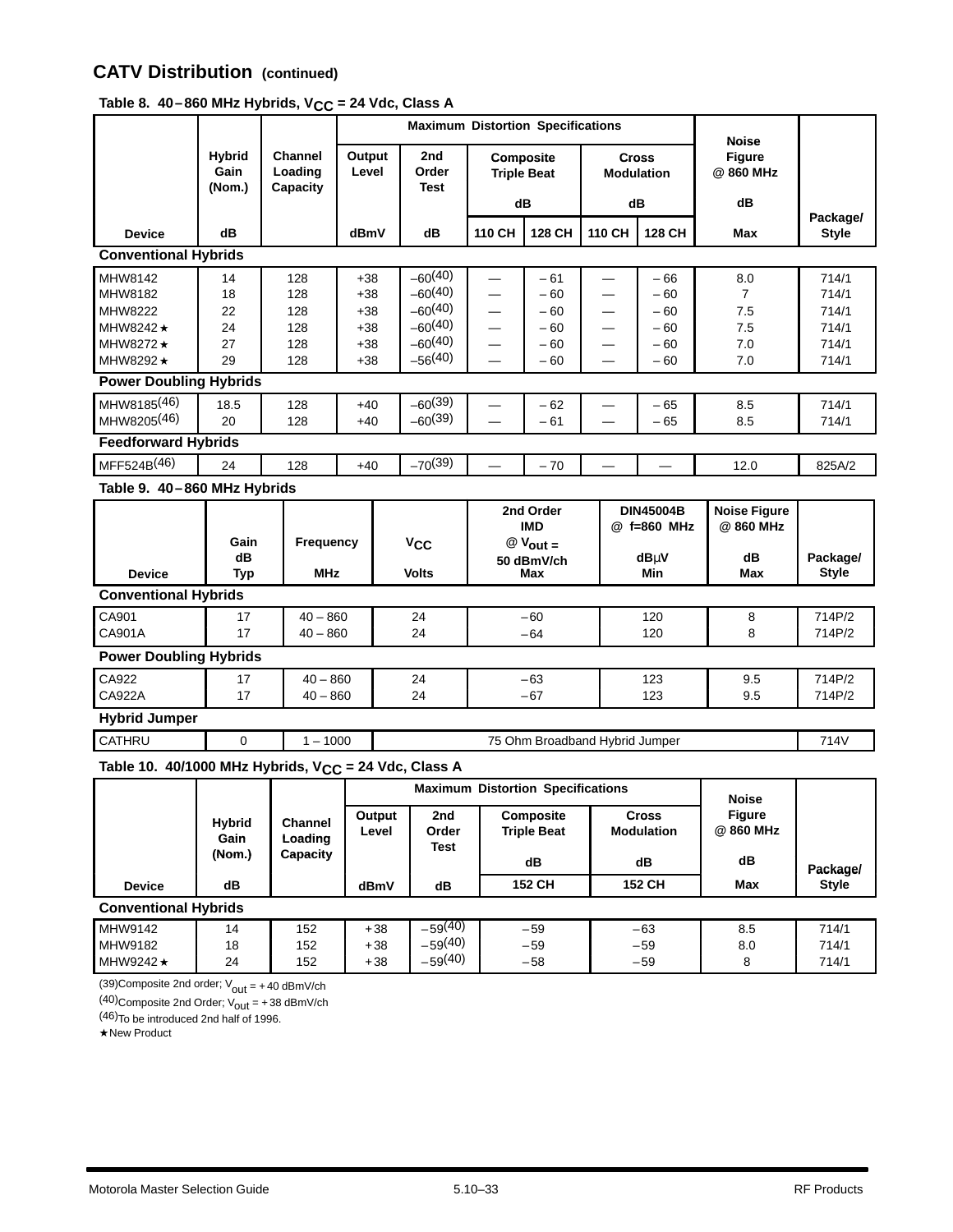# **Wideband Linear Amplifiers**

|                         | <b>Frequency</b><br>Range | Gain<br>Min/Typ | <b>Supply Voltage</b> | <b>Output Level</b><br>1 dB Compression | <b>Noise Figure</b><br>@ 250 MHz | Package/<br><b>Style</b> |
|-------------------------|---------------------------|-----------------|-----------------------|-----------------------------------------|----------------------------------|--------------------------|
| <b>Device</b>           | <b>MHz</b>                | dB              | Vdc                   | MW/@ MHz                                | dB                               |                          |
| 50-100 $\Omega$ Hybrids |                           |                 |                       |                                         |                                  |                          |
| <b>MHW591</b>           | $1 - 250$                 | 34.5/36.5       | 13.6                  | 700/100                                 | 5                                | 714/1                    |
| <b>MHW592</b>           | $1 - 250$                 | 33.5/35         | 24                    | 900/100                                 | 5                                | 714/1                    |
| MHW593                  | $10 - 400$                | 33/34.5         | 13.6                  | 600/200                                 | 5                                | 714/1                    |
| <b>MHW590</b>           | $10 - 400$                | 31.5/34         | 24                    | 800/200                                 | 5                                | 714/1                    |

#### **Table 11. General Purpose Wideband Amplifiers**

### **Table 12. Cellular Base–Station Pre–Drivers**

These 50 ohm amplifiers are recommended for modern, multi–tone, CDMA and/or TDMA base–station pre–driver applications. Their high third–order intercept, tight phase control and excellent group delay characteristics make these amplifiers ideal for use in high–power feedforward loops. The MHL series is recommended for new designs.

| <b>Device</b>   | <b>BW</b><br><b>MHz</b> | $v_{\mathbf{C} \mathbf{C}}$<br>(Nom.)<br>Volts | <b>ICC</b><br>(Nom.)<br>mA | Gain<br>(Nom.)<br>dВ | Gain<br><b>Flatness</b><br>(Typ)<br>$\pm$ dB | $P_{1dB}$<br>(Typ)<br>dBm | 3rd Order<br>Intercept<br>(Typ)<br>dBm/MHz | <b>NF</b><br>(Typ)<br>dB | Case/<br><b>Style</b> |
|-----------------|-------------------------|------------------------------------------------|----------------------------|----------------------|----------------------------------------------|---------------------------|--------------------------------------------|--------------------------|-----------------------|
| MHL9125 $\star$ | $800 - 960$             | 15                                             | 700                        | 20                   | 0.5                                          | 31                        | 43                                         | 7.5                      | 448/2                 |
| MHL9128 $\star$ | $800 - 960$             | 28                                             | 400                        | 20                   | 0.5                                          | 31                        | 43                                         | 7.5                      | 448/1                 |
| MHL8115 $\star$ | $50 - 1000$             | 15                                             | 700                        | 17.5                 |                                              | 30                        | 41.5                                       | 8.5                      | 448/2                 |
| MHL8118 $\star$ | $50 - 1000$             | 28                                             | 400                        | 17.5                 |                                              | 30                        | 41.5                                       | 8.5                      | 448/1                 |
| MHL8015 $\star$ | $40 - 1000$             | 15                                             | 380                        | 18.5                 |                                              | 26                        | 38.5                                       | 7.5                      | 448/2                 |
| MHL8018 $\star$ | $40 - 1000$             | 28                                             | 210                        | 18.5                 |                                              | 26                        | 38.5                                       | 7.5                      | 448/1                 |

#### **Table 13. Standard 50 Ohm Linear Hybrids**

This series of RF linear hybrid amplifiers have been optimized for wideband, 50 ohm applications. These amplifiers were designed for multi–purpose RF applications where linearity, dynamic range and wide bandwidth are of primary concern. Each amplifier is available in various package options. The MHL series utilizes a new case style that provides microstrip input and output connections.

|                      |             |              |            |            | Gain            |           | 3rd Order<br>Intercept |          |              |
|----------------------|-------------|--------------|------------|------------|-----------------|-----------|------------------------|----------|--------------|
|                      |             | $v_{\rm CC}$ | <b>ICC</b> | Gain/Freq. | <b>Flatness</b> | $P_{1dB}$ | Point/Freq.            | NF/Freq. |              |
|                      | <b>BW</b>   | (Nom.)       | (Nom.)     | (Typ)      | (Typ)           | (Typ)     | (Typ)                  | (Typ)    | Case/        |
| <b>Device</b>        | <b>MHz</b>  | <b>Volts</b> | mA         | dB/MHz     | $\pm$ dB        | dBm       | dBm/MHz                | dB/MHz   | <b>Style</b> |
| CA2832C              | $1 - 200$   | 28           | 435        | 35.5/100   | 0.5             | 33        | 47/200                 | 5/200    | 714F/1       |
| CA2830C              | $5 - 200$   | 24           | 300        | 34.5/100   | 0.5             | 29        | 46/200                 | 4.7/200  | 714F/1       |
| CA2833C              | $5 - 200$   | 24           | 300        | 34.5/100   | 0.5             | 29        | 46/200                 | 4.7/200  | 714G/1       |
| CA2818C              | $10 - 400$  | 24           | 205        | 18.5/50    | 0.5             | 30        | 45/200                 | 5/200    | 714F/1       |
| CA2842C              | $10 - 400$  | 24           | 230        | 22/100     | 0.5             | 30        | 44/300                 | 4/100    | 714F/1       |
| CA2810C              | $10 - 450$  | 24           | 310        | 34/50      | 1.5             | 30        | 43/300                 | 5/300    | 714F/1       |
| CA5801(41)           | 50-1000     | 28           | 400        | 17.5/1000  |                 | 30        | 41.5/1000              | 8.5/1000 | 714P/2       |
| CA5800C(41)          | $10 - 1000$ | 28           | 400        | 15.5/1000  |                 | 30        | 40.5/1000              | 8.5/1000 | 714P/2       |
| CA5815C(41)          | $10 - 1000$ | 15           | 700        | 15.5/1000  |                 | 30        | 40.5/1000              | 8.5/1000 | 714P/3       |
| CA4800C(41)          | $10 - 1000$ | 24           | 220        | 17.5/1000  |                 | 26        | 38/1000                | 7.5/1000 | 714P/2       |
| CA4812C(41)          | $10 - 1000$ | 12           | 380        | 17.5/1000  |                 | 26        | 38/1000                | 7.5/1000 | 714P/3       |
| CA4815C(41)          | $10 - 1000$ | 15           | 380        | 17.5/1000  |                 | 26        | 38/1000                | 7.5/1000 | 714P/3       |
| MHL9128 $\star$      | $800 - 960$ | 28           | 400        | 20/900     | 0.5             | 31        | 43/879                 | 7.5/960  | 448/1        |
| MHL9125 $\star$      | $800 - 960$ | 15           | 700        | 20/900     | 0.5             | 31        | 43/879                 | 7.5/960  | 448/2        |
| MHL8118 $\star$      | $50 - 1000$ | 28           | 400        | 17.5/900   |                 | 30        | 41.5/1000              | 8.5/1000 | 448/1        |
| MHL8115 $\star$      | $50 - 1000$ | 15           | 700        | 17.5/900   |                 | 30        | 41.5/1000              | 8.5/1000 | 448/2        |
| MHL8018 <sup>*</sup> | $40 - 1000$ | 28           | 210        | 18.5/900   |                 | 26        | 38.5/1000              | 7.5/1000 | 448/1        |
| MHL8015 $\star$      | $40 - 1000$ | 15           | 380        | 18.5/900   |                 | 26        | 38.5/1000              | 7.5/1000 | 448/2        |

(41)Available in thin flange package (714T) by adding suffix "S" after part number, i.e. CA4800CS.